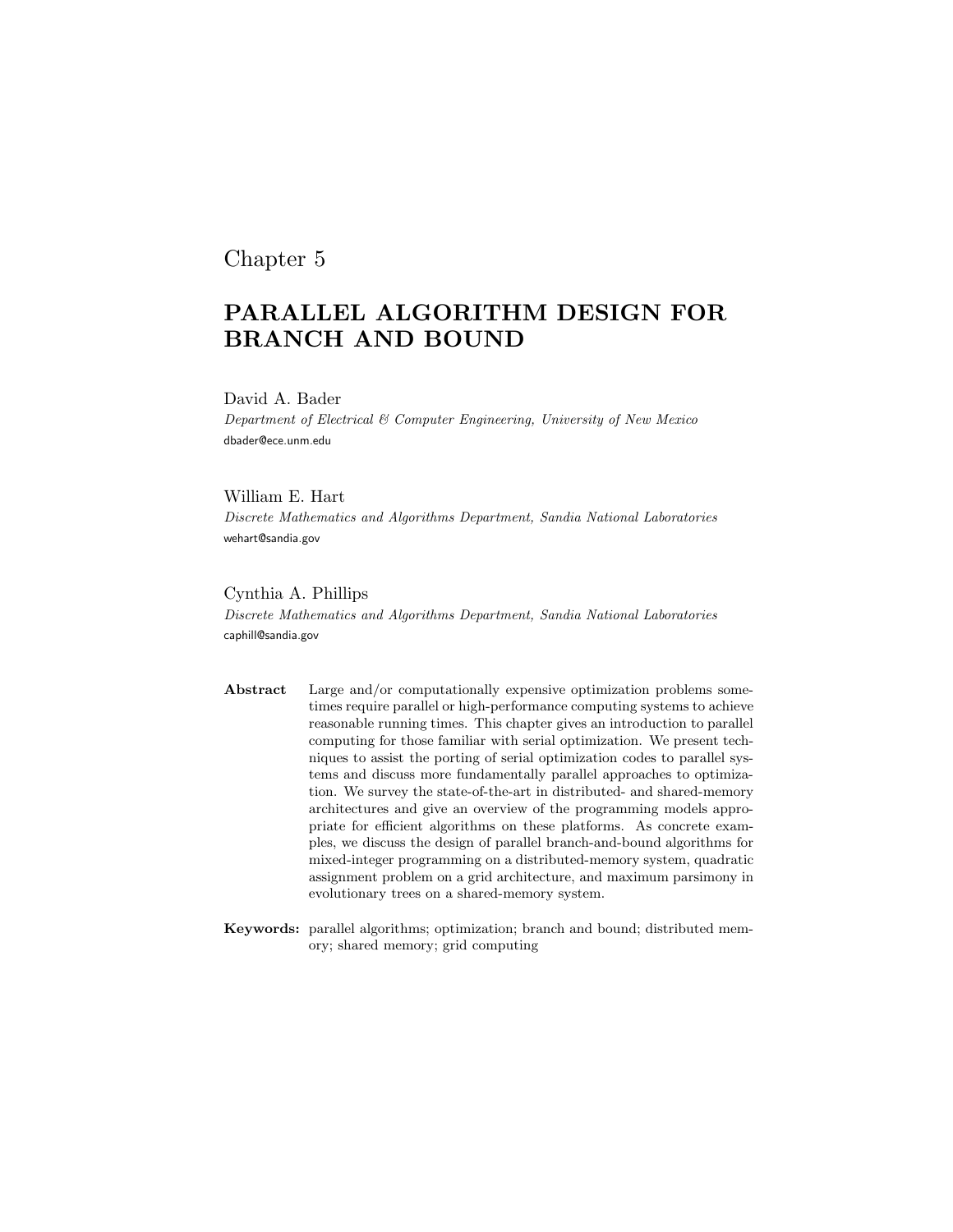## **Introduction**

Although parallel computing is often considered synonymous with supercomputing, the increased availability of multi-processor workstations and Beowulf-style clusters has made parallel computing resources available to most academic departments and modest-scale companies. Consequently, researchers have applied parallel computers to problems such as weather and climate modeling, bioinformatics analysis, logistics and transportation, and engineering design. Furthermore, commercial applications are driving development of effective parallel software for largescale applications such as data mining and computational medicine.

In the simplest sense, parallel computing involves the simultaneous use of multiple compute resources to solve a computational problem. However, the choice of target compute platform often significantly influences the structure and performance of a parallel computation. There are two main properties that classify parallel compute platforms: physical proximity of compute resources and distribution of memory. In *tightlycoupled* parallel computers, the processors are physically co-located and typically have a fast communication network. In *loosely coupled* compute platforms, compute resources are distributed, and consequently inter-process communication is often slow. In *shared memory* systems, all of the RAM is physically shared. In *distributed memory* systems each processor/node controls its own RAM. The owner is the only processor that can access that RAM.

The term *system* usually refers to tightly-coupled architectures. *Sharedmemory* systems typically consist of a single computer with multiple processors using many simultaneous asynchronous threads of execution. Most massively-parallel machines are *distributed memory* systems. Parallel software for these machines typically requires explicit problem decomposition across the processors, and the fast communication network enables synchronous inter-processor communication. *Grid* compute platforms exemplify the extreme of loosely-coupled distributedmemory compute platforms. Grid compute platforms may integrate compute resources across extended physical distances, and thus asynchronous, parallel decomposition is best suited for these platforms. Looselycoupled shared-memory platforms have not proven successful because of the inherent communication delays in these architectures.

This chapter illustrates how to develop scientific parallel software for each of these three types of canonical parallel compute platforms. The *programming model* for developing parallel software is somewhat different for each of these compute platforms. Skillicorn and Talia [103] define a programming model as: "an abstract machine providing certain opera-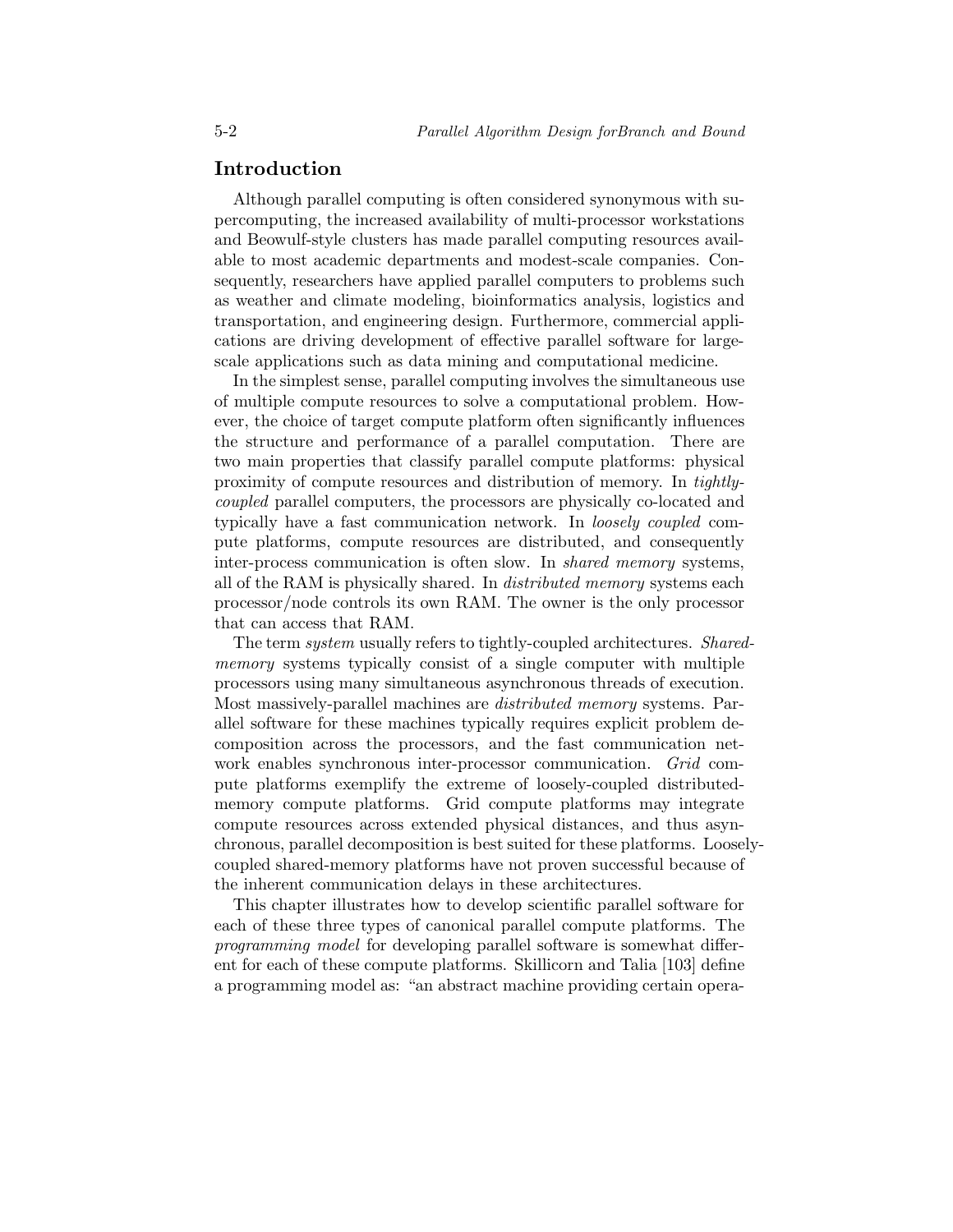tions to the programming level above and requiring implementations on all of the architectures below." Parallel code will perform best if the programming model and the hardware match. However, in general parallel systems can emulate the others (provide the other required abstractions) with some loss of performance.

As a concrete example, we consider the design of parallel branch and bound. We discuss how the compute platform influences the design of parallel branch and bound by affecting factors like task decomposition and inter-processor coordination. We discuss the application of parallel branch and bound to three real-world problems that illustrate the impact of the parallelization: solving mixed-integer programs, solving quadratic assignment problems, and reconstructing evolutionary trees.

Finally, we provide some broad guidance on how to design and debug parallel scientific software. We survey some parallel algorithmic primitives that form the basic steps of many parallel codes. As with serial software, a working knowledge of these types of primitives is essential for effective parallel software development. Because parallel software is notoriously difficult to debug, we also discuss practical strategies for debugging parallel codes.

## **5.1 Parallel Computing Systems**

Over the past two decades, high-performance computing systems have evolved from special-purpose prototypes into commercially-available commodity systems for general-purpose computing. We loosely categorize parallel architectures as distributed memory, shared memory, or grid; realizing that modern systems may comprise features from several of these classes (for example, a cluster of symmetric multiprocessors, or a computational grid of multithreaded and distributed memory resources). In this section, we briefly describe some theoretical parallel models, the types of high-performance computing architectures available today, and the programming models that facilitate efficient implementations for each platform. For a more details, we refer the reader to a number of excellent resources on parallel computing [32, 33, 49, 58], parallel programming [13, 24, 93, 104, 115], and parallel algorithms [57, 77, 97].

## **5.1.1 Theoretical Models of Parallel Computers**

Theoretical analysis of parallel algorithms requires an abstract machine model. The two primary models roughly abstract shared-memory and distributed-memory systems. For serial computations the RAM model, perhaps augmented with a memory hierarchy, is universally accepted. We are aware of no single model that is both realistic enough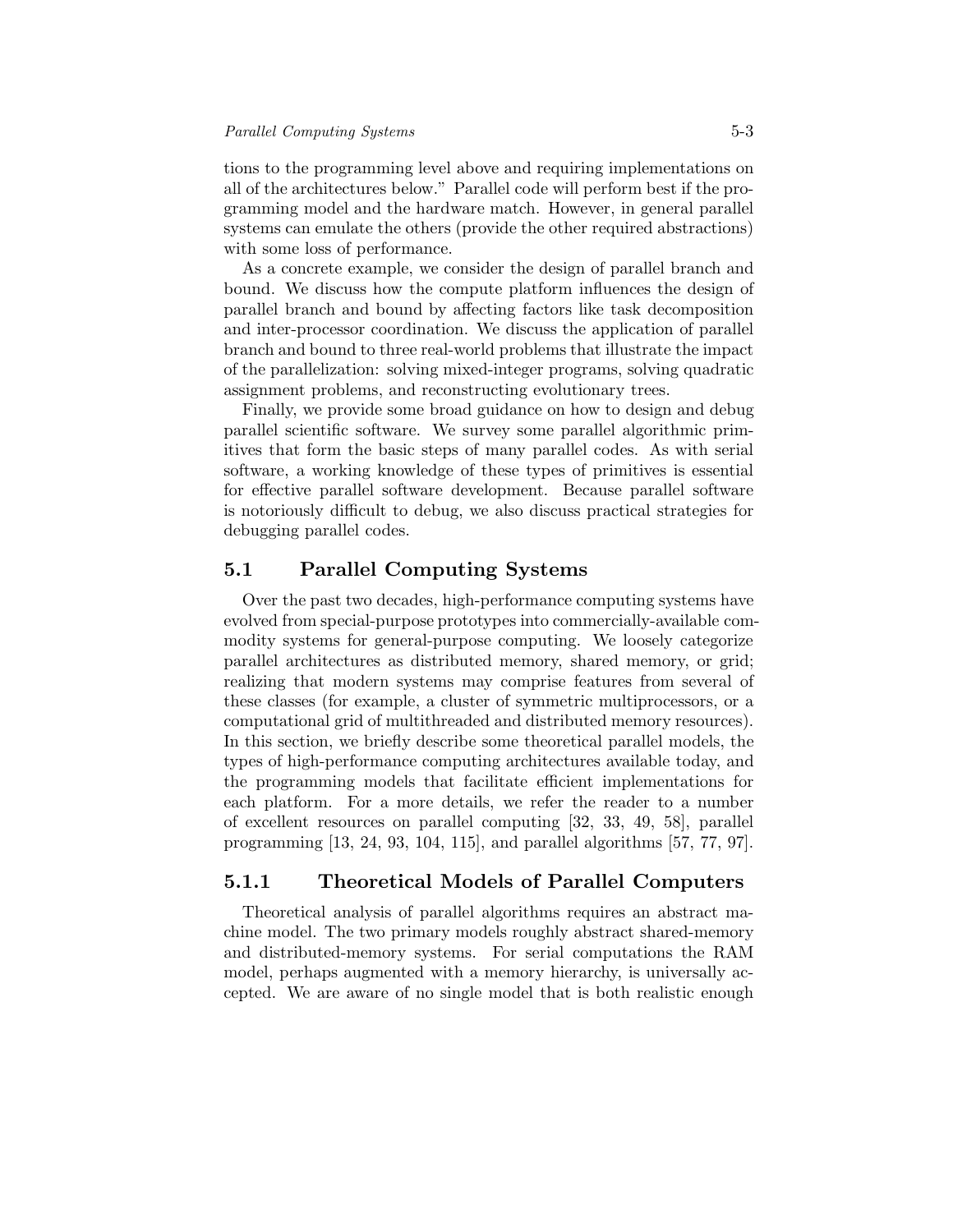that theoretical comparisons carry over to practice and simple enough to allow clean and powerful analyses. However, some techniques from theoretically good algorithms are useful in practice. If the reader wishes to survey the parallel algorithms literature before beginning an implementation, he will need some familiarity with parallel machine models to understand asymptotic running times.

The *Parallel Random Access Machine* (PRAM) [42] has a set of identical processors and a shared memory. At each synchronized step, the processors perform local computation and simultaneously access the shared memory in a legal pattern. In the EREW (exclusive-read exclusivewrite) PRAM the access is legal if all processors access unique memory locations. The CRCW (concurrent-read concurrent write) PRAM allows arbitrary access and the CREW PRAM allows only simultaneous reads. The PRAM roughly abstracts shared-memory systems. In Section 5.1.4 we show ways in which it is still unrealistic, frequently fatally so.

The asynchronous LogP model is a reasonable abstraction of distributedmemory systems. It explicitly models communication bandwidth (how much data a processor can exchange with the network), message latency (time to send a message point to point) and how well a system overlaps communication and computation. It can be difficult to compare different algorithms using this model because running times can be complicated functions of the various parameters. The Bulk Synchronous Parallel (BSP) model[113] is somewhat between LogP and PRAM. Processors have local memory and communicate with messages, but have frequent explicit synchronizations.

## **5.1.2 Distributed Memory Architectures**

**5.1.2.1** Overview. In a distributed-memory system each node is a workstation or PC-level processor, possibly even an SMP (see Section 5.1.4). Each node runs its own operating system, controls its own local memory, and is connected to the other processors via a communication network. In this section, we consider distributed-memory *systems* where the processors work together as a single tightly-coupled machine. Such a machine usually has a scheduler that allocates a subset of the nodes on a machine to each user request. However, most of the discussion and application examples for distributed-memory systems also apply to independent workstations on a local-area network, provided the user has access privileges to all the workstations in the computation.

The number of processors and interconnect network topology varies widely among systems. The ASCI Red Storm supercomputer, that is being built by Cray for Sandia National Laboratories, will have 10,368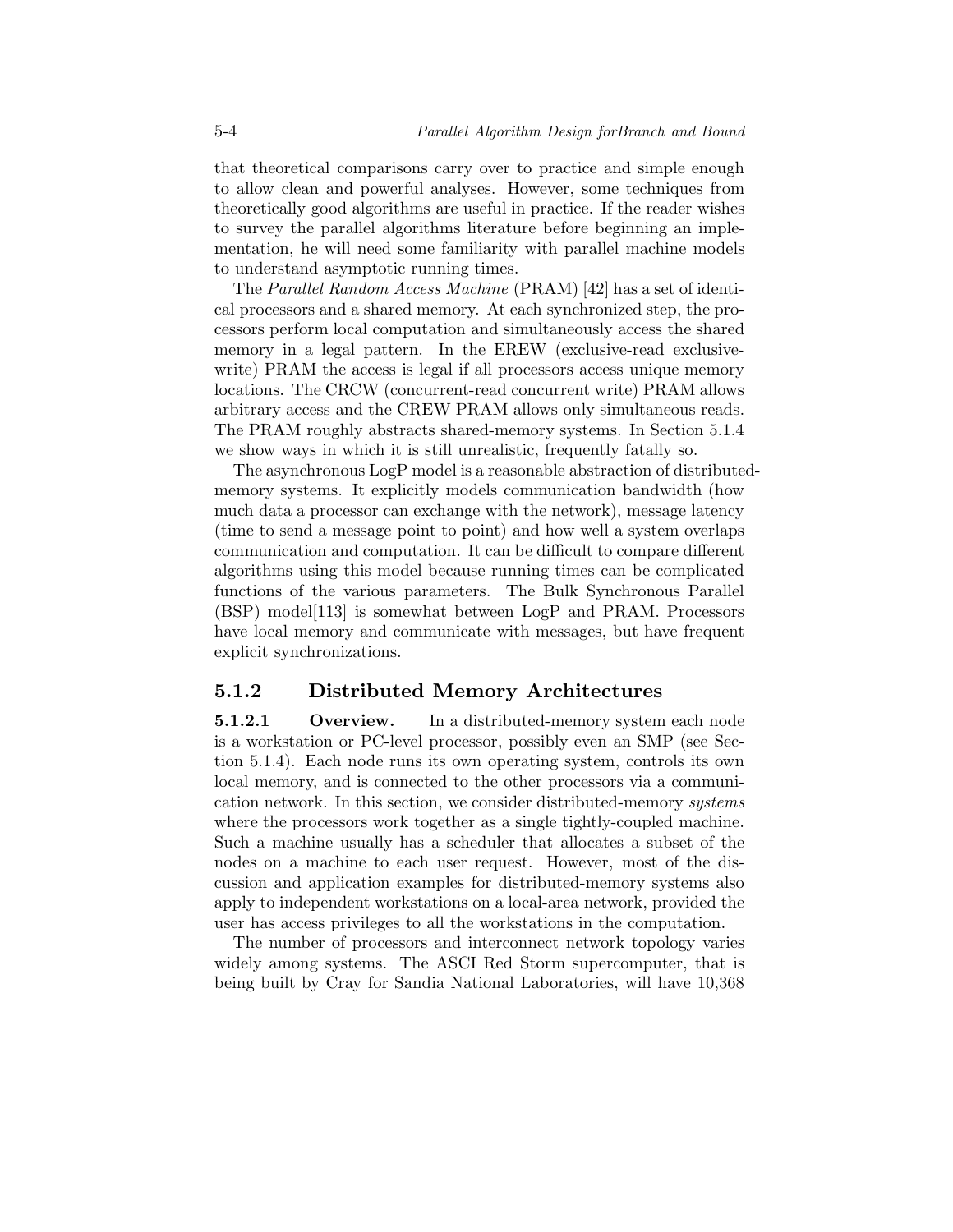AMD Opteron processors connected via a three-dimensional mesh with some toroidal wraps. The Earth Simulator at the Earth Simulator Center in Japan has 640 nodes, each an 8-processor NEC vector machine, connected via a crossbar. The networks in both these supercomputers use custom technology. Commercial (monolithic) systems include IBM SP and Blades, Apple G5, Cray systems, and Intel Xeon clusters. However, any department/company can build a Beowulf cluster by buying as many processors as they can afford and linking them using commercial network technology such as Ethernet, Myrinet, Quadrics, or InfiniBand. These can be quite powerful. For example, the University of New Mexico runs IBM's first Linux supercluster, a 512-processor cluster with Myrinet (LosLobos), allocated to National Science Foundation users, and the Heidelberg Linux Cluster System (HELICS) has 512 AMD Athlon PC processors connected as a Clos network with commercial Myrinet technology. Even at the low end with only a few processors connected by Ethernet, one can benefit from this form of parallelism.

Because distributed-memory systems can have far more processors and total memory than the shared-memory systems discussed in Section 5.1.4, they are well suited for applications with extremely large problem instances.

#### **5.1.2.2 Programming Models for Distributed-Memory.**

One programs a distributed-memory machine using a standard high-level language such as  $C++$  or Fortran with explicit message passing. There are two standard Application Programming Interfaces (APIs) for message passing: Message-Passing Interface (MPI [104]) and Parallel Virtual Machine (PVM [92]). MPI is the standard for tightly-coupled large-scale parallel machines because it is more efficient. PVM's extra capabilities to handle heterogeneous and faulty processors are more important for the grid than in this setting.

For either API, the user can assume some message-passing primitives. Each processor has a unique rank or ID, perhaps within a subset of the system, which serves as an address for messages. A processor can send a message directly to another specifically-named processor in a *pointto-point* message. A *broadcast* sends a message from a single source processor to all other processors. In an *all-to-all* message, each of the P processors sends  $k$  bytes to all other processors. After the message, each processor has  $kP$  bytes with the information from processor i in the ith block of size k. A *reduction* operation (see Section 5.3.1) takes a value from each processor, computes a function on all the values, and gives the result to all processors. For example, a sum reduction gives every processor the sum of all the input values across all processors.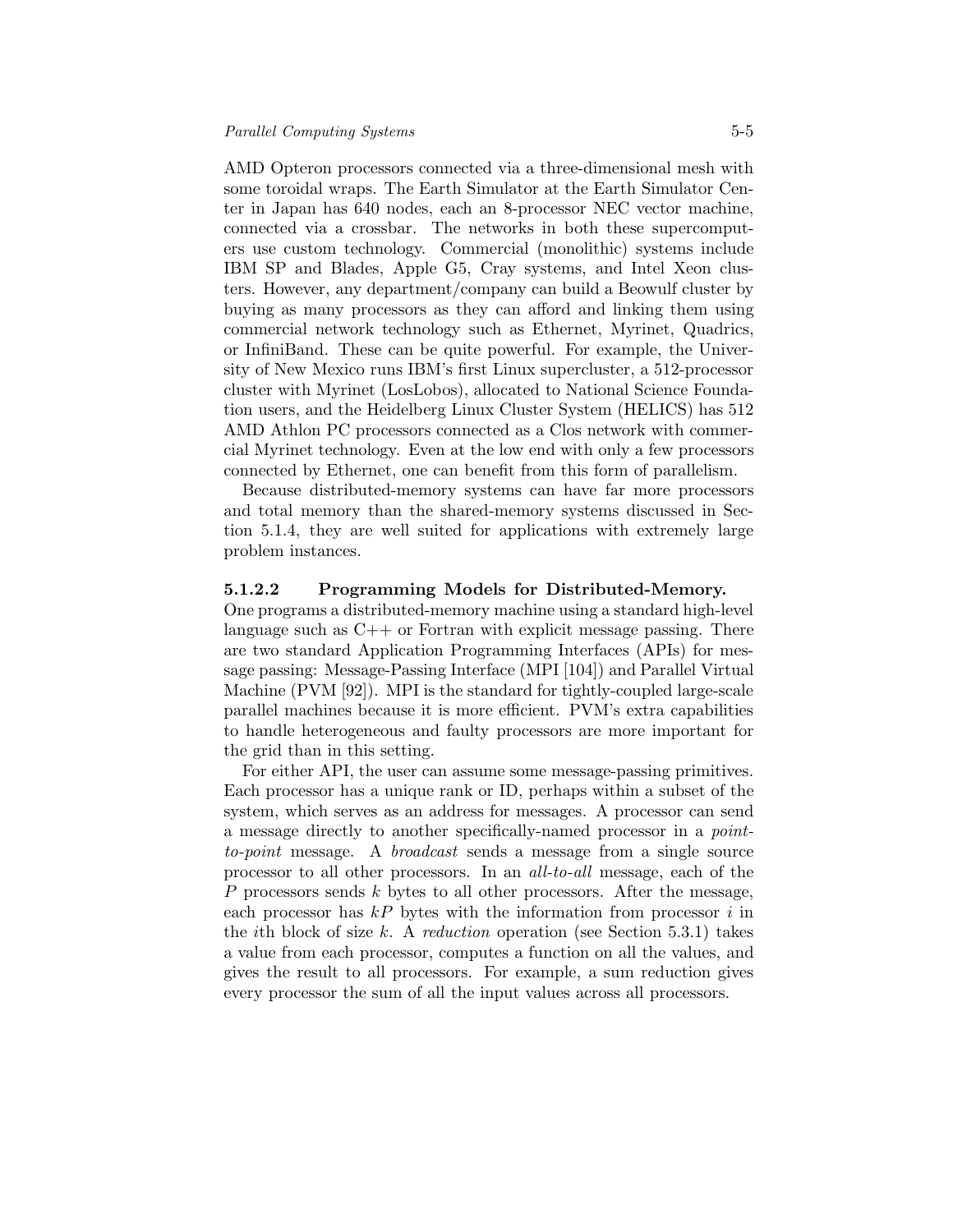The performance of a distributed-memory application depends critically upon the message complexity: number of messages, message size, and *contention* (number of messages simultaneously competing for access to an individual processor or channel). The bandwidth and speed of the interconnection network determines the total amount of message traffic an application can tolerate. Thus a single program may perform differently on different systems. When a parallel algorithm such as branch and bound has many small independent jobs, the user can tailor the *granularity* of the computation (the amount of work grouped into a single unit) to set the communication to a level the system can support. Some unavoidable communication is necessary for the correctness of a computation. This the user cannot control as easily. Thus a large complex code may require clever problem-dependent message management.

The amount of contention for resources depends in part upon *data layout*, that is, which processor owns what data. The programmer also explicitly manages data distribution. If shared data is static, meaning it does not change during a computation, and the data set is not too large relative to the size of a single processor's memory, it should be *replicated* on all processors. Data replication also works well for data that is widely shared but rarely changed, especially if the computation can tolerate an out-of-date value. Any processor making a change broadcasts the new value. In general, data can *migrate* to another processor as a computation evolves, either for load balancing or because the need to access that data changes. Automated graph-partition-based tools such as Chaco [55] and (Par)METIS [60] assist in initial data assignment if the communication pattern is predictable.

## **5.1.3 Grid Computing**

**5.1.3.1 Overview.** *Grid computing* (or "metacomputing") generally describes parallel computations on a geographically-distributed, heterogeneous platform [45, 44]. Grid computing technologies enable coordinated resource sharing and problem solving in dynamic, multiinstitutional virtual organizations. Specifically, these tools enable direct access to computers, software, data, and other resources (as opposed to sharing via file exchange). A virtual organization is defined by a set of sharing rules between individuals and/or organizations. These sharing rules define how resource providers coordinate with consumers, what is shared, who can share, and the conditions under which sharing occurs.

Grid computing platforms for scientific applications can use shared workstations, nodes of PC clusters, and supercomputers. Although grid computing methodologies can effectively connect supercomputers,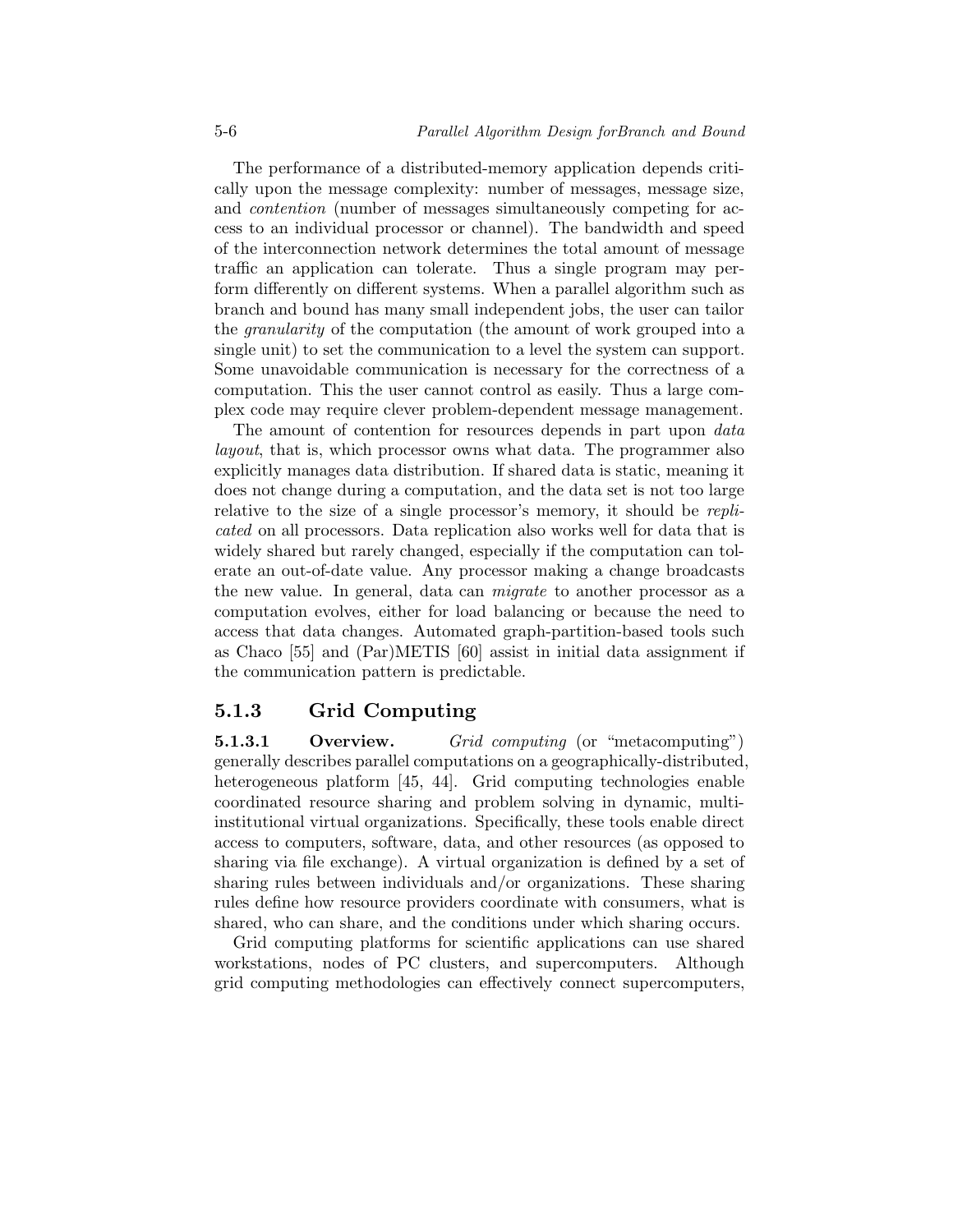a clear motivation for grid computing is the wide availability of idle compute cycles in personal computers. Large institutions can have hundreds or thousands of computers that are often idle. Consequently, grid computing can enable large-scale scientific computation using existing computational resources without significant additional investment.

Projects like Condor [70], Legion [50] and Globus [43] provide the underlying infrastructure for resource management to support grid computing. These toolkits provide components that define a protocol for interacting with remote resources and an application program interface to invoke that protocol. Higher-level libraries, services, tools and applications can use these components to implement more complex global functionality. For example, various Globus Toolkit components are reviewed by Foster et al. [45]. Many grid services build on the Globus Connectivity and Resource protocols, such as (1) directory services that discover the existence and/or properties of resources, (2) scheduling and brokering services that request the scheduling and allocation of resources, and (3) monitoring and diagnostic services that provide information about the availability and utilization of resources.

Large-scale Grid deployments include: "Data Grid" projects like EU DataGrid (www.eu-datagrid.org), the DOE Science Grid (http:// www.doesciencegrid.org), NASAs Information Power Grid (www.ipg. nasa.gov), the Distributed ASCI Supercomputer (DAS-2) system (www. cs.vu.nl/das2/), the DISCOM Grid that links DOE laboratories (www. cs.sandia.gov/discom/), and the TeraGrid under construction to link major U.S. academic sites (www.teragrid.org). These systems integrate resources from multiple institutions using open, general-purpose protocols like the Globus Toolkit.

**5.1.3.2 Programming Model.** Grid computing platforms differ from conventional multiprocessor supercomputers and from Linux clusters in several important respects.

- **Interprocessor Connectivity:** Communication latency (time between message initiation and message delivery) is generally much higher on grid platforms than on tightly-coupled supercomputers and even on Linux clusters. Grid communication latencies are often highly variable and unpredictable.
- **Processor Reliability and Availability: Computational resources** may disappear without notice in some grid computing frameworks. For example, jobs running on PCs may terminate or halt indefinitely while the PC is used interactively. Similarly, new compute resources may become available during a parallel computation.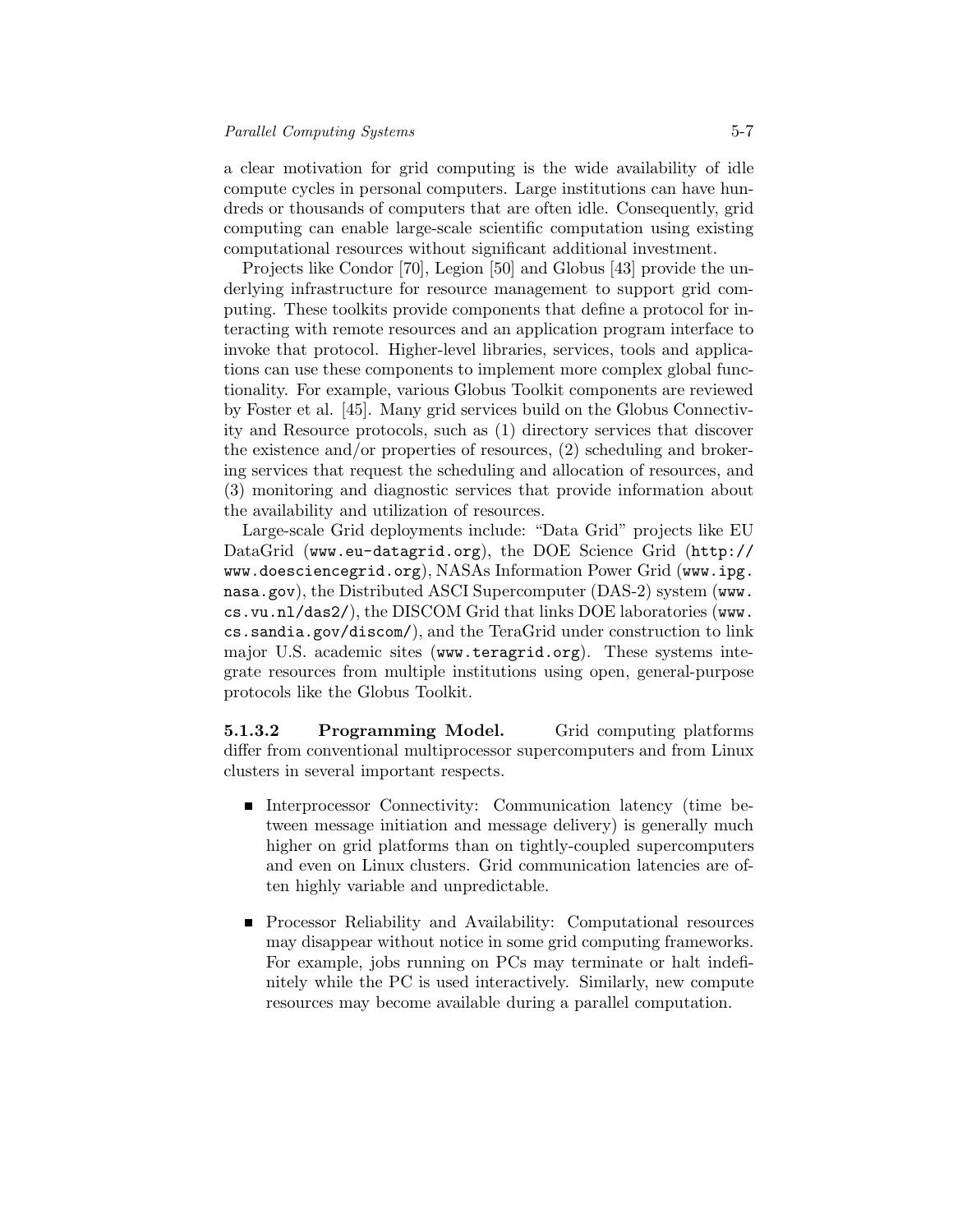$\blacksquare$ Processor Heterogeneity: Computational resources may vary in their operational characteristics, such as available memory, swap space, processor speed, and operating system (type and version).

It is challenging to divide and robustly coordinate parallel computation across heterogeneous and/or unreliable resources. When resources reside in different administrative domains, they may be subject to different access control policies, and be connected by networks with widely varying performance characteristics.

For simple applications augmented distributed-memory programming models may suffice. For example, MPICH-G2 generalizes MPI to provide a low-level grid programming model that manages heterogeneity directly [59]. Since MPI has proven so effective for tightly-coupled distributed computing environments, MPICH-G2 provides a straightforward way to adapt existing parallel software to grid computing environments. MPICH-G2 is integrated with the Globus Toolkit, which manages the allocation and coordination of grid resources.

Although MPICH-G2 can adapt MPI codes for grid computing environments, the programmer must generally modify the original code for robustness. For example, the new code must monitor node status and reassign work given to killed nodes. Synchronous codes must be made asynchronous for both correctness and performance. When the number of processors vary, it's difficult to tell when all processors have participated in a synchronous step. Since some processor is likely to participate slowly or not at all, each synchronization can be intolerably slow.

A variety of frameworks can facilitate development of grid computing applications. NetSolve [23] provides an API to access and schedule Grid resources in a seamless way, particularly for embarrassingly parallel applications. The Everyware toolkit [117] draws computational resources transparently from the Grid, though it is not abstracted as a programming tool. The MW and CARMI/Wodi tools provide interfaces for programming master-worker applications [48, 90]. These frameworks provide mechanisms for allocating, scheduling computational resources, and for monitoring the progress of remote jobs.

## **5.1.4 Shared Memory Systems**

**5.1.4.1 Overview.** Shared-memory systems, often called symmetric multiprocessors (SMPs), contain from two to hundreds of microprocessors tightly coupled to a shared memory subsystem, running under a single system image of one operating system. For instance, the IBM "Regatta" p690, Sun Fire E15K, and SGI Origin, all scale from dozens to hundreds of processors in shared-memory images with near-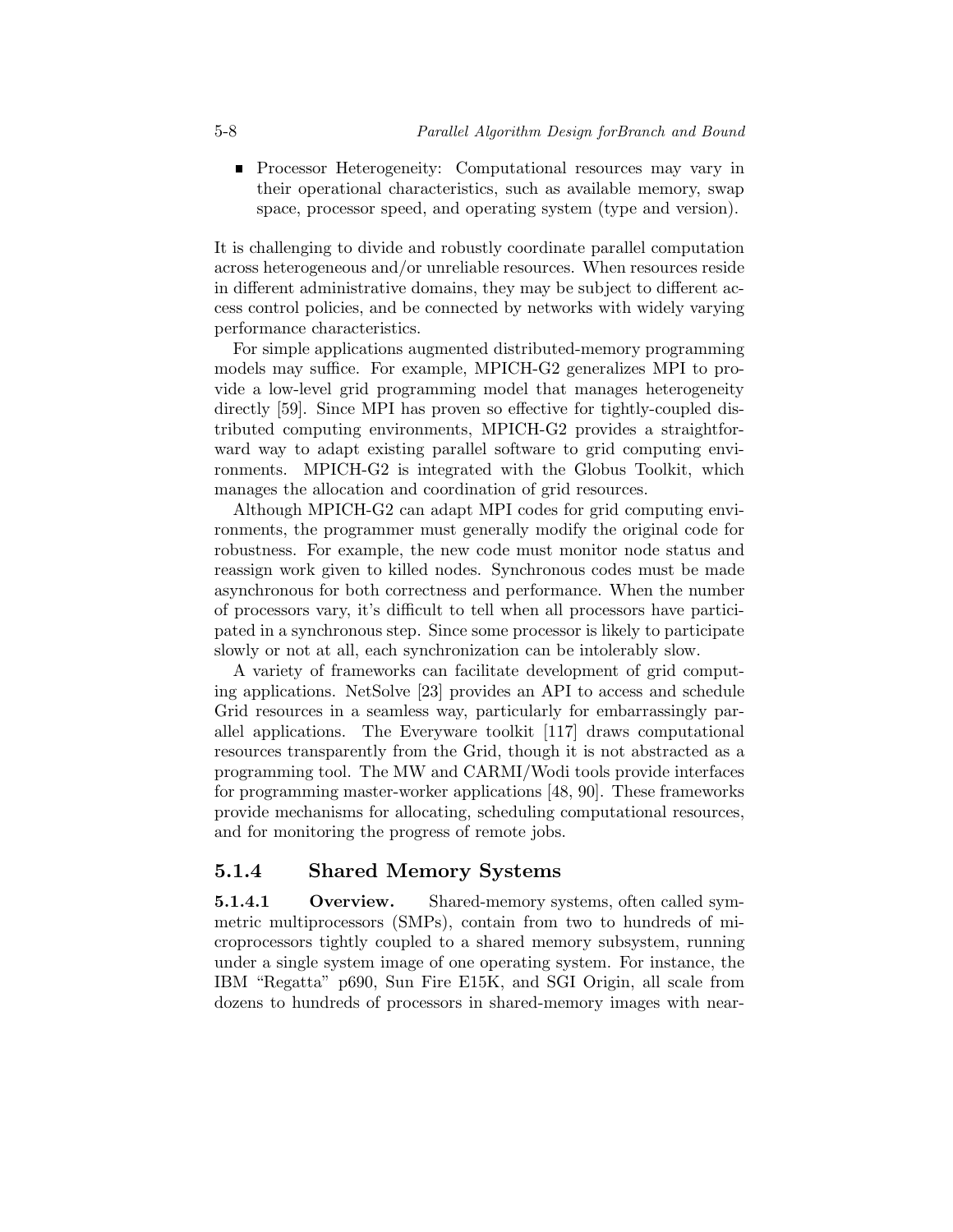uniform memory access. In addition to a growing number of processors in a single shared memory system, we anticipate the next generation of microprocessors will be "SMPs-on-a-chip". For example, uniprocessors such as the IBM Power4 using simultaneous multithreading (SMT), Sun UltraSparc IV, and Intel Pentium 4 using Hyper-Threading each act like a dual-processor SMP. Future processor generations are likely to have four to eight cores on a single silicon chip. Over the next five to ten years, SMPs will likely become the standard workstation for engineering and scientific applications, while clusters of very large SMPs (with hundreds of multi-core processors) will likely provide the backbone of high-end computing systems.

Since an SMP is a true (hardware-based) shared-memory machine, it allows the programmer to share data structures and information at a fine grain at memory speeds. An SMP processor can access a shared memory location up to two orders of magnitude faster than a processor can access (via a message) a remote location in a distributed memory system. Because processors all access the same data structures (same physical memory), there is no need to explicitly manage data distribution. Computations can naturally synchronize on data structure states, so shared-memory implementations need fewer explicit synchronizations in some contexts. These issues are especially important for irregular applications with unpredictable execution traces and data localities, often characteristics of combinatorial optimization problems, security applications, and emerging computational problems in biology and genomics.

While an SMP is a shared-memory architecture, it is by no means the Parallel Random Access Memory (PRAM) model (see [57, 97]) used in theoretical work. Several important differences are: (i) the number of processors in real SMP systems remains quite low compared to the polynomial number of processors assumed by theoretic models; (ii) real SMP systems have no lockstep synchronization (PRAMs assume perfect synchronization at the fetch-execute-store level); (iii) SMP memory bandwidth is limited; (iv) real SMPs have caches that require a high degree of spatial and temporal locality for good performance; and (v) these SMP caches must be kept *coherent*. That is, when a processor reads a value of a memory location from its local cache, this value must correspond to the value last written to that location by any processor in the system. For example, a 4-way or 8-way SMP cannot support concurrent read to the same location by a thousand threads without significant slowdown.

The memory hierarchy of a large SMP is typically quite deep, since the main memory can be so large. Thus cache-friendly algorithms and implementations are even more important on large-scale SMPs than on workstations. Very small-scale SMPs maintain cache coherence by a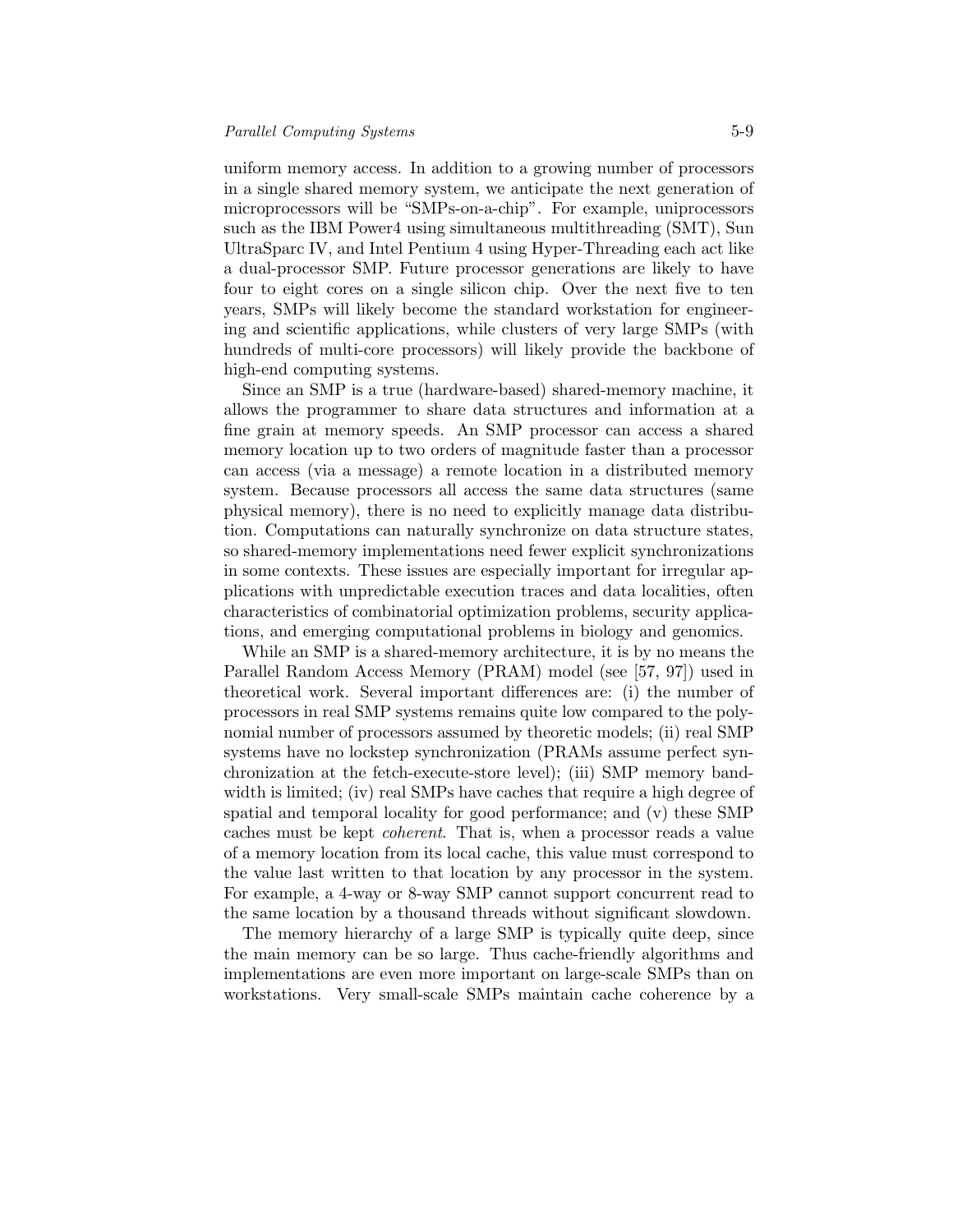*snoopy protocol* with substantial hardware assistance. In this protocol, whenever a processor writes a memory location, it broadcasts the write on a shared bus. All other processors monitor these broadcasts. If a processor sees an update to a memory location in its cache, it either updates or invalidates that entry. In the latter case, it's not just a single value that's invalidated, but an entire cache line. This can lead to considerable slowdowns and memory congestion for codes with little spatial locality. In the *directory-based* protocol, the operating system records the caches containing each cache line. When a location in the line changes, the operating system invalidates that line for all non-writing processors. This requires less bandwidth than snooping and scales better for larger SMP systems, but it can be slower. *False sharing* occurs when two unrelated data items a and b are grouped in a single cache line. Thus a processor that has the line in its cache to access item a may have the entire line invalidated for an update to item  $b$ , even though the processor never accesses b. Eliminating false sharing to improve performance must currently be handled by the compiler or the programmer.

Finally, synchronization is perhaps the biggest obstacle to the correct and efficient implementation of parallel algorithms on shared-memory machines. A theoretic algorithm may assume lockstep execution across all processors down to the level of the fetch-execute-store cycle; for instance, if processor  $i$  is to shift the contents of location  $i$  of an array into location  $i+1$ , each processor reads its array value in lockstep, then stores it in the new location in lockstep. In a real machine, some processors could easily start reading after their neighbor has already completed its task, resulting in errors. The programming solution is to introduce barriers at any point in the code where lack of synchronization could cause indeterminacy in the final answer. However, such a solution is expensive when implemented in software and, if needed on a finely-divided time scale will utterly dominate the running time.

**5.1.4.2 Programming Models.** Various programming models and abstractions are available for taking advantage of shared-memory architectures. At the lowest level, one can use libraries, such as POSIX threads (for example, see [62, 89, 108]) to explicitly handle threading of an application. Other standards such as OpenMP (see [24, 85, 93]) require compiler and runtime support. The programmer provides hints to the compiler on how to parallelize sections of a correct sequential implementation. Finally, new high-level languages such as Unified Parallel C (UPC) [21], a parallel extension of C, Co-Array Fortran (CAF) (see www.co-array.org) with global arrays, and Titanium [122], are also emerging as new, efficient programming models for multiprocessors.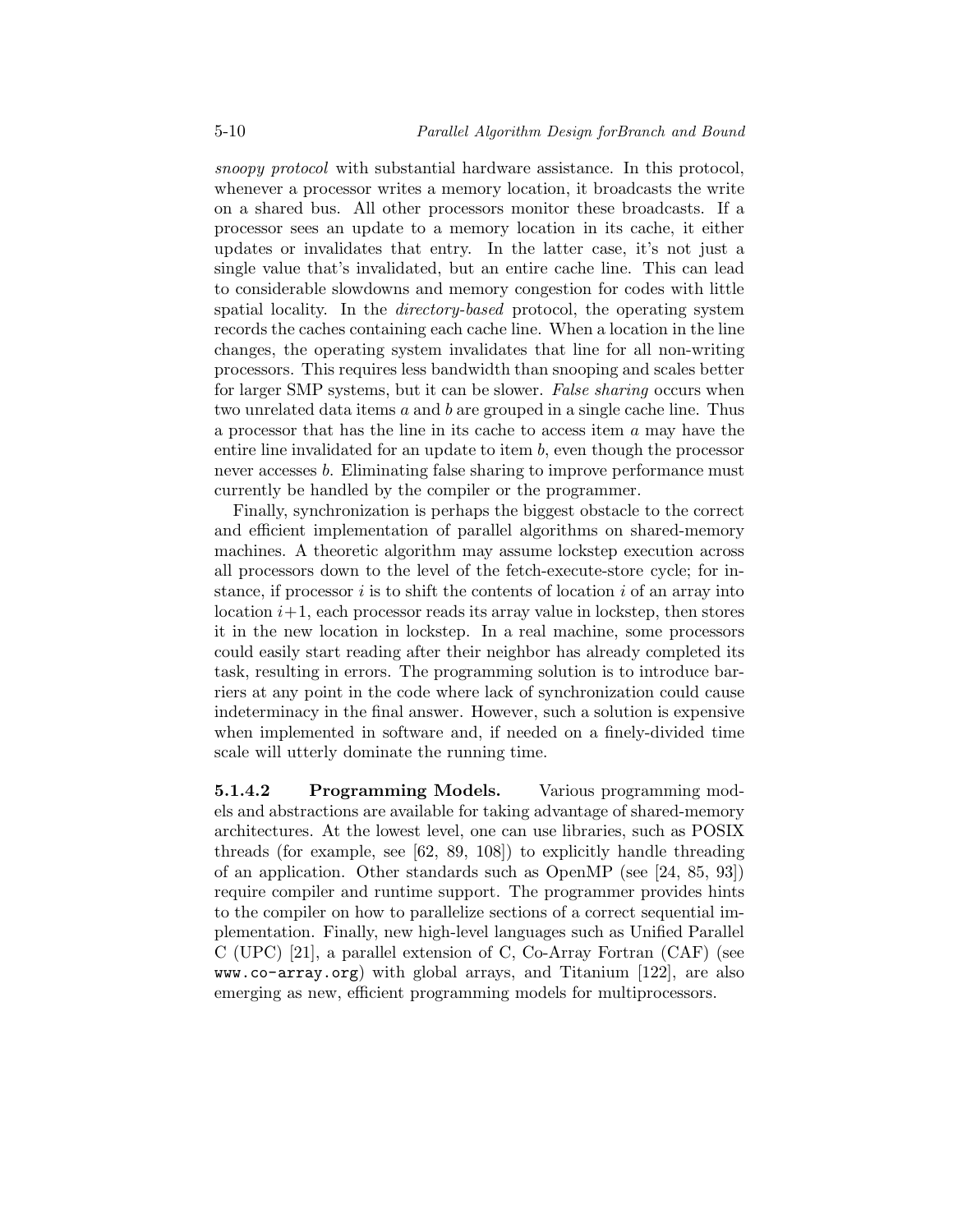POSIX threads (often referred to as "pthreads") are native threads of processing that run within a single process/application and can share access to resources and memory at a fine-scale. The programmer explicitly creates and manages threads, with each thread inheriting its parent's access to resources. The programmer can synchronize threads and protect critical sections, such as shared memory locations in data structures and access to I/O resources, via mutual exclusion (or "mutex") locks. These support three operations: lock, unlock, and try, a non-blocking version of lock where a thread either succeeds at acquiring the lock, or resumes execution without the lock. Condition variables suspend a thread until an event occurs that wakes up the thread. These in conjunction with mutex locks can create higher-level synchronization events such as shared-memory barriers. In a threaded code, the programmer can then rely on coherency protocols to update shared memory locations.

OpenMP is a higher-level abstraction for programming shared memory that makes use of compiler directives, runtime systems, and environment variables. The programmer often begins with a working sequential code in C, C++, or Fortran, and inserts directives into the code to guide the compiler and runtime support for parallelization. One can specify, for example, that a loop has no dependencies among its iterations and can be parallelized in a straightforward manner. One can also specify that a loop is a reduction or scan operation that can then be automatically parallelized (see Section 5.3). OpenMP also allows the programmer to mark critical sections and insert synchronization barriers. The programmer can specify how the work varies from iteration to iteration (for example if the work is constant, random, or dependent upon the loop iteration). These hints can improve the scheduling of loop iterations.

UPC [21] is an extension of C that provides a shared address space and a common syntax and semantics for explicitly parallel programming in C. UPC strikes a balance between ease-of-use and performance. The programming model for UPC assumes a number of threads, each with private or shared pointers that can point to local or global memory locations. UPC provides explicit synchronization including barriers. Unlike POSIX threads, UPC provides a library of collective communication routines commonly needed in scientific and technical codes. UPC is emerging as an alternative for parallel programming that builds upon prior languages such as AC and Split-C.

Shared-memory has enabled the high-performance implementation of parallel algorithms for several combinatorial problems that up to now have not had implementations that performed well on parallel systems for arbitrary inputs. We have released several such high-performance shared-memory codes for important problems such as list ranking and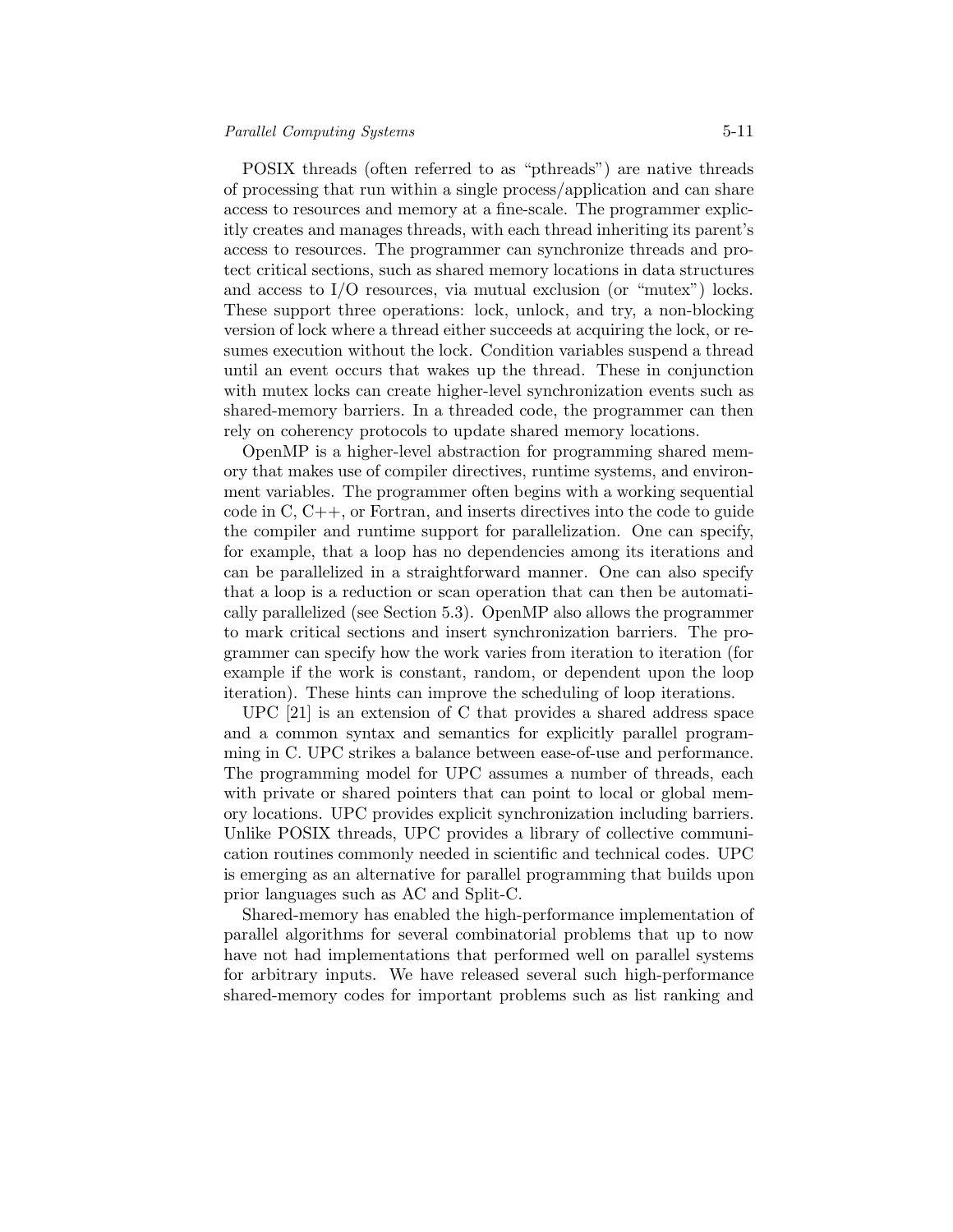sorting [53, 54], ear decomposition [6], spanning tree [4], minimum spanning tree [5], and Euler tour [29]. These parallel codes are freely-available under the GNU General Public License (GPL) from Bader's web site. They use a shared-memory framework for POSIX threads [7].

## **5.2 Application Examples**

In this section, we describe basic branch and bound (B&B) and discuss issues of special consideration in parallelizing B&B applications. We then give three parallel B&B example applications: B&B for mixedinteger programming on a distributed-memory architecture, B&B for the quadratic assignment problem on a grid architecture, and B&B for phylogeny reconstruction on a shared-memory architecture.

## **5.2.1 Branch and Bound**

Branch and bound is an intelligent search heuristic for finding a global optimum to problems of the form  $\min_{x \in X} f(x)$ . Here X is the *feasible region* and  $f(x)$  is the *objective function*. Basic B&B searches the feasible region by iteratively subdividing the feasible region and recursively searching each piece for an optimal feasible solution. B&B is often more efficient than straight enumeration because it can eliminate regions that provably do not contain an optimal solution.

To use B&B for a given problem, one must specify problem-specific implementations of the following procedures. The *bound* procedure gives a lower bound for a problem instance over any feasible region. That is, for instance  $\mathcal I$  with feasible region  $X_{\mathcal I}$ , the bound procedure returns  $b(\mathcal I)$ , such that for all  $x \in X_{\mathcal{I}}$  we have  $b(\mathcal{I}) \leq f(x)$ . The *branch* or *split* procedure breaks the feasible region X into k subregions  $X_1, X_2, \ldots, X_k$ . In most efficient B&B implementations, subregions are disjoint  $(X_i \cap X_j = \emptyset)$ for  $i \neq j$ , though this need not be the case. The only requirement for correctness is that there exists an  $x \in X$  with minimum value of  $f(x)$ such that  $x \in \bigcup_{i=1}^k X_i$  (if we require all optima, then this must be the case for all optimal x). Finally, a *candidate* procedure takes an instance of the problem (a description of X) and returns a feasible solution  $x \in X$ if possible. This procedure can fail to return a feasible solution even if  $X$  contains feasible solutions. However, if  $X$  consists of a single point, then the candidate solution procedure must correctly determine the feasibility of this point. In general, one may have many candidate solution methods. At any point in a B&B search, the best feasible (candidate) solution found so far is called the *incumbent*, denoted  $x_I$ .

We now describe how to find a globally optimal solution using  $B\&B$ given instantiations of these procedures. We grow a search tree with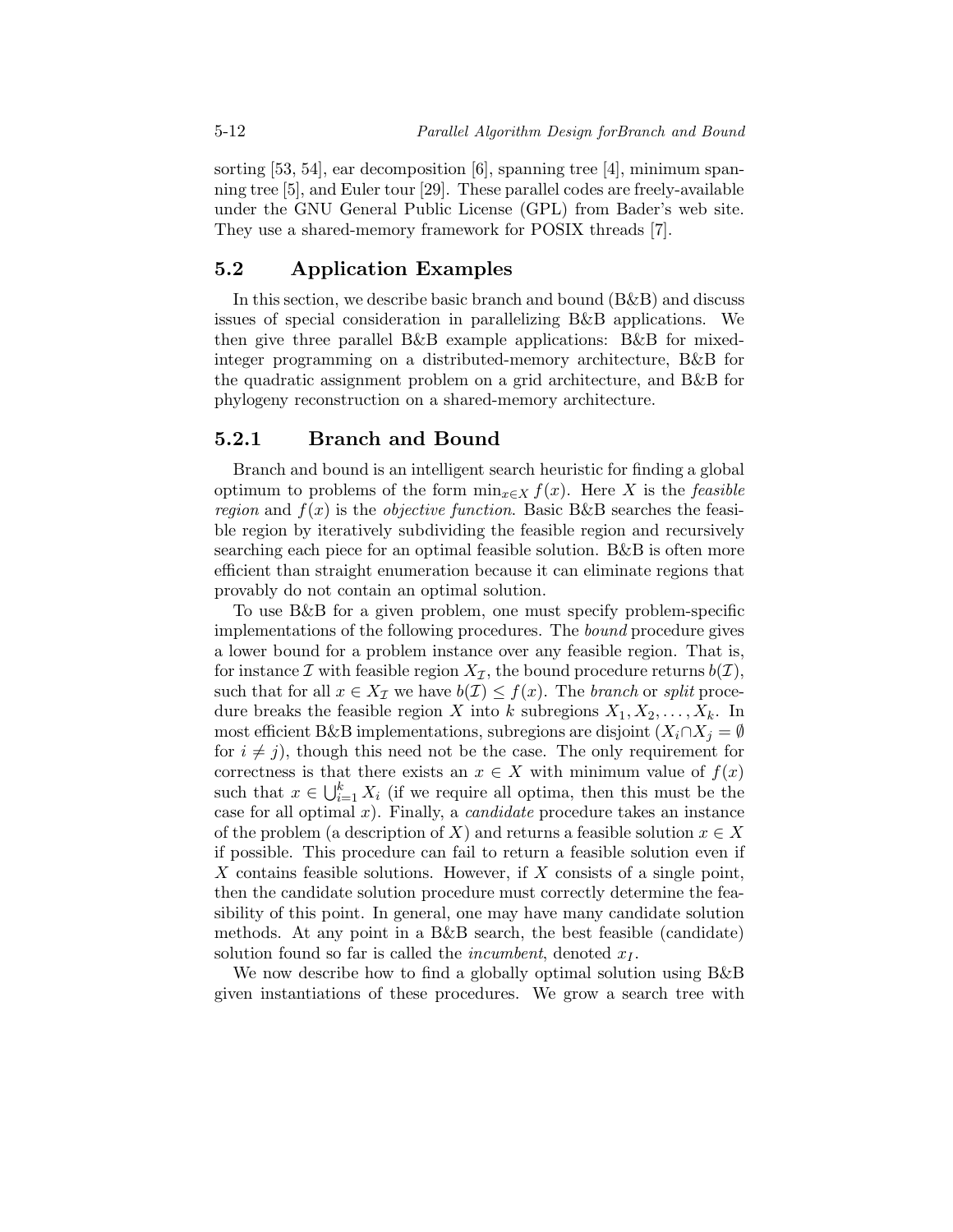the initial problem  $r$  as the root. If the candidate procedure (called on the root) returns a feasible solution, it becomes the first incumbent. Otherwise, we start with no incumbent and define an incumbent value  $f(x_I) = +\infty$ . We bound the root, which yields a lower bound  $b(r)$ . If  $b(r) = f(x_I)$ , then the incumbent is an optimal solution and we are done. Otherwise, we split the root into  $k$  subproblems and make each subproblem a child of the root. We process a child subproblem similarly. We bound the subproblem c to obtain a bound  $b(c)$ . If  $b(c) > f(x_I)$ , then no feasible solution in subproblem  $c$  can be better than the incumbent. Therefore, we can *fathom* subproblem c, meaning we eliminate it from further consideration. If candidate $(c)$  returns a solution x such that  $f(x) = b(c)$ , then x is an optimal solution for this subproblem. Subproblem c becomes a leaf of the tree (no need to further subdivide it) and solution x replaces the incumbent if  $f(x) < f(x_I)$ . Otherwise, we split subproblem  $c$  and continue. Any subproblem that is not a leaf (still awaiting processing) is called an *open* or *active* subproblem. At any point in the computation, let A be the set of active subproblems. Then  $L = \min_{a \in A} b(a)$  is a global lower bound on the original problem. B&B terminates when there are no active subproblems or when the relative or absolute gap between L and  $f(x_I)$  is sufficiently small.

A B&B computation is logically divided into two phases: (1) find an optimal solution  $x^*$  and (2) prove that  $x^*$  is optimal. At any given point in the computation, all active subproblems a such that  $b(a) < f(x^*)$ must be processed to prove the optimality of  $x^*$ ; all other subproblems can be pruned once we have found  $x^*$ . Thus for any given bounding and splitting strategy there is a minimum-size tree: that obtained by seeding the computation with the optimal solution or finding the optimal at the root. A candidate procedure that finds near-optimal solutions early in the B&B computation can reduce tree size tree by allowing early pruning.

When the incumbent procedure is weak near the root, the following adaptive branching strategy can quickly identify a feasible solution to enable at least some pruning. Initially apply depth-first search to find a leaf as soon as possible. Given an incumbent, switch to best-first search, which selects the node n with the minimum value of  $b(n)$ . This hybrid search strategy is particularly applicable to combinatorial problems, since depth-first search will eventually subdivide the region until a feasible solution is found (e.g. after all possible choices have been made for one node). Depth-first search can open up many more subproblems than best-first search with a good early incumbent, but the hybrid strategy can be superior when it is difficult to find an incumbent.

In parallel B&B, one can parallelize the computation of independent subproblems (or subtrees) or parallelize the evaluation of individual sub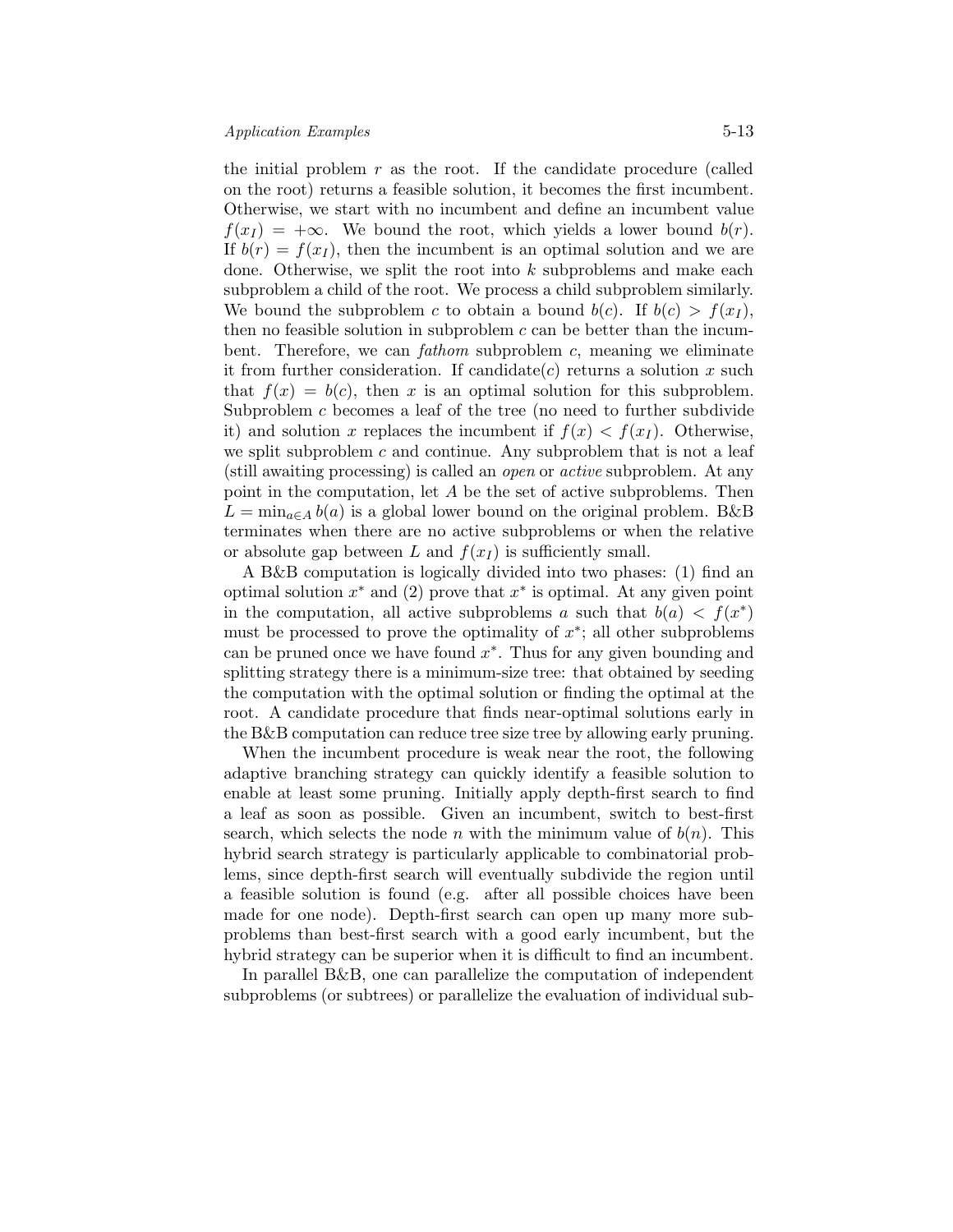problems. The latter is better when the tree is small at the start or end of the computation, unless the other processors can be kept busy with other independent work, such as generating incumbents (see Section 5.2.2).

It is important to keep the total tree size close to the size of that generated by a good serial solver. Good branch choices are critical early in the computation and good *load balancing* is critical later. That is, each processor must stay sufficiently busy with high-quality work. Otherwise in pathological cases the parallel computation performs so much more work than its serial counterpart that there is actually a slowdown anomaly [35, 64–67]. That is, adding processors increases wall-clock time to finish a computation.

Parallel platforms of any kind have far more memory than a single computer. A serial B&B computation may be forced to throw away seemingly unfavorable active nodes, thus risking losing the optimal solution. A parallel system is much more likely to have sufficient memory to finish the search.

There are many frameworks for parallel branch and bound including PUBB [102], Bob [12], PPBB-lib [112], PICO [36], Zram [73], and ALPS/BiCePS [96]. The user defines the above problem-specific procedures and the framework provides a parallel implementation.  $Bob++[16]$ and Mallba [71] are even higher-level frameworks for solving combinatorial optimization problems.

## **5.2.2 Mixed-Integer Programming**

A mixed-integer program (MIP) in standard form is:

(MIP) minimize 
$$
c^T x
$$
  
\nwhere 
$$
\begin{cases}\nAx = b \\
\ell \le x \le u \\
x_j \in \mathcal{Z} \n\end{cases} \forall j \in D \subseteq \{1, ..., n\}
$$

where x and c are n-vectors, A is an  $m \times n$  matrix, b is an m-vector, and  $\mathcal Z$  is the set of integers. Though in principle all input data are reals, for practical solution on a computer they are rational. Frequently the entries of  $A$ ,  $c$ , and  $b$  are integers. We can convert an inequality constraint in either direction to an equality by adding a variable to take up slack between the value of  $ax$  and its bound  $b$ .

The only nonlinearity in MIP is the integrality constraints. Frequently binary variables represent decisions that must be yes/no (i.e. there can be no partial decision for partial cost and partial benefit). In principle MIPs can express any NP-complete optimization problem. In practice they are used for resource allocation problems such as transportation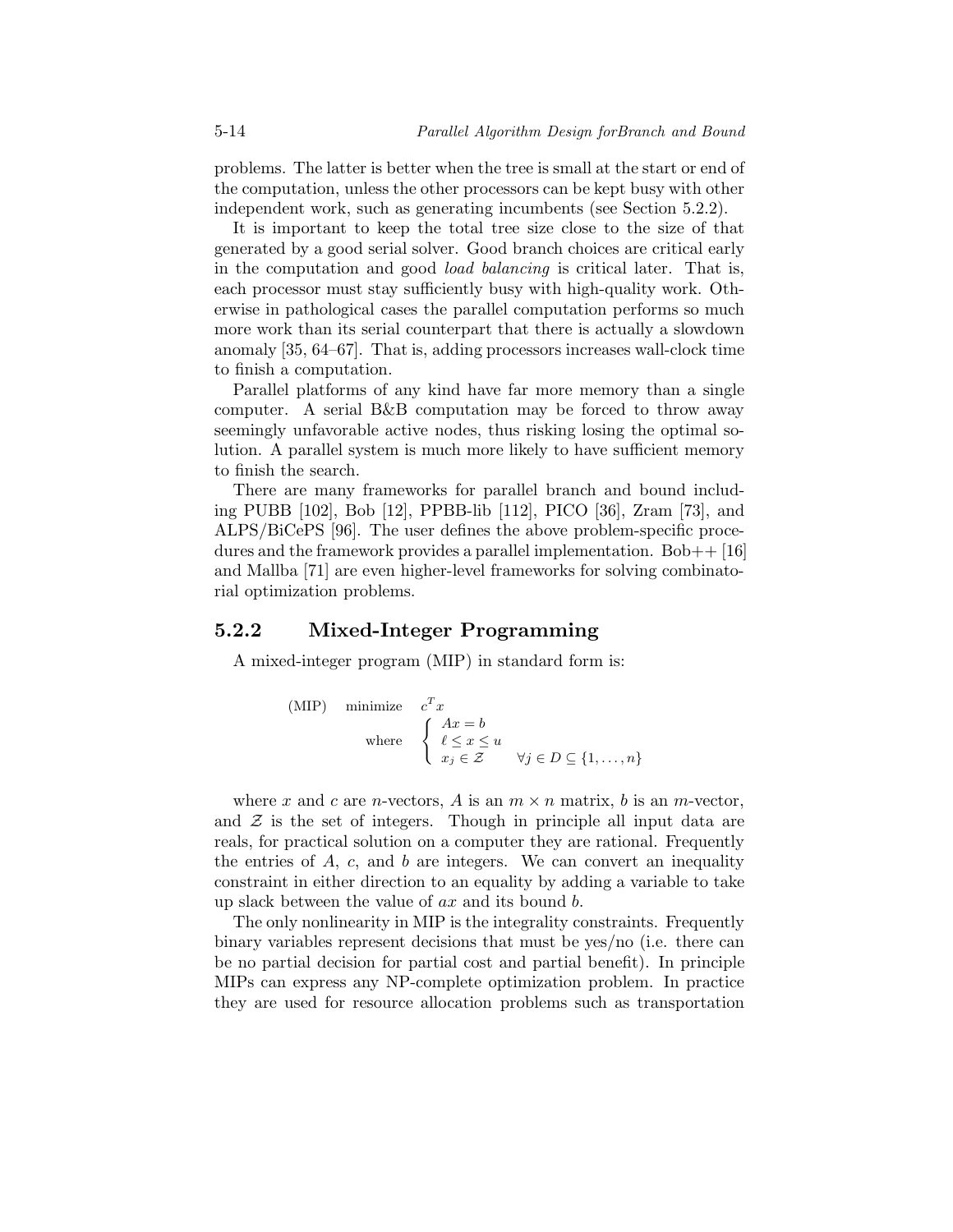logistics, facility location, and manufacturing scheduling, or for the study of natural systems such as protein folding.

In practice, MIPs are commonly solved with B&B and its variants. In this section, we consider the application of B&B to solve MIPs on a distributed-memory system. Specifically, we summarize the implementation of Eckstein, Hart, and Phillips, within the Parallel Integer and Combinatorial Optimizer (PICO) system [36].

**5.2.2.1 Branch-and-Bound Strategy.** If the integrality constraints are relaxed (removed), a MIP problem becomes a linear program (LP). Solving this LP is the classic bounding procedure for B&B. LPs are theoretically solvable in polynomial time [61] and are usually solved efficiently in practice with commercial tools such as CPLEX [31], XPRESS [119], or OSL [86], or free tools such as COIN-LP [26].

Serial B&B for MIP begins with the MIP as the root problem and bounds the root by computing the LP relaxation. If all integer variables  $(x_i$  with  $j \in D$ ) have integer values (within tolerance), then this is a feasible integer solution whose value matches a lower bound, and hence it is an optimal solution. If the LP relaxation is not a feasible solution, then there is some  $j \in D$  such that the optimal solution to the LP relaxation  $x^*$  has value  $x_j^* \notin \mathcal{Z}$ . We then create two new sub-MIPs as children: one with the restriction  $x_j \leq \lfloor x_j^* \rfloor$  and one with the restriction  $x_j \geq \lceil x_j^* \rceil$ . For binary variables, one child has  $x_j = 0$  and the other has  $x_j = 1$ . The feasible regions of the two children are disjoint and any solution with  $\left| x_j^* \right| < x_j < \left[ x_j^* \right]$ , including  $x^*$ , is no longer feasible in either child. Thus the LP relaxation of a child provides a lower bound on the optimal solution within this subregion, and it will be different from the LP relaxation of the parent.

There are a number of common ways to improve the performance of this standard B&B MIP computation. Most MIP systems apply general and/or problem-specific cutting planes before branching to improve the lower bound on a subproblem while delaying branching as long as possible. Given  $x^*$ , an optimal non-integral solution to the LP relation of a (sub)problem, a cutting plane is a constraint  $ax = b$  such that  $ax' = b$ for all possible (optimal) integer solutions x' but  $ax^* \neq b$ . Adding this constraint to the system makes the current LP optimal infeasible.

Careful branch selection in MIP solvers can significantly impact search performance. In strong branching, one tries a branch and partially evaluates the subtree to determine a merit rating for the branch. Most or all the work done for strong branching is thrown away, but it can sometimes reduce tree size sufficiently to merit the effort. A less computationally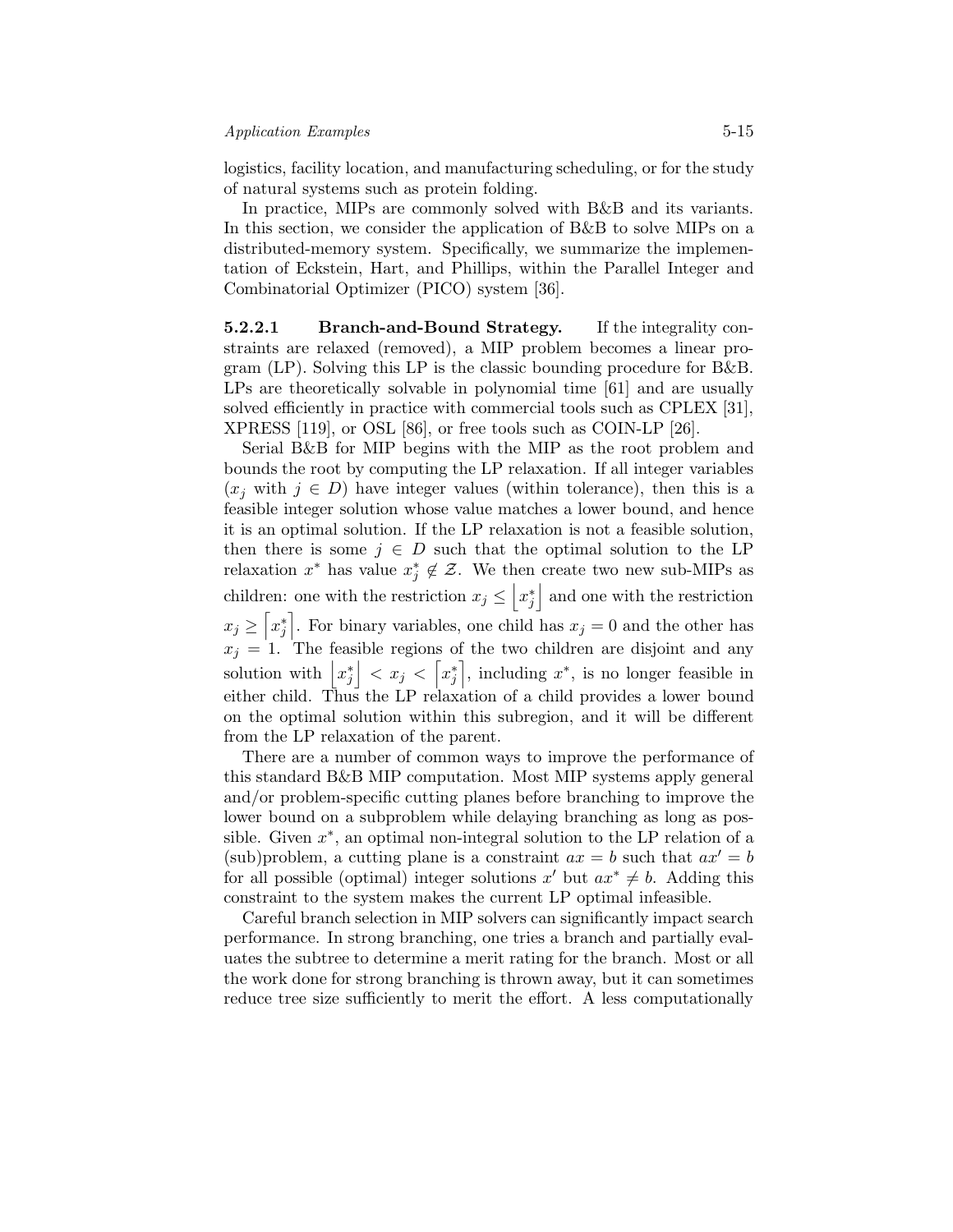demanding strategy is to maintain gradients for each branch choice. For the simple branching described above, the gradient for a single branch is the change in LP objective value divided by the change in the variable (the latter is always less than 1). When a variable is a branching candidate for the first time, one can initialize its gradient by pretending to branch in each direction. This is much better than, for example, setting an uninitialized gradient to the average of the gradients computed so far [69]. However, each gradient initialization requires two LP bounding operations. Finally, one can compute problem-specific constraints to partition the current feasible region, though this may be expensive.

One can also improve performance of B&B for MIP by finding feasible integer solutions using methods other than finding leaf nodes when an LP relaxation is integer feasible. Since MIPs frequently have combinatorial structure, one can use general heuristics such as evolutionary algorithms or tabu search or problem-specific methods that exploit structure. In particular, there are many approximation algorithms for combinatorial problems that find an LP-relaxation for a MIP and "round" this nontrivially to obtain a feasible integer solution whose objective value is provably close to the LP relaxation bound (see [11, 19, 88] for a tiny sample). The provable bound is limited by the integrality gap of the problem (the ratio between the best integer solution and the best LP solution; this is a measure of the strength of the formulation [22]).

There is a variety of parallel MIP solvers. PARINO [69], SYMPHONY [94], and COIN/BCP [63, 72] are designed for small-scale, distributed-memory systems such as clusters. BLIS [96], under development, is designed as a more scalable version of SYMPHONY and BCP. It will be part of COIN once it is available. See the discussion of all three in [95]. FATCOP [25] is designed for grid systems. PICO's parallel B&B search strategy is particularly well-suited for solving MIPs on tightly-coupled massively-parallel distributed-memory architectures, such as those available at the National Laboratories for solution of national-scale problems. For these architectures, one has exclusive use of perhaps thousands of processors for the entire computation. Thus one major concern is effectively using all these processors during the initial *ramp up* phase, when the search tree is small. After ramp up, PICO enters a *parallel-subproblem* phase managing an asynchronous parallel search using load balancing to ensure that all worker processes are solving interesting subproblems. These two aspects of parallel B&B in PICO are discussed in the next two sections. The combination of strategies can use massive parallelism effectively. In preliminary experiments on some problems PICO had near perfect speed up through 512 processors [36].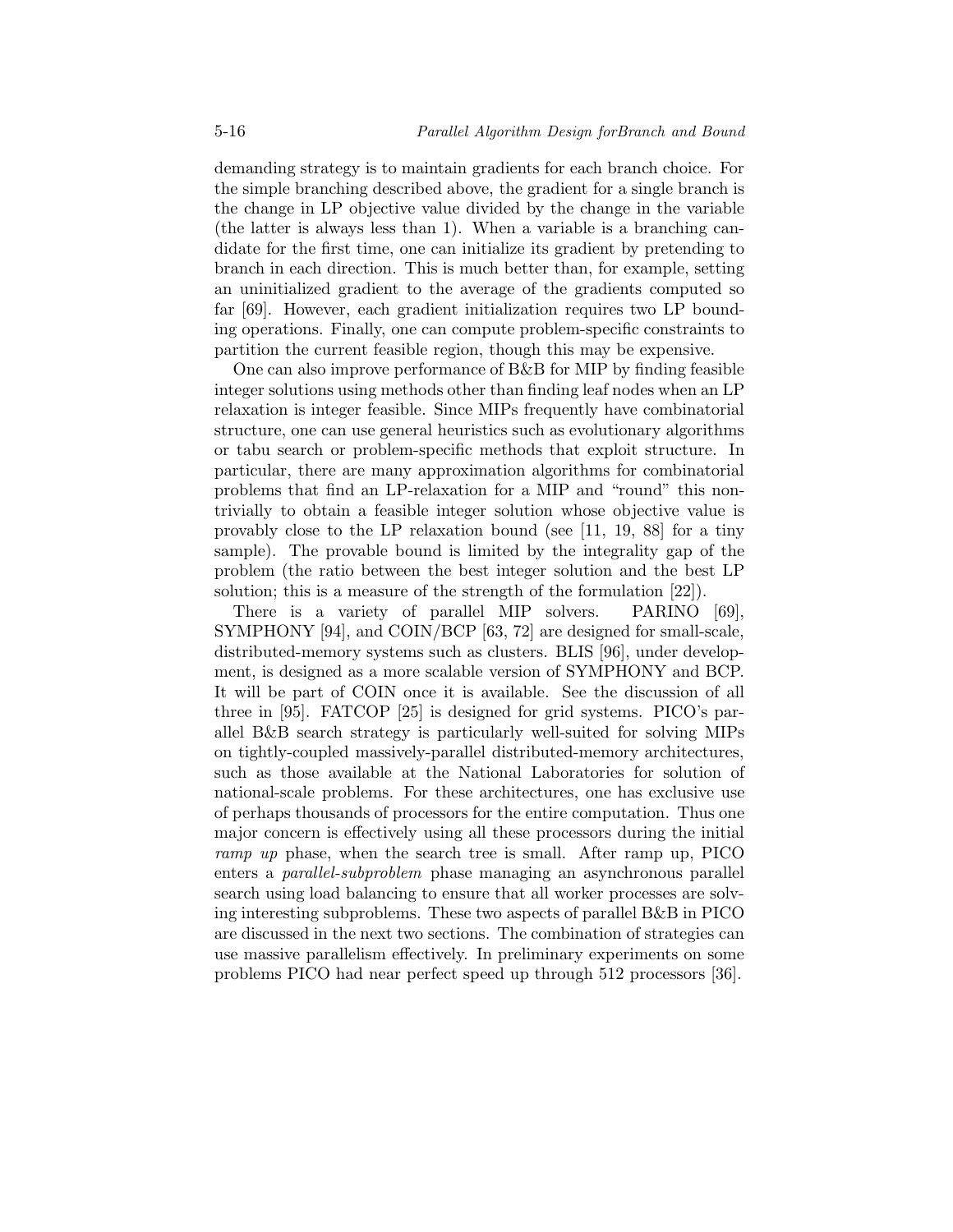**5.2.2.2** Managing Ramp Up. PICO uses an explicit ramp up phase in which all the processors work on a single subproblem, parallelizing the individual subproblem evaluation steps. In particular, PICO supports parallel (1) initialization of gradient estimation (used for branching prioritization), (2) problem-specific preprocessing, (3) root bounding, and (4) incumbent and cutting-plane generation. Also some processors can search for incumbents and cutting planes independently from those growing the tree. For example, since parallel LP solvers do not currently scale well to thousands of processors, excess processors can search for incumbents during root bounding.

PICO parallelizes gradient initialization during ramp up. In general if there are f potential branch variables with uninitialized gradients, each of the P processors initializes the gradients for  $[f/P]$  or  $[f/P]$  variables and sends these values to all processors using all-to-all communication. Though PICO doesn't currently support strong branching, in principle the work for strong branching could be divided among the processors in the same way with the same exchange of branch quality information. One can also parallelize complex custom branching computations.

To parallelize problem-specific preprocessing, processors can cooperate on individual preprocessing steps or they can compute independent separate steps. Good preprocessing is often critical for computing an exact solution to hard combinatorial problems (e.g. those expressed by MIPs). Real-world instances frequently have special structure that is captured by a small upper bound on a parameter  $k$  (e.g. the degree of a graph, maximum contention for a resource, etc.). To solve fixedparameter-tractable problems, one first *kernelizes* the problem, transforming it in polynomial time into a new instance with size bounded by a function of k. These preprocessing steps are frequently local and therefore good candidates for parallelization. See Fellows [39] for an excellent summary of the theory and practice of kernelization.

One can also parallelize the LP bounding procedure. This is particularly desirable at the root because bounding the root problem can be more than an order of magnitude more expensive than bounding subproblems. A subproblem bounding calculation can start from the parent's basis and, since there is typically only one new constraint, the LP is usually quickly re-solved with a few pivots of dual simplex. The root problem frequently starts with nothing, not even a feasible point. The pPCx code [27] is a parallel interior-point LP solver. The core computational problem is the solution of a linear system of the form  $AD^2A^Tx = b$  where A is the original constraint matrix and D is a diagonal matrix that changes each iteration. Parallel direct Cholesky solvers are robust, but currently do not provide reasonable speed up beyond a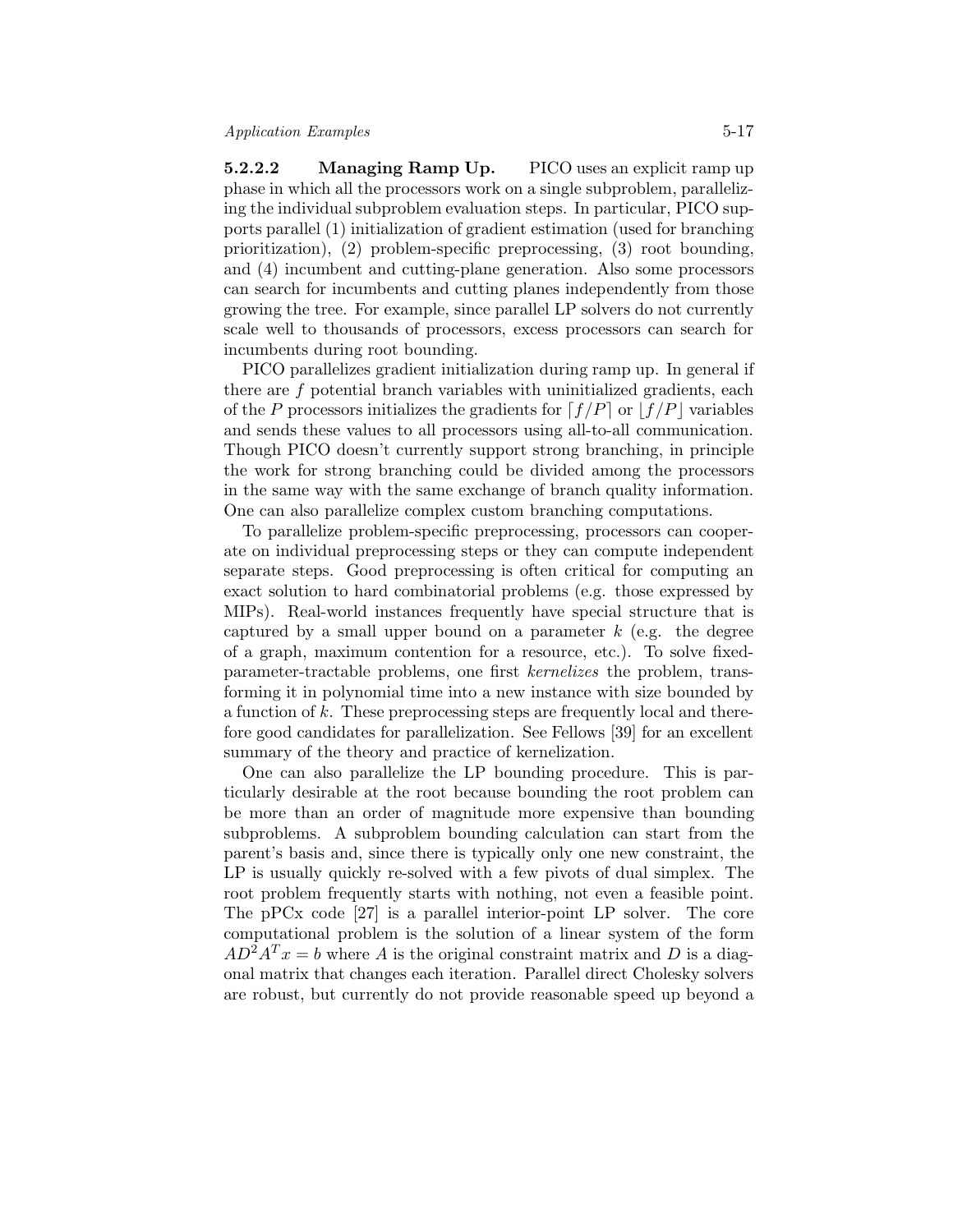few dozen processors. Sandia National Laboratories is leading a research effort to find more scalable interior-point solvers using iterative linear systems solvers, but this is still an open research problem. We are not aware of any (massively) parallel dual simplex solvers so even during ramp up, subproblem re-solves are serial for the moment.

PICO must use free LP solvers for serial (and eventually parallel) bounding. Faster commercial LP codes do not have licensing schemes for massively-parallel (MP) machines, and individual processor licenses would be prohibitively expensive. PICO has a coping strategy to avoid slow root solves in MP computations. The user can solve the root LP offline (e.g. using a fast commercial solver) and then feed this LP solution to a subsequent parallel computation.

At any tree node, one can parallelize the generation of cutting planes and the search for feasible integer solutions, by cooperating on the generation of one plane/solution or by generating different planes/solutions in parallel. Heuristic methods such as evolutionary algorithms can effectively use many parallel processors independently from the ramp-up tree growth computation. LP-based methods need the LP solutions and are usually best integrated with the tree evaluation. In some cases, such as alpha-point heuristics for scheduling problems [88], an approximation algorithm has a natural parameter (alpha) whose range of values can be partitioned among the processors. PICO's general cut-pivot-dive heuristic can explore multiple strategy choices in parallel [80].

**5.2.2.3 Managing Independent Subproblems.** PICO's ramp-up phase usually terminates when there are enough subproblems to keep most processors busy. After the ramp up phase, PICO switches to a phase where processors work on separate subproblems. During this phase, a number of hubs coordinate the search. Each hub controls a set of worker processors, few enough that the workers are not slowed by contention for attention from the hub.

When ramp up ends, each hub takes control of an equal share of the active subproblems. Each worker has a local pool of subproblems to reduce dependence on its hub. Though PICO has considerable flexibility in subproblem selection criteria, once there is an incumbent both hubs and workers generally use a best-first strategy.

PICO has three load balancing mechanisms. First, if a hub runs out of useful work not delegated to a worker, it can rebalance among its workers by pulling some work back from a worker and giving it to others. Second, when a worker decides not to keep a subproblem locally, it returns it to its hub or probabilistically scatters it to a random hub. The probability of scattering depends upon the load controlled by its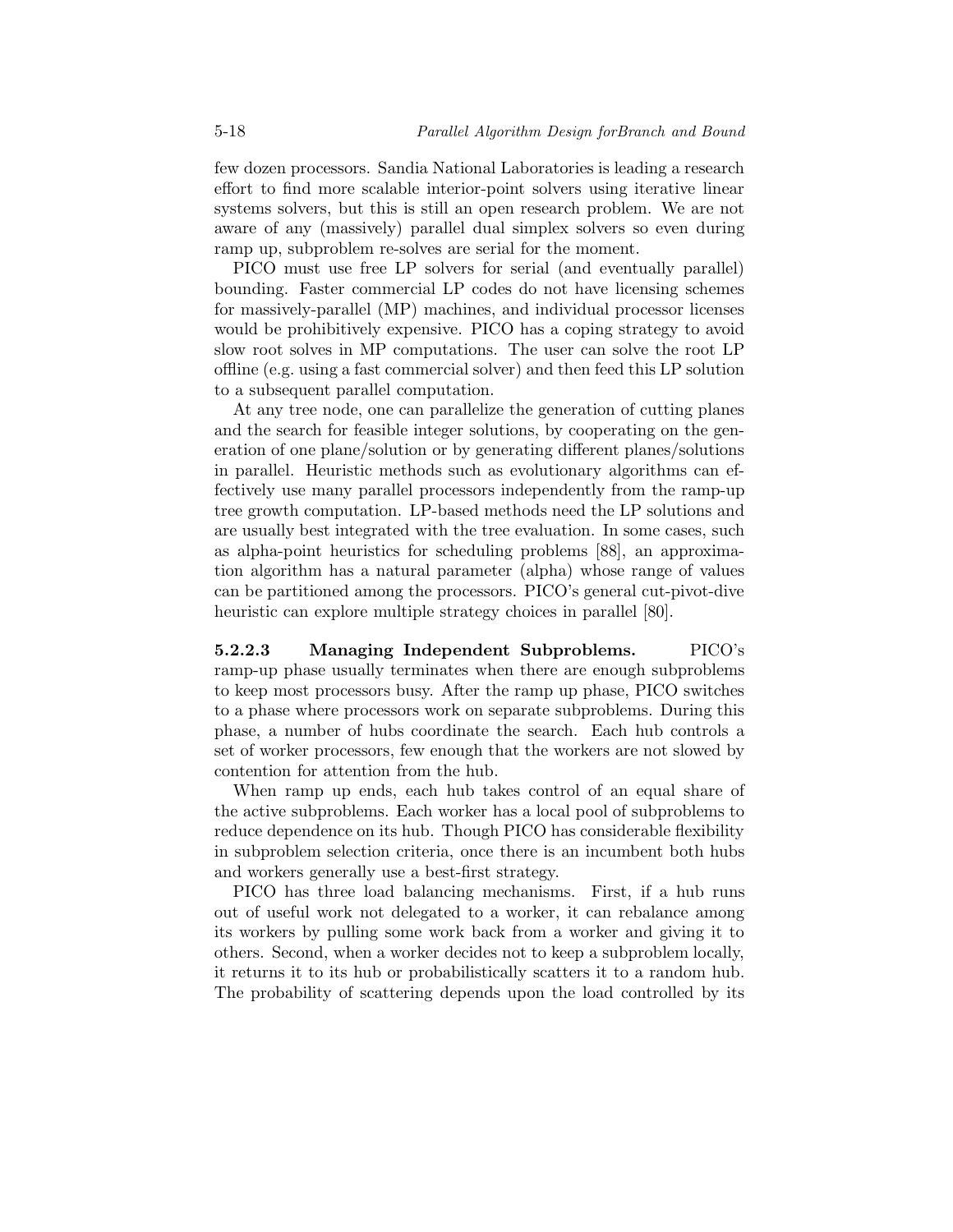

*Figure 5.1.* PICO's subproblem management. Hubs handle only tokens. When a worker generates a subproblem, it either keeps the subproblem in a local pool or gives control to a hub (not necessarily its own), storing the data to send directly to the worker to which the problem is later assigned. The worker on processor  $p_j$  is only partially illustrated. [Figure by Jonathan Eckstein, PICO core designer]

hub relative to average system load. The third mechanism is global load balancing done with a rendezvous method as described in Section 5.3.

Because hub communication can become a bottleneck, hubs do not handle all the data associated with the subproblems they control. Instead they keep a small *token* containing only the information needed to control the problem. In particular, the token contains the subproblem bound, and the ID of the worker that created the subproblem. When a worker creates a subproblem and relinquishes control to a hub, it stores all the subproblem data (bounds, basis, etc), and sends this small token to the hub (represented by *T* in Fig. 5.1). When a hub wants to dispatch a subproblem to processor  $p_i$ , it sends a message to the processor  $p_j$  that created the subproblem telling processor  $p_i$  to send the subproblem data to processor  $p_i$  (represented by  $SP$  in Fig. 5.1). Thus the communication pattern in a MIP computation has many small messages going to and from the hubs and, because of the load balancing, long messages going point to point in a reasonably random pattern.

Whenever a processor finds a new incumbent, it broadcasts the new objective value to all processors using a binary tree rooted at that processor. Processors give priority to handling these messages because new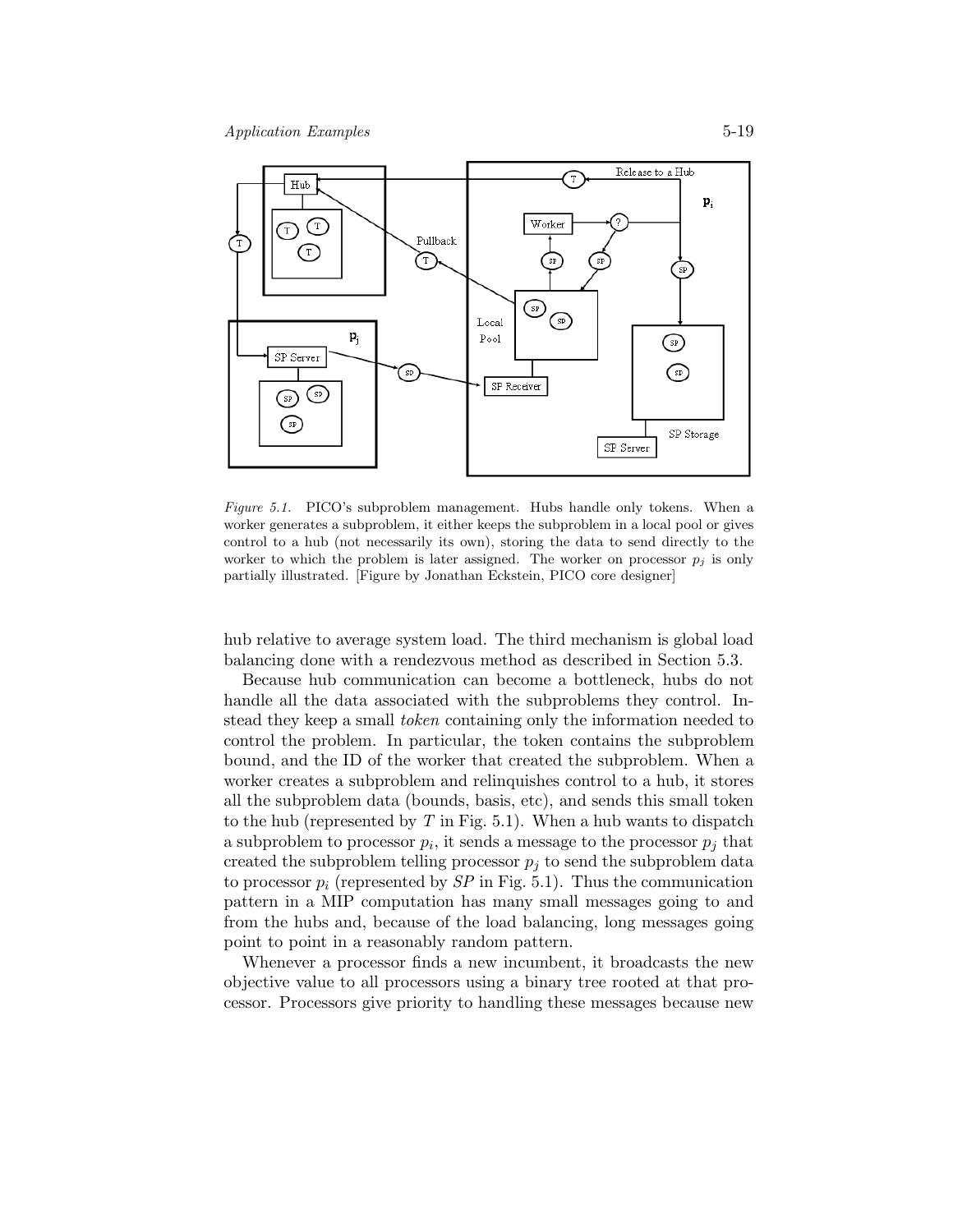incumbents can prune active subproblems. Processors only forward the best incumbent they have seen so far, so if there are multiple incumbent message waves propagating through the system, all dominated ones die as they meet better solutions.

## **5.2.3 Quadratic Assignment Problem**

In this section, we provide another example of B&B applied to the quadratic assignment problem (QAP). Specifically, we summarize the grid-based QAP solver developed by Anstreicher et al. [2]. This solver uses a master-worker paradigm to parallelize B&B. The master-worker paradigm has been widely used to parallelize B&B algorithms [46], and it is very well-suited for grid-based applications. We discuss this programming model, and we provide an overview of the MW framework which was used by Anstreicher et al. [2].

**5.2.3.1 The Master-Worker Paradigm.** The master-worker paradigm is a canonical programming paradigm for parallel computing that is particularly well-suited for grid-computing applications. In a master-worker application, all algorithm control is done by a *master* processor. *Worker* processors concurrently execute independent tasks. A wide variety of sequential approaches to large-scale problems map naturally to the master-worker paradigm [48] including tree search algorithms (e.g. for integer programming), stochastic programming, populationbased search methods like genetic algorithms, parameter analysis for engineering design, and Monte Carlo simulations.

The master-worker paradigm can parallelize many programs with centralized control using grid computing platforms because it works effectively in dynamic and heterogeneous computing environments. If additional processors become available during the course of a computation, they can be integrated as workers that are given independently executable computational tasks. If a worker fails while executing a task, the master can simply reschedule that portion of the computation. In this manner, the master-worker paradigm is a flexible and reliable tool for grid computing applications. Furthermore, this type of centralized control eases the burden of adapting to a heterogeneous computational environment, since only the master process needs to be concerned with how tasks are assigned to resources.

The basic master-worker paradigm has several limitations. It is not robust if the master fails. However, the programmer can overcome this limitation by using checkpoints to save the state of the master (which implicitly knows the global state of the entire calculation). Another limitation is that the total throughput may become limited because (a) workers can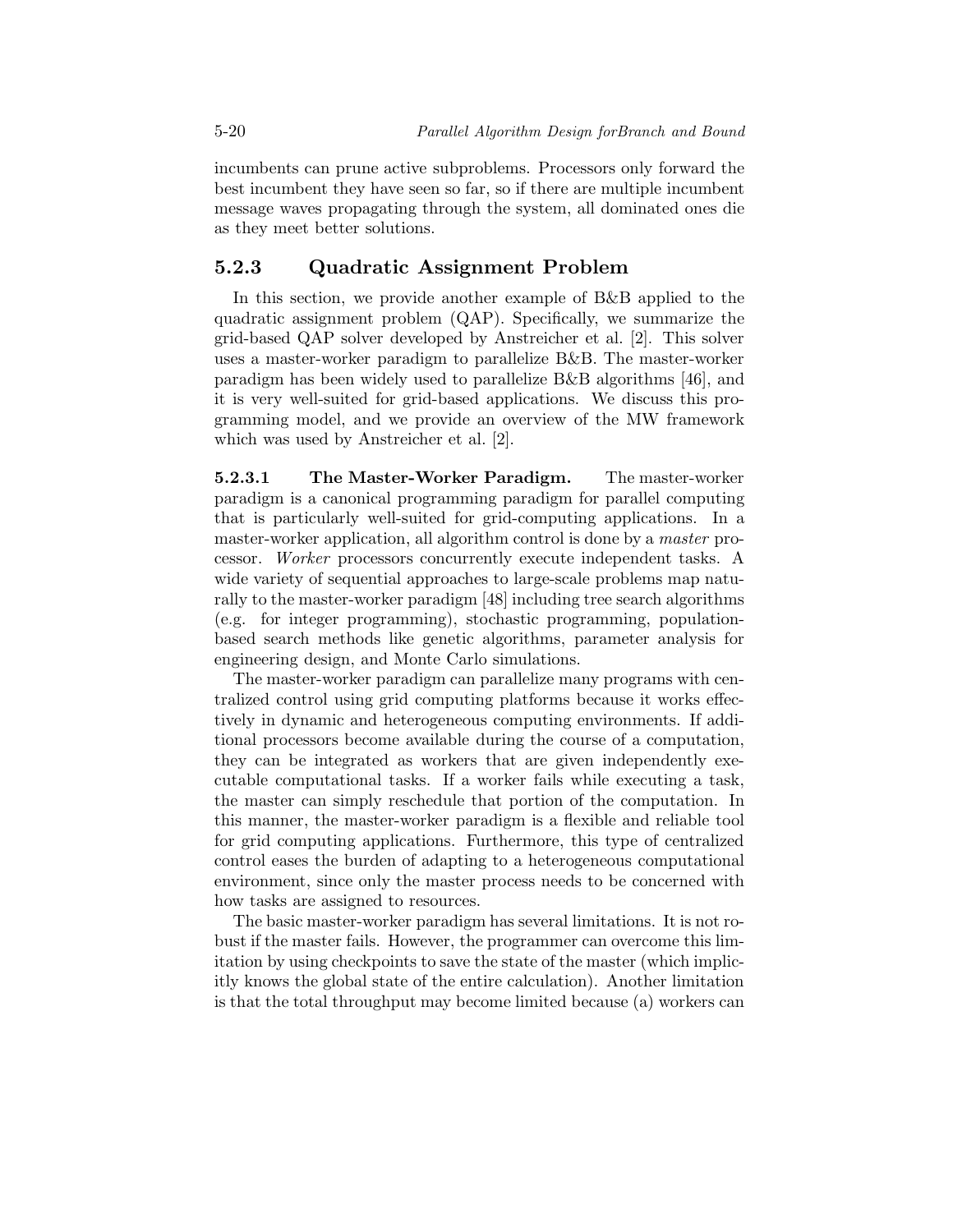become idle while waiting for work from the master, and (b) precedence constraints between tasks can limit total parallelism of the calculation.

The master-worker paradigm is inherently unscalable because workers can become idle when the master cannot quickly respond to all requests. If the workers finish tasks quickly, there may simply be too many requests for the master to service immediately. The master's response rate is reduced by auxiliary computation (e.g. to prioritize available tasks). In many cases, such bottlenecks can be minimized by adapting the granularity of the tasks. For example, in a tree search the computation required by a task depends on the size/depth of the tasks's subtree. Thus, the master can reduce the rate at which processors make work requests by assigning larger portions of the tree to each processor [48].

A precedence constraint between a pair of tasks  $(a, b)$  indicates task a must complete before task b starts. This serialization limits the number of independent tasks at any point in the computation; in the worst case, precedence constraints impose a total linear order on the tasks. On a grid system, with unpredictable processing and communication times, predecessor jobs can delay their successors indefinitely. Some applications permit relaxed precedence. For example, Goux et al. [48] discuss a cutting plane algorithm for stochastic programming for which tasks are weakly synchronized. In this application, the next iteration of the cutting plane algorithm can start after a fraction of the previous iteration's tasks have completed, thereby avoiding some synchronization delays.

Increasing the efficiency of a master-worker algorithm by increasing the grain size or by reducing synchronization can sometimes worsen the basic algorithm. For example, increasing the granularity in a tree search may lead to the exploration of parts of the tree that would have otherwise been ignored. Thus the application developer must balance parallel efficiency (keeping workers busy) with total computational efficiency.

**5.2.3.2 The MW Framework.** The MW framework facilitates implementation of parallel master-worker applications on computational grids [48]. The application programming interface of MW is a set of  $C_{++}$  abstract classes. The programmer provides concrete implementation of this abstract functionality for a particular application. These classes define the basic elements of the master controller, how workers are launched and how tasks are executed. The MW framework provides general mechanisms for distributing algorithm control information to the worker processors. Further, MW collects job statistics, performs dynamic load balancing and detects termination conditions. Thus MW handles many difficult metacomputing issues for an application developer, thereby allowing rapid development of sophisticated applications.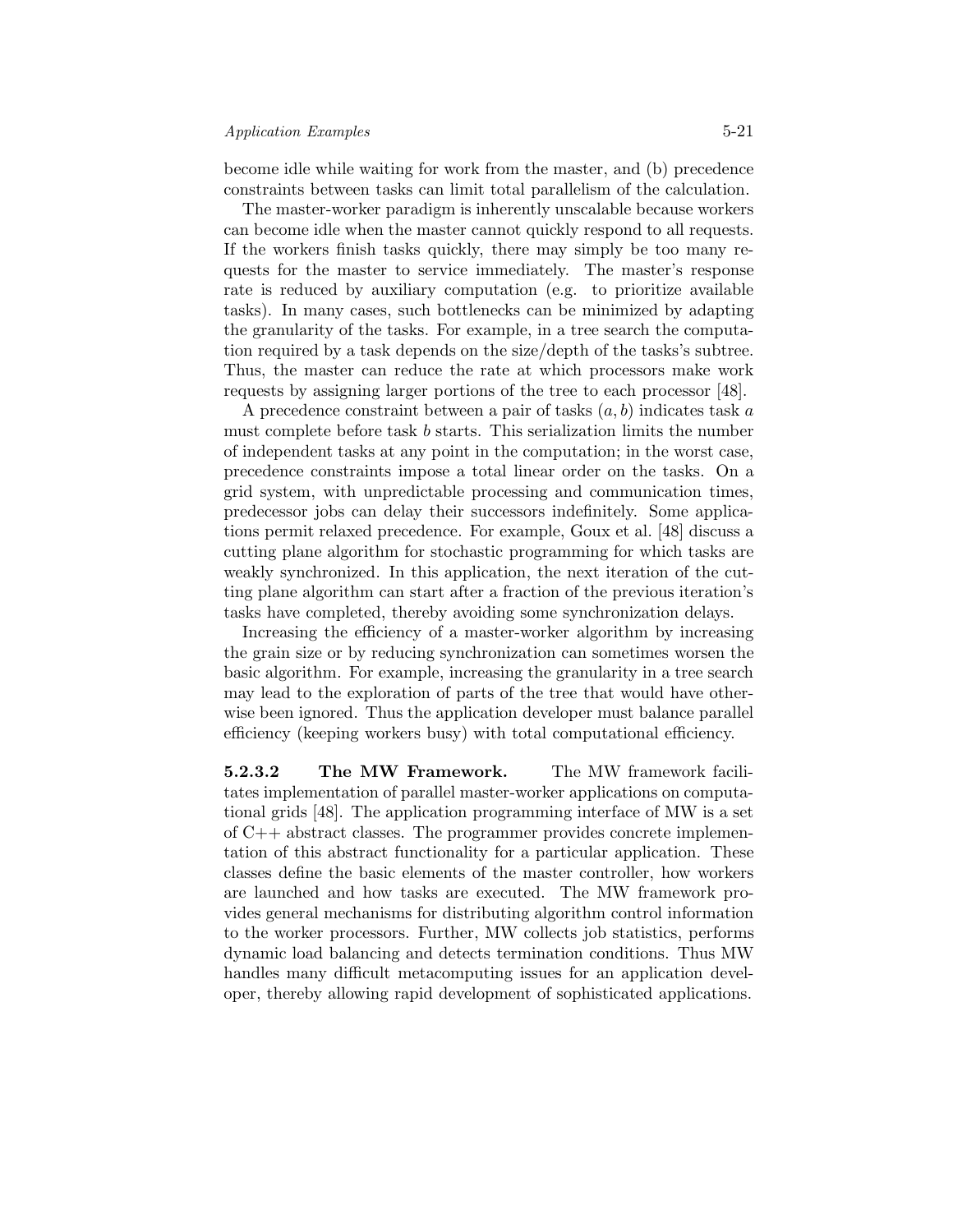MW is a C++ library, and three MW classes must be extended to define a new master-worker application [48]. The master process controls task distribution via the MWDriver class. The MWDriver base class handles workers joining and leaving the computation, assigns tasks to appropriate workers, and rematches running tasks when workers are lost. The programmer must specify how to process commandline information, determine a set of initial jobs, process a completed task, and what information workers need at start up. The MWWorker class controls the worker. The programmer must specify how to process start up data and how to execute a task. The MWTask class describes task data and results. The derived task class must implement functions for sending and receiving this data.

To implement MW on a particular computational grid, a programmer must also extend the MWRMComm class to derive a grid communication object. The initial implementation of MW uses Condor [28] as its resource management system. Condor manages distributively owned collections ("pools") of processors of different types, including workstations, nodes from PC clusters, and nodes from conventional multiprocessor platforms. When a user submits a job, the Condor system discovers a suitable processor for the job in the pool, transfers the executable, and starts the job on that processor. Condor may checkpoint the state of a job periodically, and it migrates a job to a different processor in the pool if the current host becomes unavailable for any reason. Currently, communication between master and workers uses a Condor-enabled version of PVM [92] or Condor's remote system call functionality. MW has also been extended at Sandia National Laboratories to use an MPI-based communication object.

**5.2.3.3 Solving QAP with Branch-and-Bound.** The quadratic assignment problem (QAP) is a standard problem in location theory. The QAP in *Koopmans-Beckmann* form is

$$
\min_{\pi} \sum_{i=1}^{n} \sum_{j=1}^{n} a_{ij} b_{\pi(i), \pi(j)} + \sum_{i=1}^{n} c_{i, \pi(i)},
$$

where *n* is the number of facilities and locations,  $a_{ij}$  is the flow between facilities i and j,  $b_{kl}$  is the distance between locations k and l,  $c_{ik}$  is the fixed cost of assigning facility i to location k, and  $\pi(i) = k$  if facility i is assigned to location k. The QAP is NP-hard. Most exact QAP methods are variants of B&B. Anstreicher et al. [1, 2, 17] developed and applied a new convex quadratic programming bound that provides stronger bounds than previous methods. Because QAP is so difficult, previous exact solutions used parallel high-performance computers. Anstreicher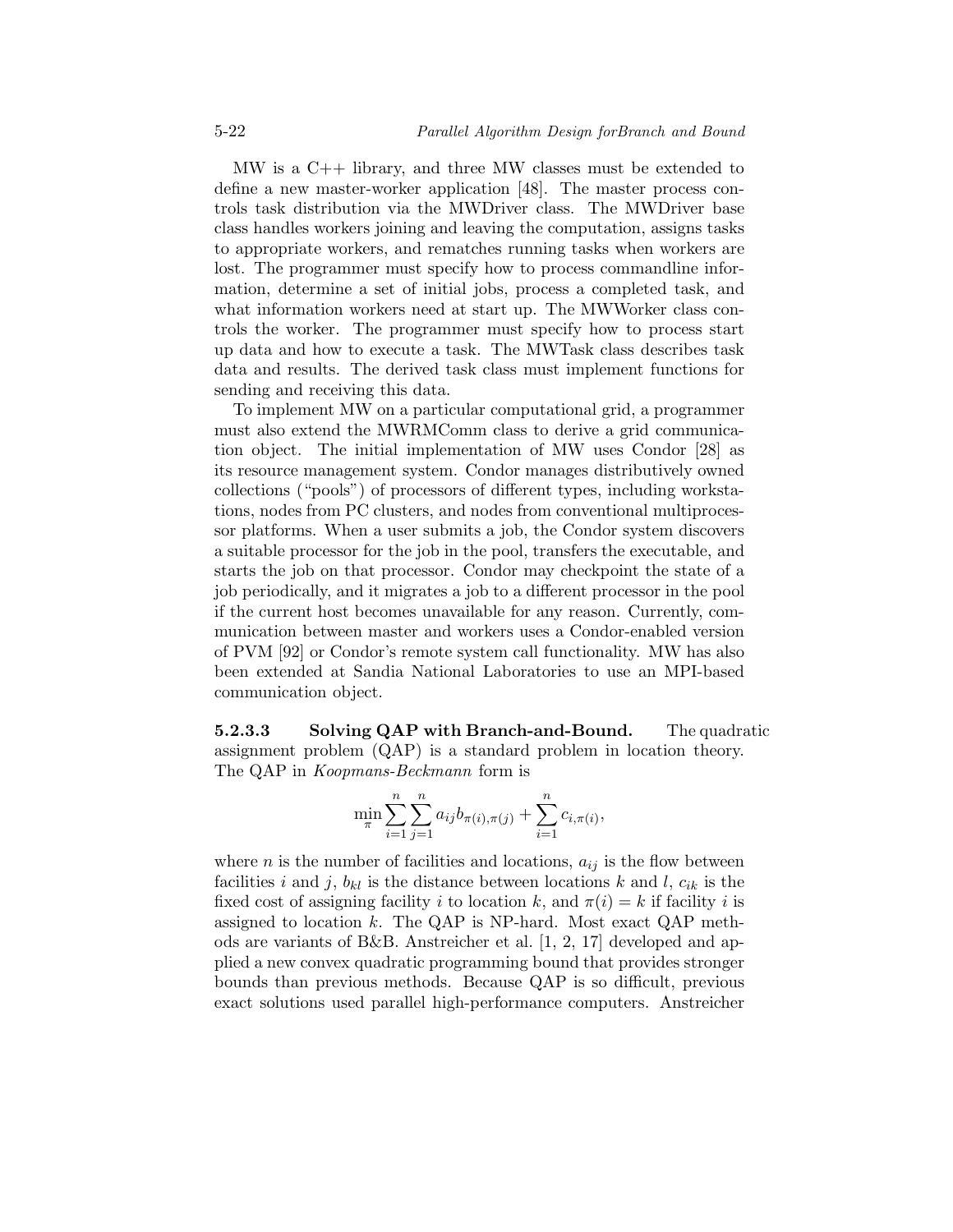et al. [2] review these results and note that grid computing may be more cost-effective for these problems.

Anstreicher et. al. [2] developed an MW-based branch-and-bound QAP solver (MWQAP). They ran it on a Condor pool communicating with remote system calls. Since Condor provides a particularly dynamic grid computing environment, with processors leaving and entering the pool regularly, MW was critical to ensure tolerance of worker processor failures. To make computations fully reliable, MWQAP uses MW's checkpointing feature to save the state of the master process. This is particularly important for QAP because computations currently require many days on many machines.

The heterogeneous and dynamic nature of a Condor-based computational grid makes application performance difficult to assess. Standard performance measures such as wall clock time and cumulative CPU time do not separate application code performance from computing platform performance. MW supports the calculation of application-specific benchmark tasks to determine the power of each worker so the evaluator can normalize CPU times. For the QAP solver, the benchmark task is evaluating a small, specific portion of the B&B tree.

As we noted earlier, the master-worker paradigm usually requires application-specific tuning for scalability. MWQAP uses coarse granularity. Each worker receives an active node and computes within that subtree independently. If after a fixed number of seconds the worker has not completely evaluated the subtree, it passes the remaining active nodes back to the master. To avoid sending back "easy" subproblems, workers order unsolved nodes based on the relative gap and spend extra time solving deep nodes that have small relative gaps. "Easy" subproblems can lead to bottlenecks at the master because they cannot keep their new workers busy.

The master generally assigns the next worker the deepest active node on its list. However, when the set of active nodes is small, the master dispatches difficult nodes and gives the workers shorter time slices so the workers can return challenging open nodes. This ensures that the master's pool of unsolved subproblems is sufficiently large to keep all available workers busy.

Anstreicher et. al. note that in general B&B, this independent subtree execution could explore many more nodes than its sequential counterpart. However, their QAP calculations are seeded with good known solutions, so many of these nodes are pruned during each worker's search of a subtree. Thus this strategy limits master-worker communication without significantly impairing the overall search performance.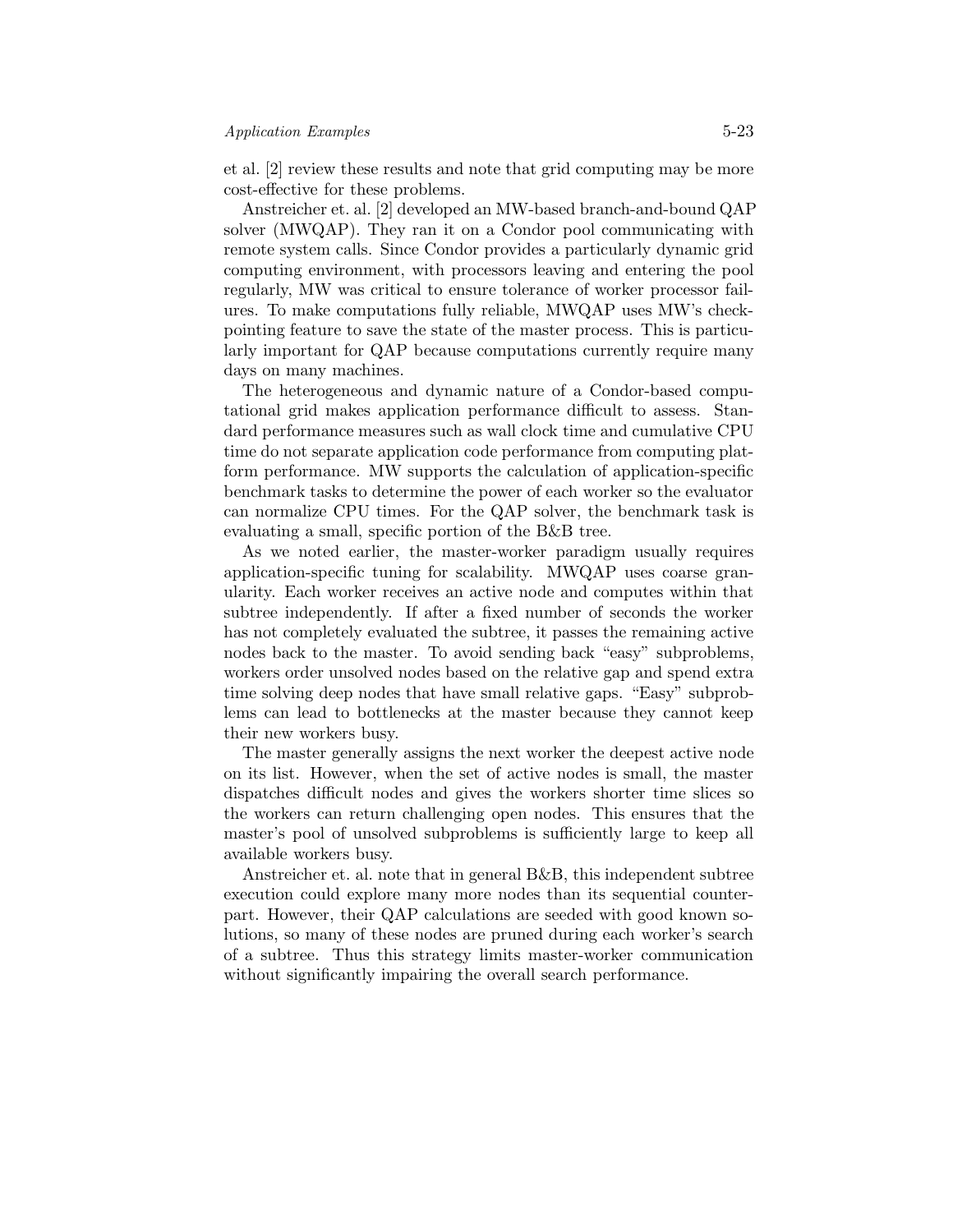MWQAP has solved instances of the QAP that have remained unsolved for decades, including the nug30 problem defined by Nugent, Vollmand, and Ruml [83]. The Nugent problems are the most-solved set of QAPs, and the solution of these problems has marked advances in processor capability and QAP solution methods. Solution of nug30 required an average of 650 workers for one week when seeded with a previously known solution [2]. The computation halted and restarted five times using MW's checkpointing feature. On average MWQAP solved approximately one million linear assignment problems per second.

## **5.2.4 Phylogenetic Tree Reconstruction**

In this section, we provide an example of B&B applied to reconstructing an evolutionary history (phylogenetic tree). Specifically, we focus on the shared-memory parallelization of the maximum parsimony (MP) problem using B&B based on work by Bader and Yan[10, 78, 120, 121].

**5.2.4.1 Biological Significance and Background.** All biological disciplines agree that species share a common history. The genealogical history of life is called phylogeny or an evolutionary tree. Reconstructing phylogenies is a fundamental problem in biological, medical, and pharmaceutical research and one of the key tools in understanding evolution. Problems related to phylogeny reconstruction are widely studied. Most have been proven or are believed to be NP-hard problems that can take years to solve on realistic datasets [20, 87]. Many biologists throughout the world compute phylogenies involving weeks or years of computation without necessarily finding global optima. Certainly more such computational analyses will be needed for larger datasets. The enormous computational demands in terms of time and storage for solving phylogenetic problems can only be met through high-performance computing (in this example, large-scale B&B techniques).

A phylogeny (phylogenetic tree) is usually a rooted or unrooted bifurcating tree with leaves labeled with species, or more precisely with taxonomic units (called *taxa*) that distinguish species [110]. Locating the root of the evolutionary tree is scientifically difficult so a reconstruction method only recovers the topology of the unrooted tree. Reconstruction of a phylogenetic tree is a statistical inference of a true phylogenetic tree, which is unknown. There are many methods to reconstruct phylogenetic trees from molecular data [81]. Common methods are classified into two major groups: criteria-based and direct methods. Criteria-based approaches assign a score to each phylogenetic tree according to some criteria (e.g., parsimony, likelihood). Sometimes computing the score requires auxiliary computation (e. g. computing hypothetical ancestors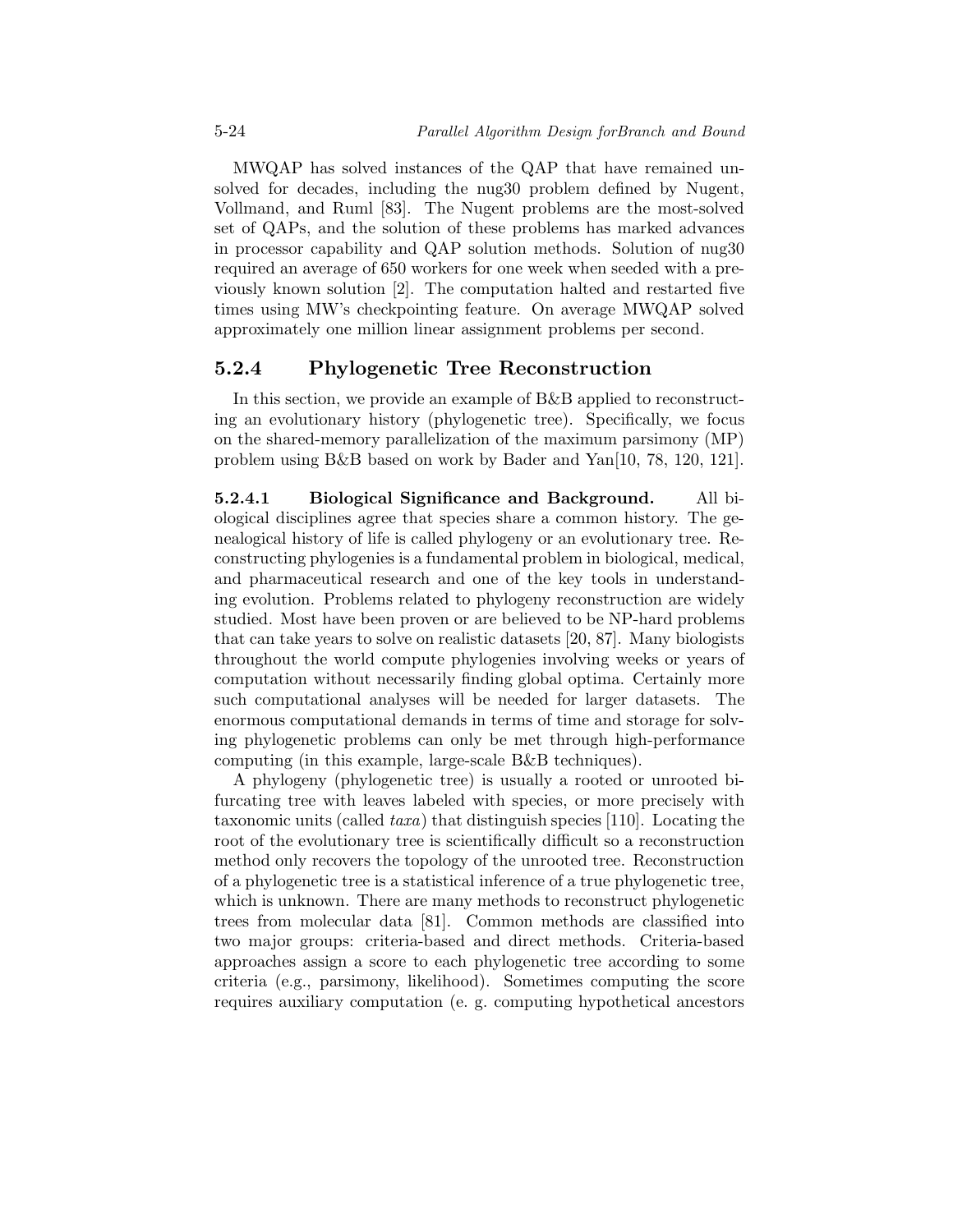for a leaf-labeled tree topology). These methods then search the space of trees (by enumeration or adaptation) using the evaluation method to select the best one. Direct methods build the search for the tree into the algorithm, thus returning a unique final topology automatically.

We represent species with binary sequences corresponding to morphological (e. g. observable) data. Each bit corresponds to a feature, called a *character*. If a species has a given feature, the corresponding bit is one; otherwise, it is zero. Species can also be described by molecular sequence (nucleotide, DNA, amino acid, protein). Regardless of the type of sequence data, one can use the same parsimony phylogeny reconstruction methods. The evolution of sequences is studied under a simplifying assumption that each site evolves independently.

The Maximum Parsimony (MP) objective selects the tree with the smallest total evolutionary change. The *edit distance* between two species as the minimum number of evolutionary events through which one species evolves into the other. Given a tree in which each node is labeled by a species, the *cost* of this tree (tree length) is the sum of the costs of its edges. The cost of an edge is the edit distance between the species at the edge endpoints. The *length* of a tree T with all leaves labeled by taxa is the minimum cost over all possible labelings of the internal nodes.

Distance-based direct methods ([37, 38, 68]) require a distance matrix D where element  $d_{ij}$  is an estimated evolutionary distance between species  $i$  and species  $j$ . The distance-based Neighbor-Joining  $(NJ)$ method quickly computes an approximation to the shortest tree. This can generate a good early incumbent for B&B. The neighbor-joining (NJ) algorithm by Saitou and Nei [99], adjusted by Studier and Keppler [106], runs in  $O(n^3)$  time, where *n* is the number of species (leaves). Experimental work shows that the trees it constructs are reasonably close to "true" evolution of synthetic examples, as long as the rate of evolution is neither too low nor too high. The NJ algorithm begins with each species in its own subtree. Using the distance matrix, NJ repeatedly picks two subtrees and merges them. Implicitly the two trees become children of a new node that contains an artificial taxon that mimics the distances to the subtrees. The algorithm uses this new taxon as a representative for the new tree. Thus in each iteration, the number of subtrees decrements by one till there are only two left. This creates a binary topology. A distance matrix is *additive* if there exists a tree for which the inter-species tree distances match the matrix distances exactly. NJ can recover the tree for additive matrices, but in practice distance matrices are rarely additive. Experimental results show that on reasonable-length sequences parsimony-based methods are almost always more accurate (on synthetic data with known evolution) than neighbor-joining and some other com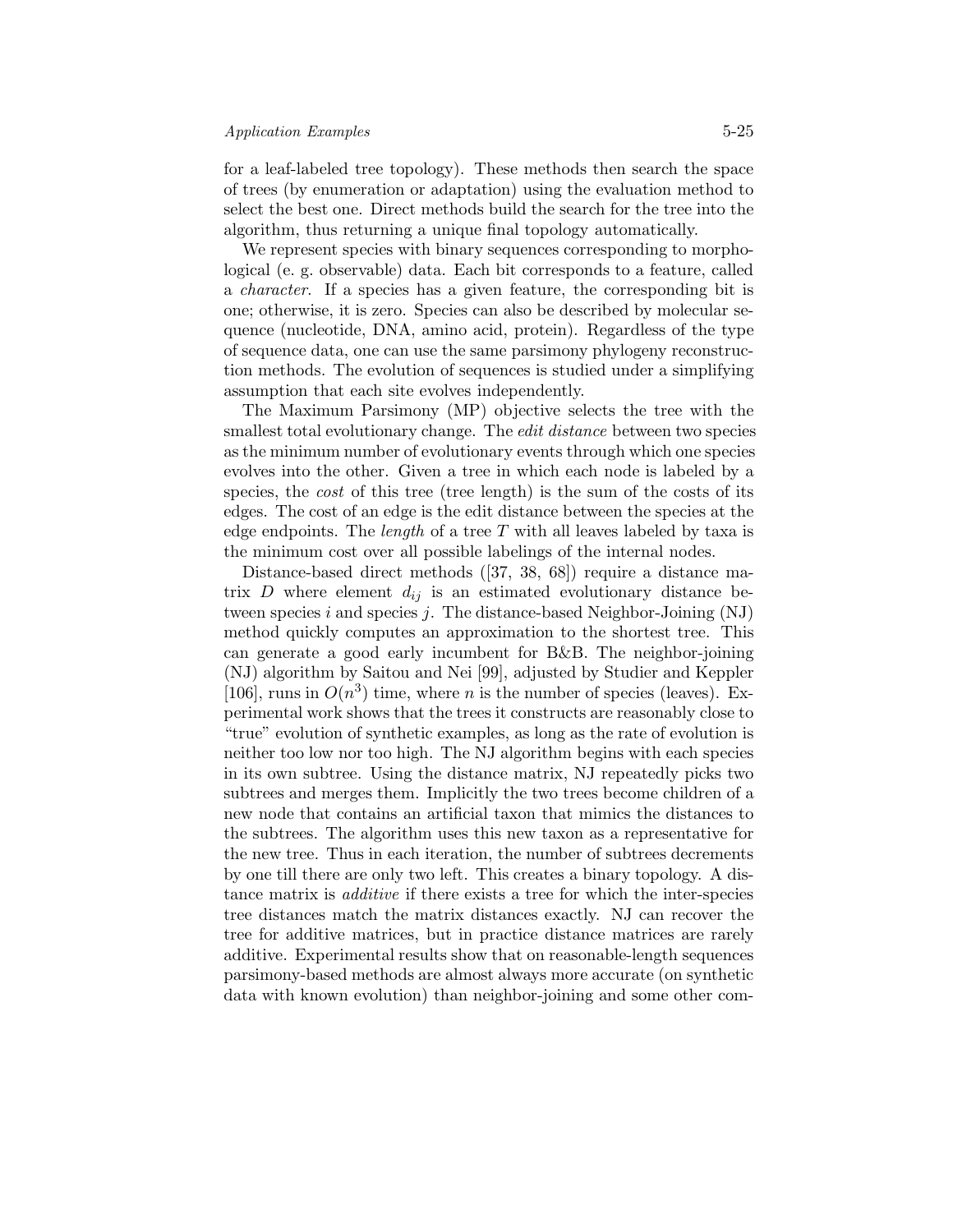petitors, even under adverse conditions [98]. In practice MP works well, and its results are often hard to beat.

In this section we focus on reconstructing phylogeny using maximum parsimony (minimum evolution). A brute-force approach for maximum parsimony examines all possible tree topologies to return one that shows the smallest amount of total evolutionary change. The number of unrooted binary trees on  $n$  leaves (representing the species or taxa) is  $(2n-5)!! = (2n-5) \cdot (2n-7) \cdots 3$ . For instance, this means that there are about 13 billion different trees for an input of  $n = 13$  species. Hence it is very time-consuming to examine all trees to obtain the optimal tree. Most researchers focus on heuristic algorithms that examine a much smaller set of most promising topologies and choose the best one examined. One advantage of B&B is that it provides instance-specific lower bounds, showing how close a solution is to optimal [56].

The phylogeny reconstruction problem with maximum parsimony (MP) is defined as follows. The input is a set of c characters and a set of taxa represented as length-c sequences of values (one for each character). For example, the input could come from an aligned set of DNA sequences (corresponding elements matched in order, with gaps). The output is an unrooted binary tree with the given taxa at leaves and assignments to the length-c internal sequences such the resulting tree has minimum total cost (evolutionary change). The characters need not be binary, but each usually has a bounded number of states. Parsimony criteria (restrictions on the changes between adjacent nodes) are often classified into Fitch, Wagner, Dollo, and Generalized (Sankoff) Parsimony [110]. In this example, we use the simplest criteria, Fitch parsimony [41], which imposes no constraints on permissible character state changes. The optimization techniques we discuss are similar across all of these types of parsimony.

Given a topology with leaf labels, we can compute the optimal internal labels for that topology in linear time per character. Consider a single character. In a leaf-to-root sweep, we compute for each internal node  $v$  a set of labels optimal for the subtree rooted at  $v$  (called the Farris Interval). Specifically, this is the intersection of its children's sets (connect children though  $v$ ) or, if this intersection is empty, the union of its children's sets (agree with one child). At the root, we choose an optimal label and pass it down. Children agree with their parent if possible. Because we assume each site evolves independently, we can set all characters simultaneously. Thus for  $m$  character and  $n$  sequences, this takes  $O(nm)$  time. Since most computers can perform efficient bitwise logical operations, we use the binary encoding of a state in order to implement intersection and union efficiently using bitwise AND and bitwise OR. Even so, this operation dominates the parsimony B&B computation.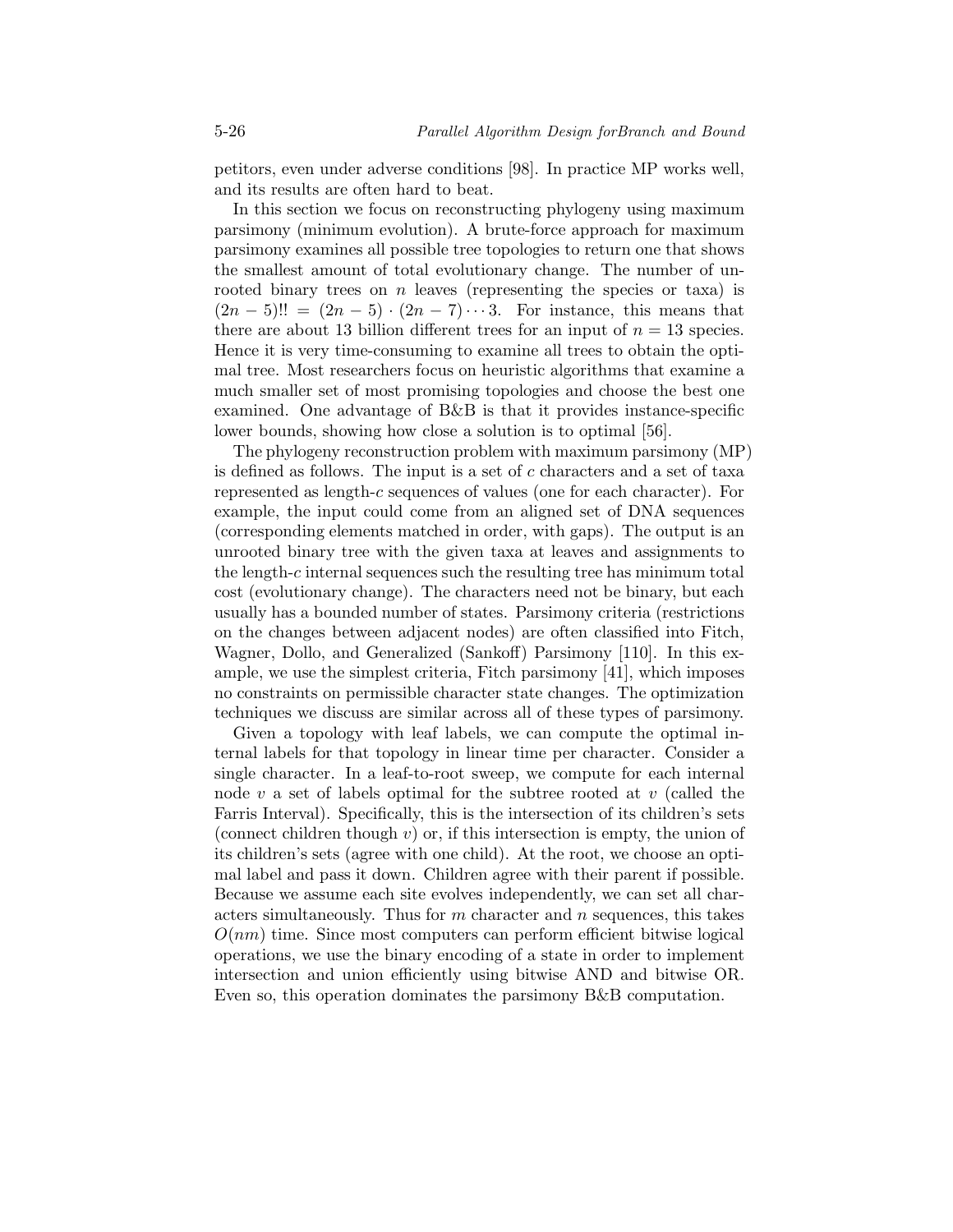The following sections outline the parallel B&B strategy for MP that is used in the GRAPPA (Genome Rearrangement Analysis through Parsimony and other Phylogenetic Algorithms) toolkit [78]. Note that the maximum parsimony problem is actually a minimization problem.

**5.2.4.2 Strategy.** We now define the *branch*, *bound*, and *candidate* functions for phylogeny reconstruction B&B. Each node in the B&B tree is associated with either a partial tree or a complete tree. A tree containing all n taxa is a *complete tree*. A tree on the first k  $(k < n)$  taxa is a *partial tree*. A complete tree is a candidate solution. Tree  $T$  is *consistent* with tree  $T'$  iff  $T$  can be reduced into  $T'$ ; i.e.,  $T'$ can be obtained from  $T$  by removing all the taxa in  $T$  that are not in  $T'$ . The subproblem for a node with partial tree T is to find the most parsimonious complete tree consistent with T.

We partition the active nodes into *levels* such that level k, for  $3 \leq$  $k \leq n$ , contains all active nodes whose partial trees contain the first k taxa from the input. The root node contains the first three taxa (hence, indexed by level 3) since there is only one possible unrooted tree topology with three leaves. The branch function finds the immediate successors of a node associated with a partial tree  $T_k$  at level k by inserting the  $(k+1)$ st taxon at any of the  $(2k-3)$  possible places. A new node (with this taxon attached by an edge) can join in the middle of any of the  $(2k-3)$  edges in the unrooted tree. For example, in Figure 5.2, the root on three taxa is labeled (A), its three children at level four are labeled (B), (C), and (D), and a few trees at level five (labeled (1) through (5)) are shown. We use depth-first search (DFS) as our primary B&B search strategy, and a heuristic best-first search (BeFS) to break ties between nodes at the same depth. The search space explored by this approach depends on the addition order of taxa, which also influences the efficiency of the B&B algorithm. This issue is important, but not further addressed in this chapter.

Next we discuss the bound function for maximum parsimony. A node v associated with tree  $T_k$  represents the subproblem to find the most parsimonious tree in the search space that is consistent with  $T_k$ . Assume  $T_k$  is a tree with leaves labeled by  $S_1, \ldots, S_k$ . Our goal is to find a tight lower bound of the subproblem. However, one must balance the quality of the lower bound against the time required to compute it in order to gain the best performance of the overall B&B algorithm.

Hendy and Penny [56] describe two practical B&B algorithms for phylogeny reconstruction from sequence data that use the cost of the associated partial tree as the lower bound of this subproblem. This traditional approach is straightforward, and obviously, it satisfies the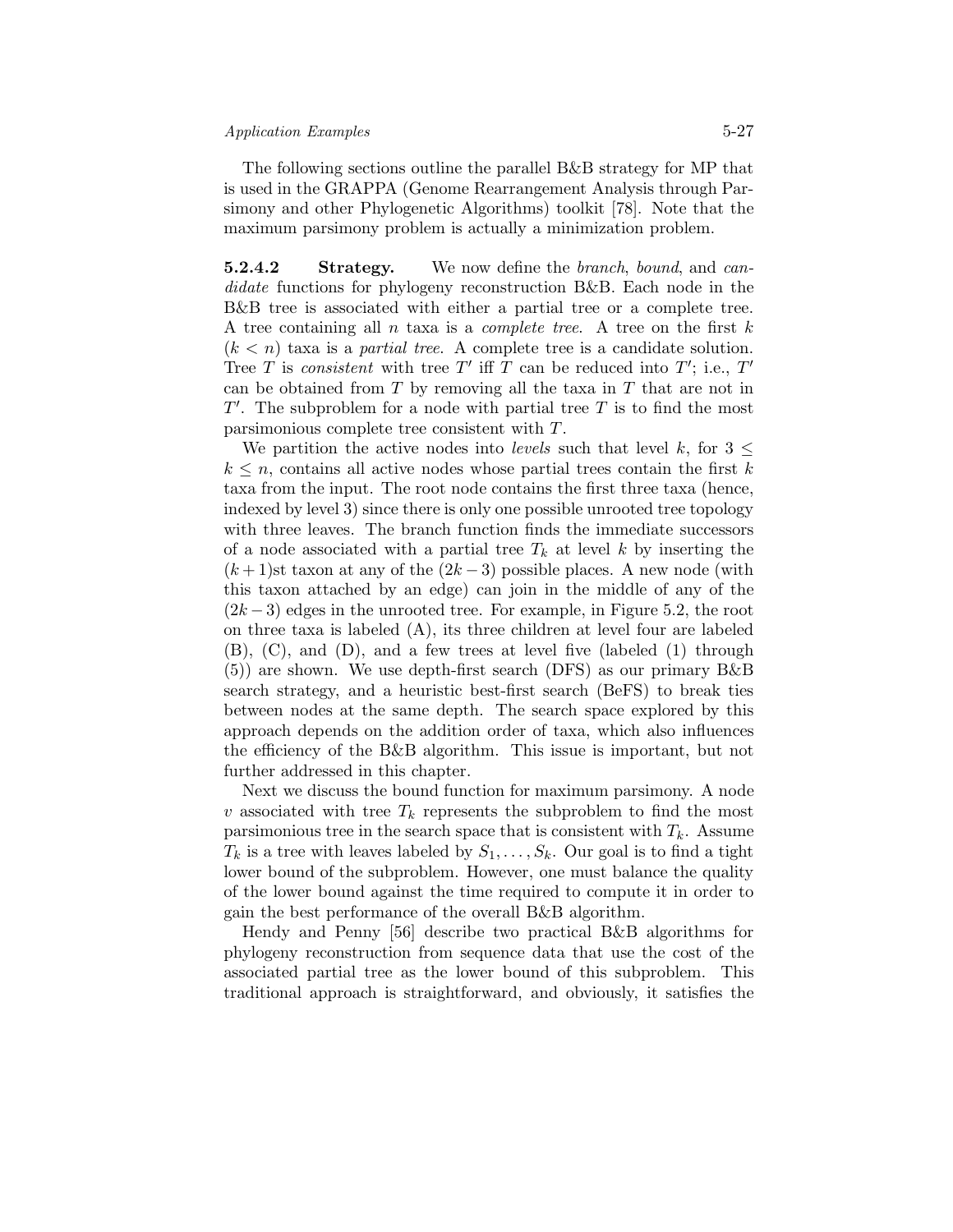

*Figure 5.2.* Maximum Parsimony B&B search space.

necessary properties of the bound function. However, it is not tight and does not prune the search space efficiently. Purdom et al. [91] use singlecharacter discrepancies of the partial tree as the bound function. For each character one computes a difference set, the set of character states that do not occur among the taxa in the partial tree and hence only occur among the remaining taxa. The single-character discrepancy is the sum over all characters of the number of the elements in these difference sets. The lower bound is therefore the sum of the single-character discrepancy plus the cost of the partial tree. This method usually produces much better bounds than Hendy and Penny's method, and experiments show that it usually fathoms more of the search space [91]. Another advantage of Purdom's approach is that given an addition order of taxa, there is only one single-character discrepancy calculation per level. The time needed to compute the bound function is negligible.

Next we discuss the candidate function and incumbent  $x_I$ . In phylogeny reconstruction, it is expensive to compute a meaningful feasible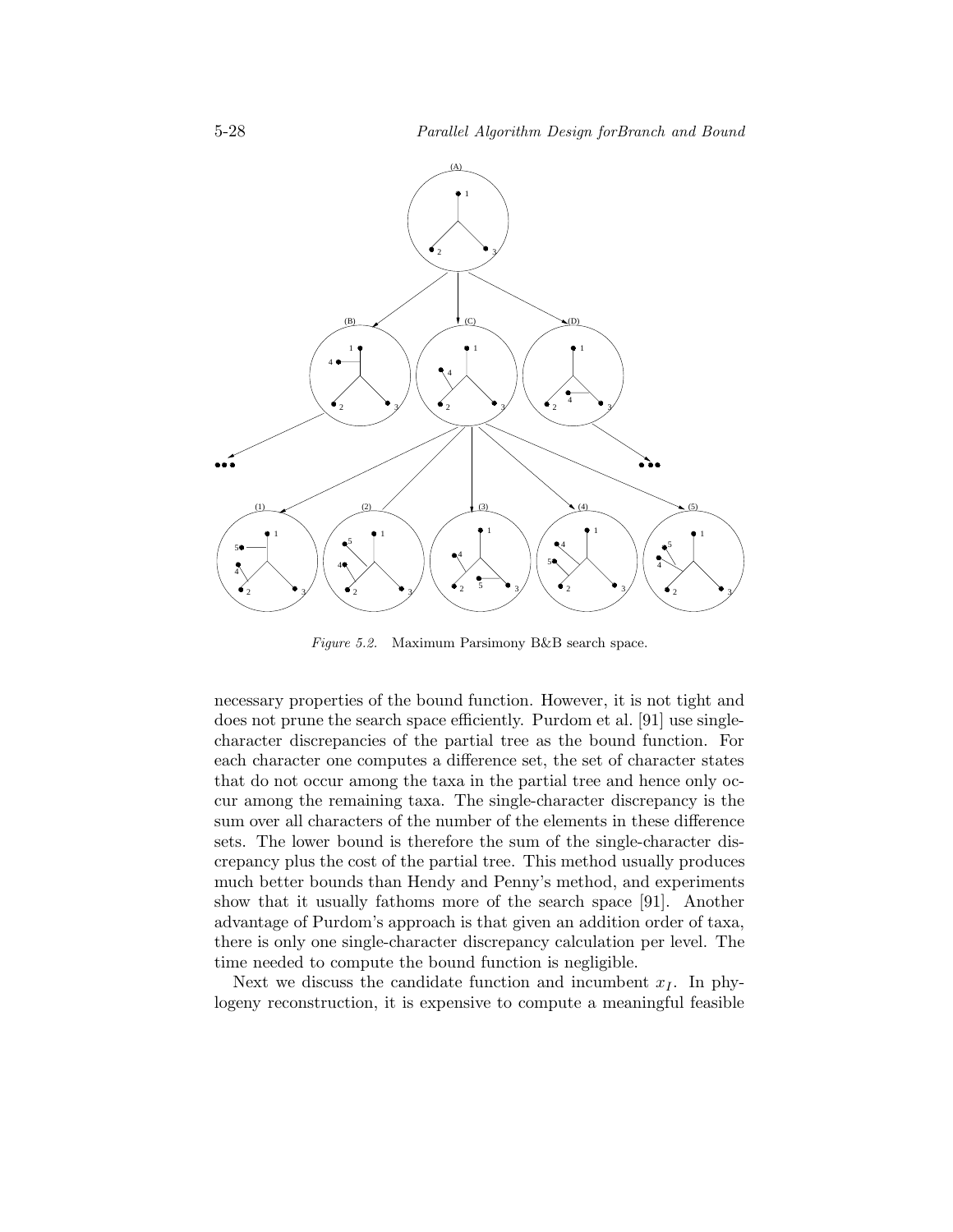solution for each partial tree, so instead we compute an upper bound on the input using a direct method such as neighbor-joining [99, 106] before starting the B&B search. We call this value the global upper bound,  $f(x_I)$ , the incumbent's objective function. In our implementation, the first incumbent is the best returned by any of several heuristic methods.

The greedy algorithm [34], an alternative incumbent heuristic, proceeds as follows. Begin with a three-taxa core tree and iteratively add one taxon at a time. For an iteration with a k-leaf tree, try each of the  $n - k$  remaining taxon in each of the  $2k - 3$  possible places. Select the lowest-cost  $(k + 1)$ -leaf tree so formed.

Any program, regardless of the algorithms, requires implementation on a suitable data structure. As mentioned previously, we use DFS as the primary search strategy and BeFS as the secondary search strategy. For phylogeny reconstruction with  $n$  taxa, the depth of the subproblems ranges from 3 to n. So we use an array to keep the open subproblems sorted by DFS depth. The array element at location i contains a priority queue  $(PQ)$  of the subproblems with depth i, and each item of the PQ contains an external pointer to stored subproblem information.

The priority queues (PQs) support best-first-search tie breaking and allow efficient deletion of all dominated subproblems whenever we find a new incumbent. There are many ways to organize a PQ (see [12] for an overview). In the phylogeny reconstruction problem, most of the time is spent evaluating the tree length of a partial tree. The choice of PQ data structures does not make a significant difference. So for simplicity, we use a D-heap for our priority queues. A heap is a tree where each node has higher priority than any of its children. In a D-heap, the tree is embedded in an array. The first location holds the root of the tree, and locations 2i and  $2i + 1$  are the children of location i.

**5.2.4.3 Parallel framework.** Our parallel maximum parsimony B&B algorithm uses shared-memory. The processors can concurrently evaluate open nodes, frequently with linear speedup. As described in Section 5.2.4.2, for each level of the search tree (illustrated in Figure 5.2), we use a priority queue represented by binary heaps to maintain the active nodes in a heuristic order. The processors concurrently access these heaps. To ensure each subproblem is processed by exactly one processor and to ensure that the heaps are always in a consistent state, at most one processor can access any part of a heap at once. Each heap  $H_i$  (at level i) is protected by a lock Lock<sub>i</sub>. Each processor locks the entire heap  $H_i$  whenever it makes an operation on  $H_i$ .

In the sequential B&B algorithm, we use DFS strictly so  $H_i$  is used only if the heaps at higher level (higher on the tree, lower level number)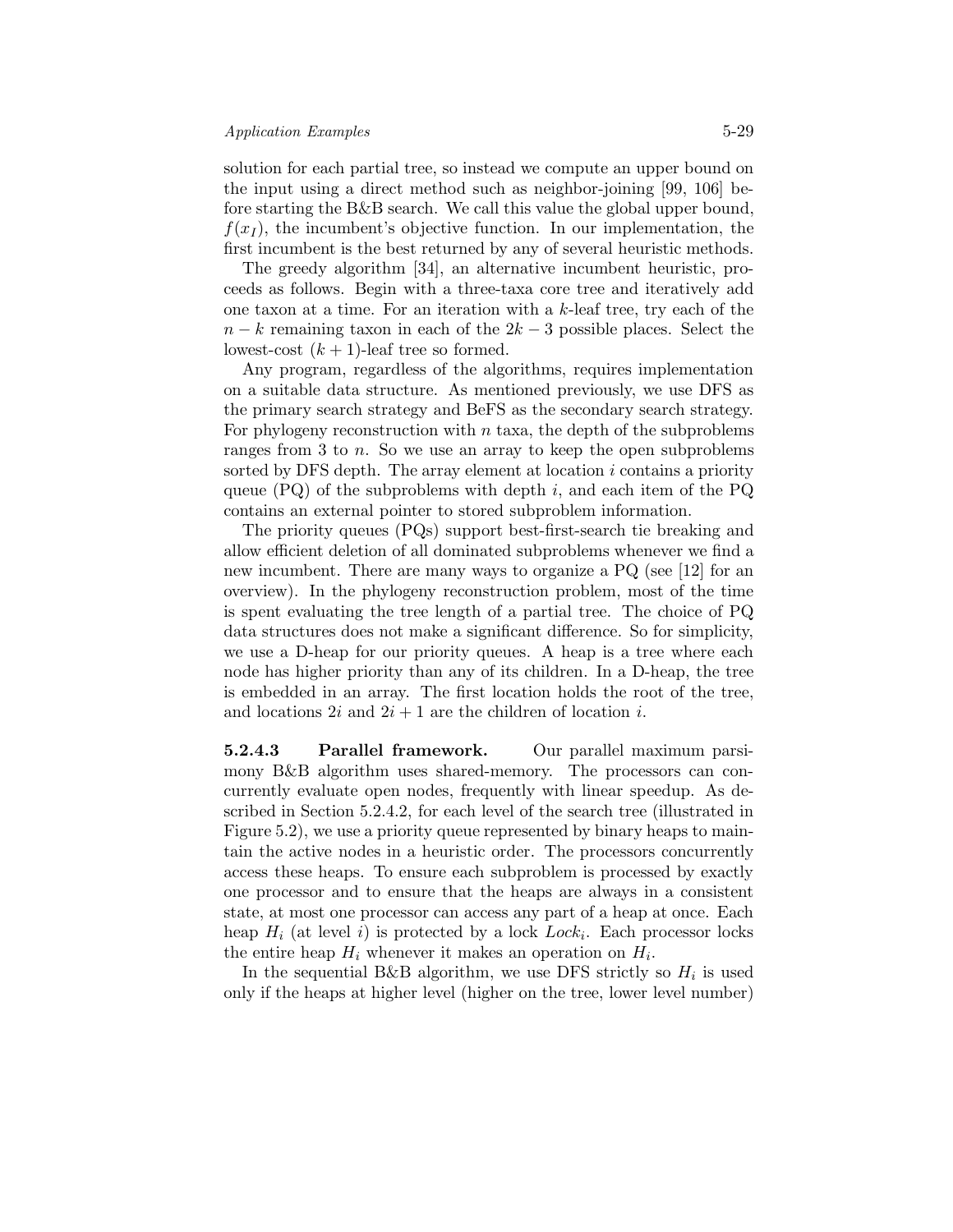are all empty. In the parallel version, to allow multiple processors shared access to the search space, a processor uses  $H_i$  if all the heaps at higher levels are empty or locked by other processors.

The shared-memory B&B framework has a simple termination process. A processor can terminate its execution when it detects that all the heaps are unlocked and empty: there are no more active nodes except for those being decomposed by other processors. This is correct, but it could be inefficient, since still-active processors could produce more parallel work for the prematurely-halted processors. If the machine supports it, instead of terminating, a processor can declare itself idle (e. g. by setting a unique bit) and go to sleep. An active processor can then wake it up if there's sufficient new work in the system. The last active processor terminates all sleeping processors and then terminates itself.

**5.2.4.4 Impact of Parallelization.** There are a variety of software packages to reconstruct sequence-based phylogeny. The most popular phylogeny software suites that contain parsimony methods are PAUP\* by Swofford [109], PHYLIP by Felsenstein [40], and TNT and NONA by Goloboff [47, 82]. We have developed a freely-available sharedmemory code for computing MP, that is part of our software suite, GRAPPA (Genome Rearrangement Analysis through Parsimony and other Phylogenetic Algorithms) [78]. GRAPPA was designed to reimplement, extend, and especially speed up the breakpoint analysis (BP-Analysis) method of Sankoff and Blanchette [100]. Breakpoint analysis is another form of parsimony-based phylogeny where species are represented by ordered sets of genes and distance is measured relative to differences in orderings. It is also solved by branch and bound. Our MP software does not constrain the character states of the input. It can use real molecular data and characters reduced from gene-order data such as Maximum Parsimony on Binary Encodings (MPBE) [30].

The University of New Mexico operates *Los Lobos*, the NSF / Alliance 512-processor Linux supercluster. This platform is a cluster of 256 IBM Netfinity 4500R nodes, each with dual 733 MHz Intel Xeon Pentium processors and 1 GB RAM, interconnected by Myrinet switches. We ran *GRAPPA* on *Los Lobos* and obtained a 512-fold speed-up (linear speedup with respect to the number of processors): a complete breakpoint analysis (with the more demanding inversion distance used in lieu of breakpoint distance) for the 13 genomes in the Campanulaceae data set ran in less than 1.5 hours in an October 2000 run, for a *millionfold* speedup over the original implementation [8, 10]. Our latest version features significantly improved bounds and new distance correction methods and, on the same dataset, exhibits a speedup factor of *over one*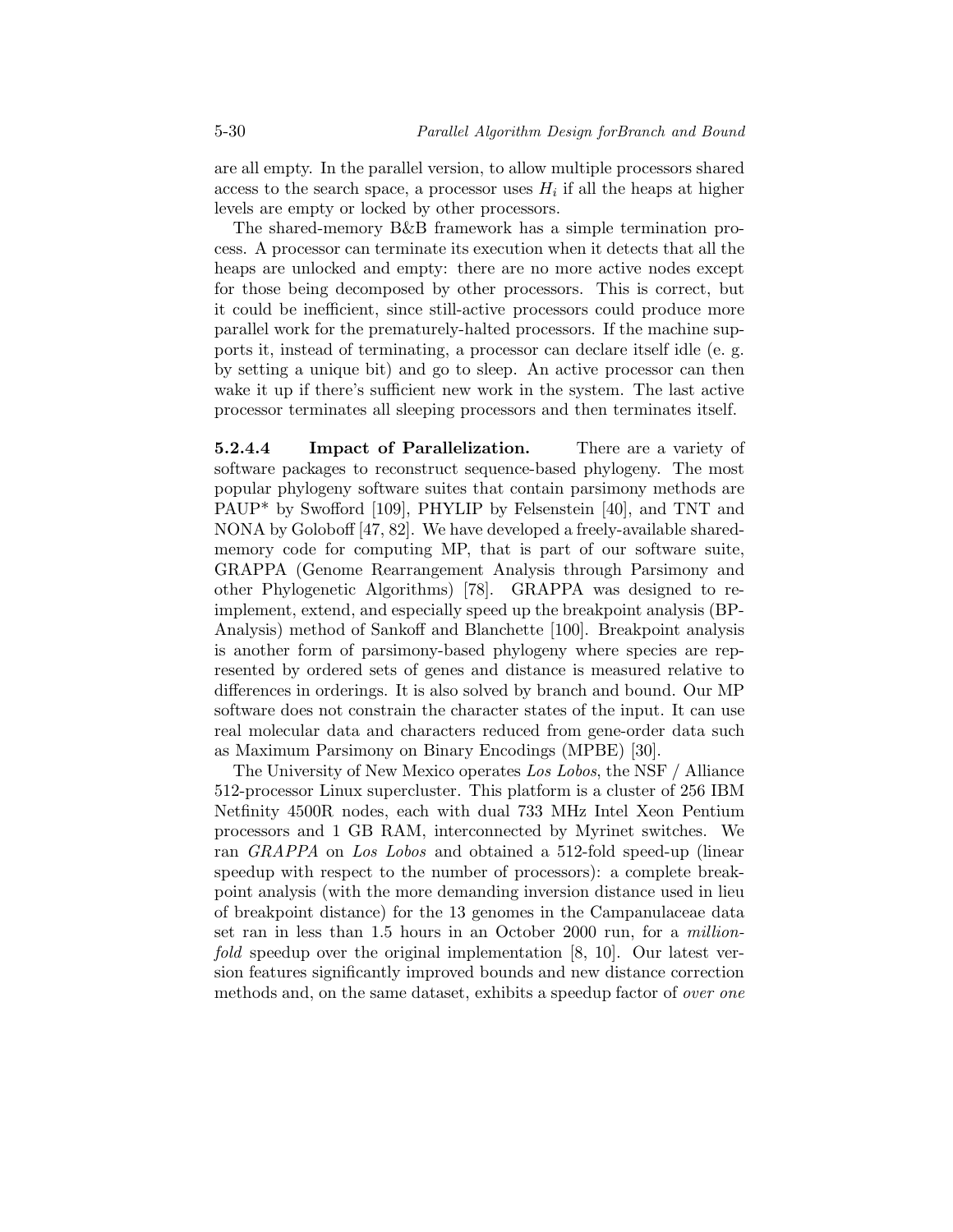*billion*. In each of these cases a factor of 512 speed up came from parallelization. The remaining speed up came from algorithmic improvements and improved implementation.

# **5.3 Parallel Algorithmic Primitives**

This section describes parallel algorithmic primitives that are representative of the techniques commonly used to coordinate parallel processes. Our three illustrations of parallel B&B use some of these. For a more detailed discussion on algorithm engineering for parallel computation, see the survey by Bader, Moret, and Sanders [9].

#### **5.3.1 Tree-based Reductions**

Tree-based reductions are an efficient way to compute the result of applying an associative operator to  $k$  values. For example, this is an efficient way to compute the sum or the max of  $k$  values. This uses a *balanced binary tree* of processors with k leaves. That is, the heights of the two subtrees rooted at each internal node are approximately equal. Initially each leaf processor holds one of the  $k$  input values. Each leaf passes its value to its parent. Each internal node waits to receive the value from each child, applies the operator (e.g. sum or max) and sends the result to its parent. Eventually the root computes the final value. It then sends the results to its children, which in turn propagate the final value, essentially implementing a broadcast from the root. The internal nodes can also have values of their own they add in as the computation proceeds up the tree. In this case,  $k$  is the number of nodes rather than the number of leaves. This communication pattern can implement a *synchronization* for example when all processors must wait to write values until all processors have finished reading. Each processor signals its parent when it has finished reading. When the root receives signals from both its children, all processors in the system have finished. When the signal arrives from the root, each processor can continue safely.

#### **5.3.2 Parallel Prefix**

The *prefix-sum* operation (also known as the scan operation [14, 15,  $57$ ) takes an array A of length n, and a binary, associative operator ∗, and computes the prefix-sum values  $b_i = a_0 * a_1 * \ldots * a_i$ , for all  $0 \leq i \leq n$ . In parallel, processor i stores value  $a_i$  at the beginning and value  $b_i$  at the end. There are fast implementations based on balanced binary trees. Suppose an arbitrary subset of processors have a given property (e.g. receiving a 1 from a random bit generator). Each processor knows only whether it has the property or not. We would like to *rank*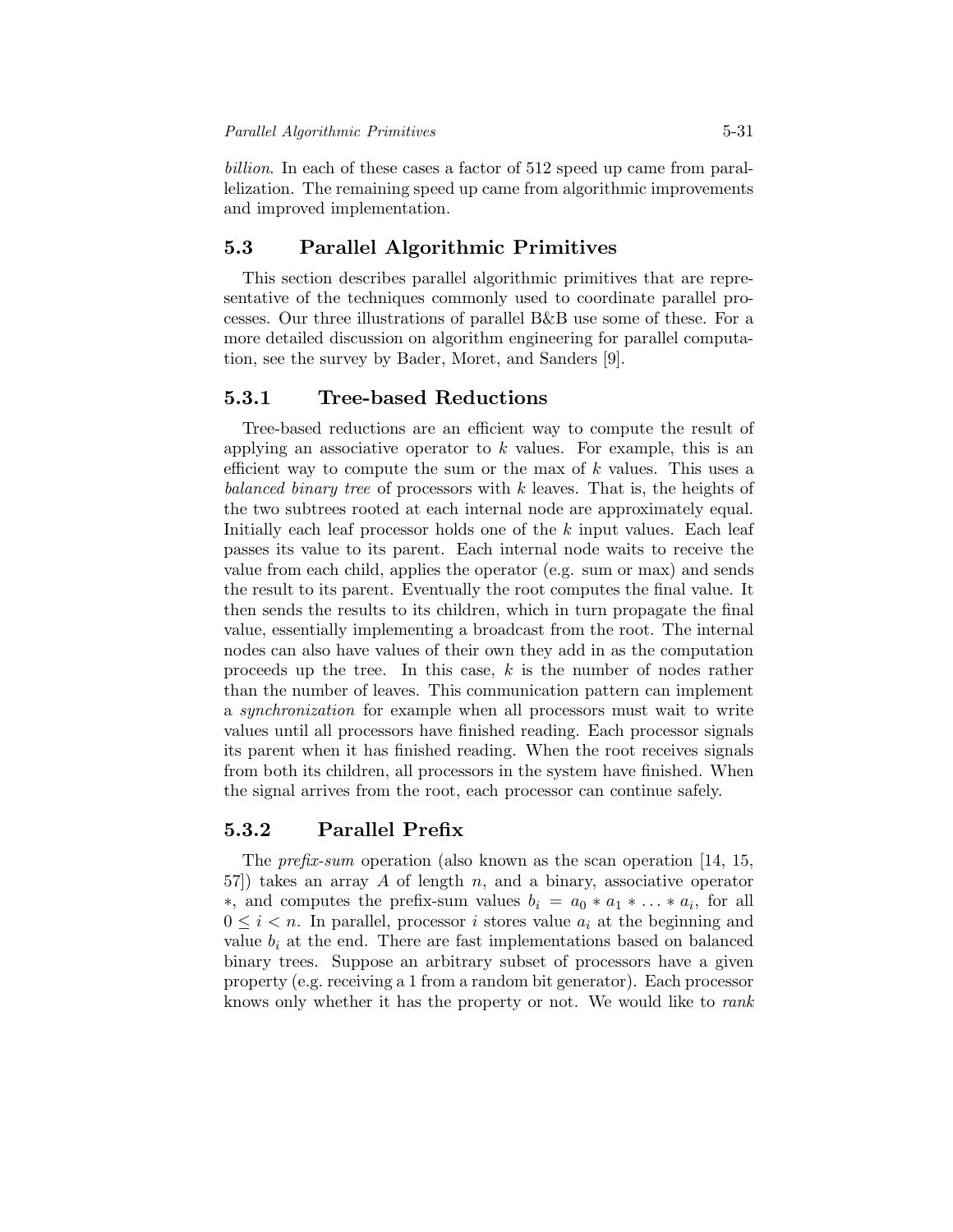the processors with the property, giving each a unique number in order starting from 1. This is a prefix operation with  $a_i = 1$  if the processor has the property and  $a_i = 0$  otherwise. The operator is sum. The ith processor with the property has  $b_i = i$ . See section 5.3.4 for an example application of ranking. Prefix sums also build other primitives such as array compaction, sorting, broadcasting, and segmented prefixsums. The latter is a prefix sum where the input array is partitioned into consecutive segments of arbitrary size and the values  $b_i$  are computed only within the segments.

## **5.3.3 Pointer-jumping**

Consider a data structure using pointers where each element has at most one outgoing pointer, for example an in-tree or a linked list. In pointer jumping, each element of the data structure begins with its pointer (or a copy of it) and iteratively replaces it with the pointer in the element it's pointing to until it reaches a node with no outgoing pointer. In a linked list, for example, the first element initially points to the second. After one iteration, it points to the fourth, then the eighth, etc. In  $log n$  iterations it points to the *n*th and final element. This technique is also called path doubling or shortcutting. It can convert trees into strict binary trees (0 or 2 children) by collapsing chains of degree-two nodes. Each node in a rooted, directed forest can find its root quickly. This is a crucial step in handling equivalence classes-such as detecting whether or not two nodes belong to the same component. When the input is a linked list, this algorithm solves the parallel prefix problem.

## **5.3.4 Rendezvous**

In distributed-memory systems, the rendezvous algorithm allows processors to "find" other processors that have similar or complementary properties. The properties evolve during the computation and cannot be predicted a priori. If the properties have unique ranks between 1 and P (the number of processors), then all processors with property type  $i$  can "meet" at processor  $i$ . Each processor with property i sends a message to processor  $i$  with its identifier. Processor  $i$  collects all the identifiers sent to it and sends the list to each processor on the list. This effectively "introduces" the processors. As a particular example, consider load balancing in PICO. Each hub computes its local load, a function of the number and quality of subproblems. The hubs all learn the total load via a tree-based reduction (summing the loads). Each hub determines if it is a *donor*, a processor with load sufficiently above average or a *receiver*, a processor with load sufficiently below average. Using a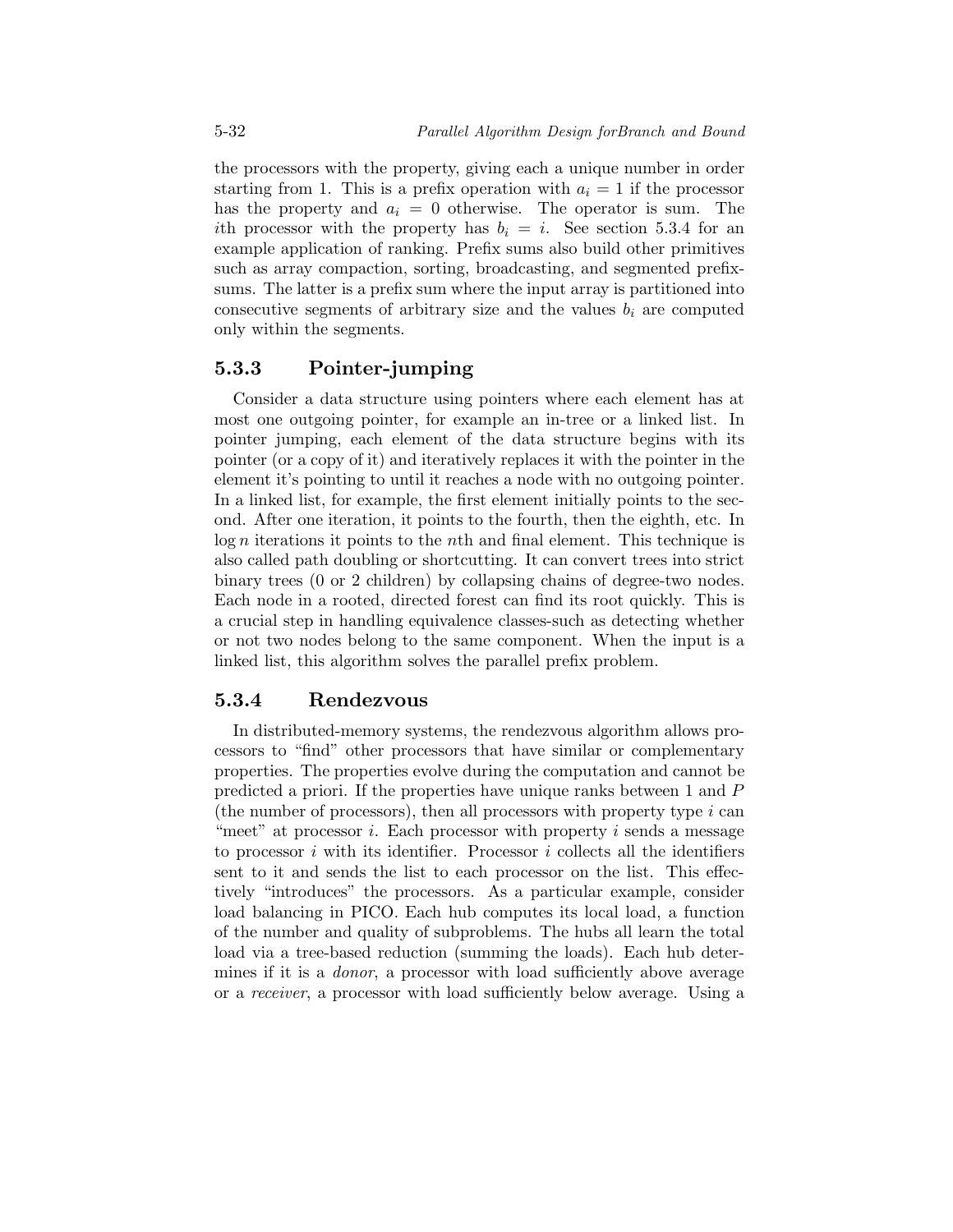parallel prefix operation on the tree, each donor is assigned a unique rank and each receiver is assigned a unique rank. Then the ith donor and ith receiver rendezvous at processor  $i$ . Once they know each other, donor  $i$  sends work to receiver  $i$  in a point-to-point message.

## **5.3.5 Advanced Parallel Techniques**

An entire family of techniques of major importance in parallel algorithms is loosely termed *divide-and-conquer*—such techniques decompose the instance into smaller pieces, solve these pieces independently (typically through recursion), and then merge the resulting solutions into a solution to the original instance. Such techniques are used in sorting, in almost any tree-based problem, in a number of computational geometry problems (finding the closest pair, computing the convex hull, etc.), and are also at the heart of fast transform methods such as the fast Fourier transform (FFT). A variation on this theme is a *partitioning strategy*, in which one seeks to decompose the problem into independent subproblems—and thus avoid any significant work when recombining solutions; quicksort is a celebrated example, but numerous problems in computational geometry and discrete optimization can be solved efficiently with this strategy (particularly problems involving the detection of a particular configuration in 3- or higher-dimensional space).

Another general technique for designing parallel algorithms is called *pipelining*. A pipeline acts like an assembly line for a computation. Data enters the first stage and proceeds though each stage in order. All stages can compute values for different data simultaneously. Data pumps through the pipeline synchronously, entering the next stage as the previous data exits. Suppose there are  $k$  stages, each requiring  $t$ time. Then processing each piece of data requires  $kt$  time, but a new value arrives every  $t$  time units.

*Symmetry breaking* provides independent work between processors in self-similar problems and allows processors to agree (e. g. on pairings). For example, suppose a set of processors forms a cycle (each processor has two neighbors). Each processor must communicate once with each of its neighbors at the same time that neighbor is communicating with it. In a segment of the ring where processor ranks are monotonic, it's not clear how to do this pairing. One can use previous methods for coloring or maximum independent set or find problem-specific methods.

*Tree contraction* repeatedly collapses two neighboring nodes in a graph into a supernode until there is only one node left. This algorithm (and its inverse, re-expanding the graph) is part of parallel expression evalution algorithms and other parallel graph algorithms. General graph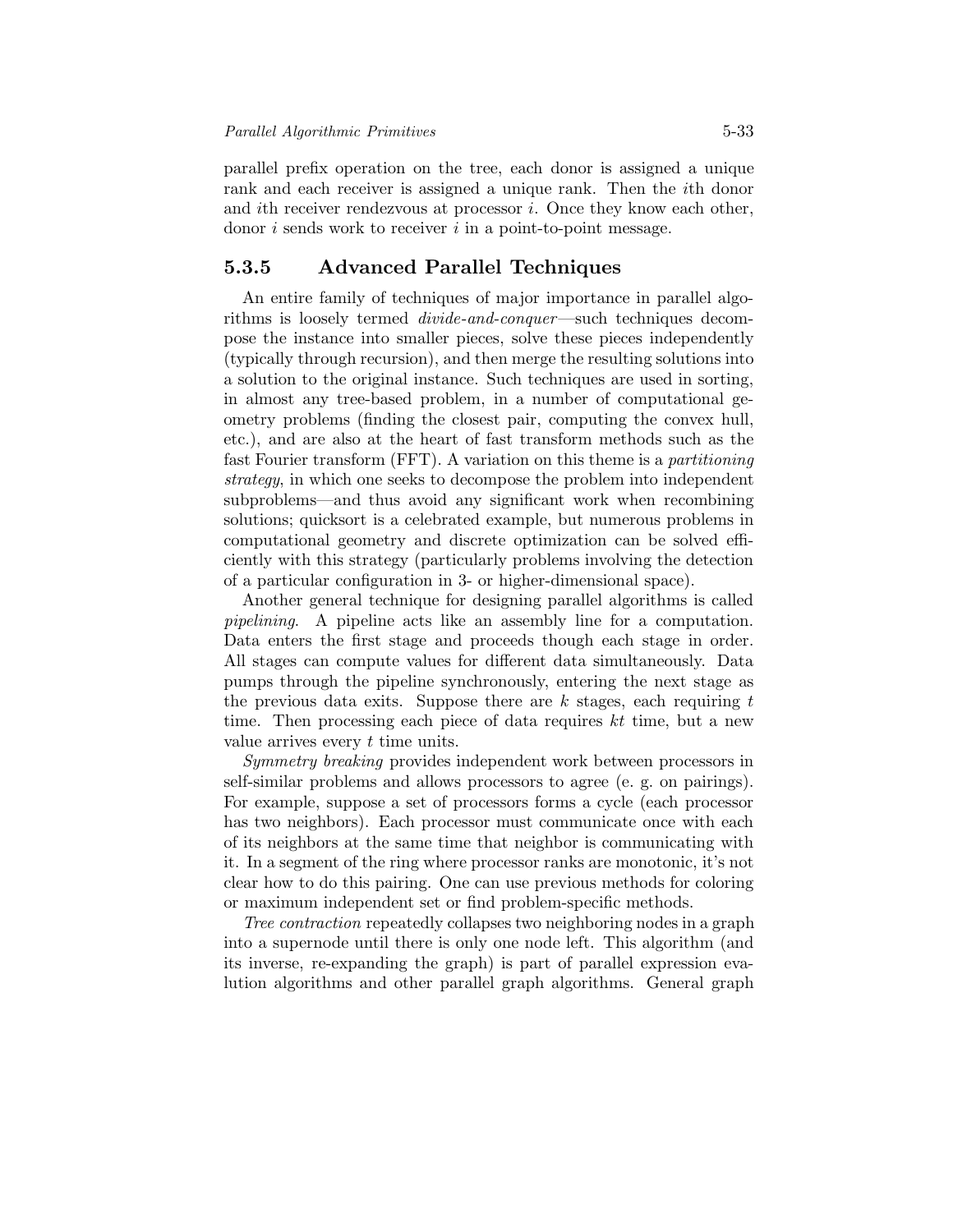contraction requires symmetry breaking. Any matching in the graph (a set of edges where no two edges share a vertex) can contract in parallel.

## **5.3.6 Asynchronous Termination**

Proper termination can be tricky in asynchronous distributed-memory computations. Each process  $p_i$  has a state  $s_i$  that reflects whether the process is active or idle. Active processes can activate idle processes (e.g. by sending the idle process a message). The goal is to terminate when all processes are idle and there are no messages or other pending activations in the system. A process may start a *control wave* which visits all processes and determines whether all processors are idle. A control wave can be implemented by circulating a token sequentially through all processors, or with a tree-based reduction. The control wave also collects information about pending activations. For example, if only messages activate processors, the control wave can collect the number of message sends and receipts at each processor and verify that the totals match globally. However, having all processes idle and no pending activations as inspected by the control wave does not imply all these conditions held *simultaneously*. Processes can be reactivated "behind the back" of the wave, which makes correct termination difficult. For example, *aliasing* may occur when a message receipt substitutes for another. If a sender participates in the wave before it sends a message and the receiver participates after receipt, then only the receipt is recorded. Other messages (e.g. sent but truly undelivered) contribute only to the send count.

Mattern [76] discusses methods to ensure proper termination. PICO uses a variant of the four-counter method [75], which is well-suited to asynchronous contexts in which acknowledgments of "activation" are indirect. PICO uses multiple passes of idleness checks and message balance checks to confirm there is no remaining work in the system. The shared-memory B&B application uses condition variables in its termination procedure. Threads finding no active nodes, and thus wishing to terminate, go to sleep, but can either be awoken with additional work (new active nodes) or terminated by the last working thread.

## **5.4 Debugging Parallel Software**

Debugging parallel software is notoriously difficult. Parallel software coordinates threads of execution across multiple physical processors. Thus parallel software often exhibits programming errors related to timing and synchronization that are not seen in serial codes. Perhaps the most common symptom of a software error is that a code "hangs" and fails to terminate. This occurs when a process is waiting for some event.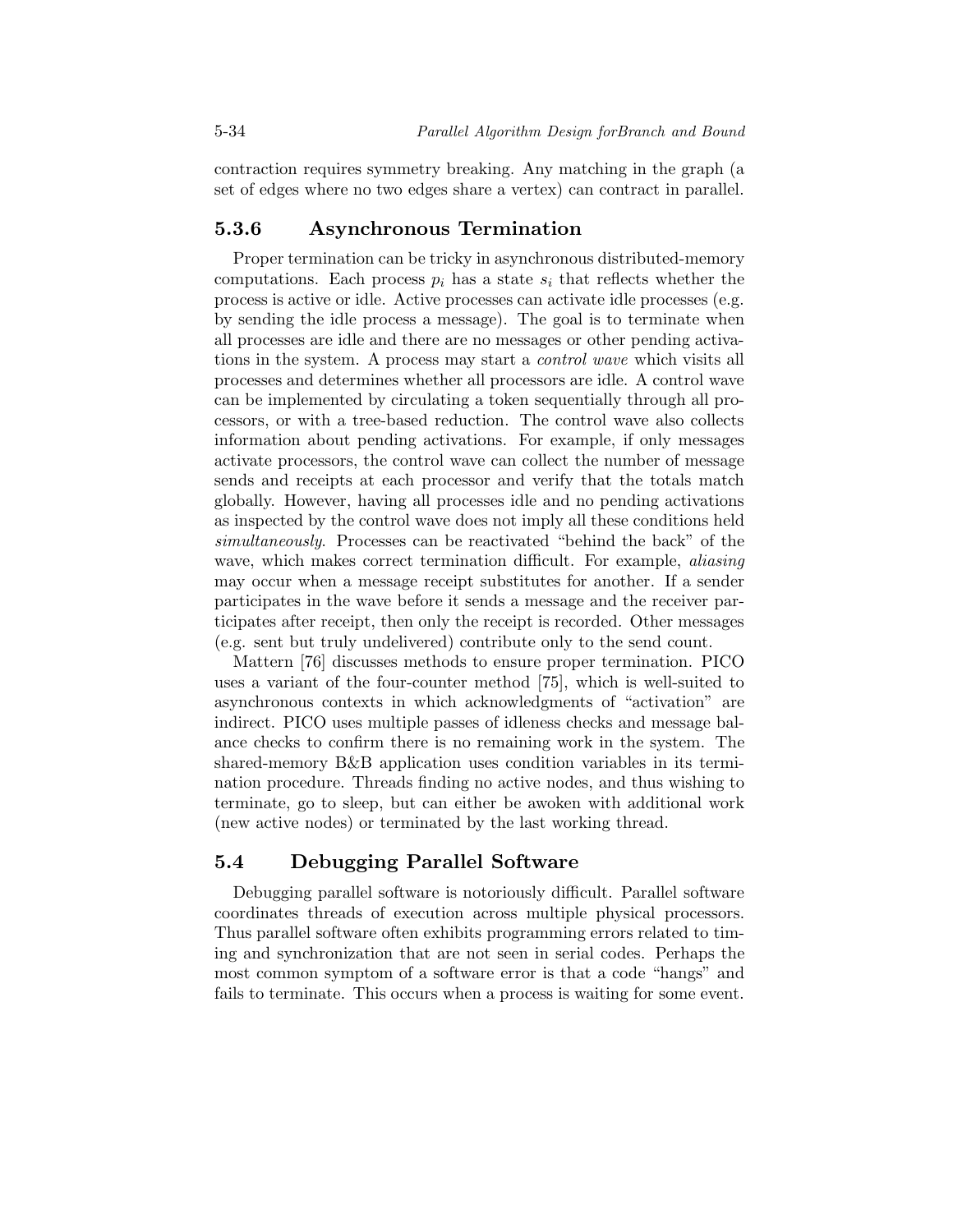For example, a process may be waiting for a message that is never sent. This could happen if one process encounters an error condition that other processes do not encounter, thereby leading that process to interrupt its typical flow of communication with the other processes.

Unfortunately it is difficult to robustly reproduce these failures. A parallel bug may not be exposed in repeated executions of a code because of inherent nondeterminism (e.g. nondeterministic message delivery order). Some *race conditions* (order-dependent errors) are exposed only with a rare order of events. Similarly, parallel bugs sometimes disappear when code is inserted to track the state of each process. If such code disrupts the relative rate of computation, the synchronization condition that led to the failure may be difficult to reproduce.

One can develop and debug parallel MPI-based code on a single workstation by running multiple MPI processes on the same machine. These processes share the CPU as independent (communicating) threads. As mentioned later, this can help with debugging. However, because only one thread controls the CPU at once, a code that's fully debugged in this setting can still have bugs (race conditions, synchronization errors) associated with true concurrency.

The remainder of this section considers common approaches to parallel debugging. Specifically, we consider debugging modern programming languages (e.g. Fortran, C and  $C_{++}$ ) which have compilers and interactive debuggers.

## **5.4.1 Print Statements**

Using print statements to trace interesting events is perhaps the simplest strategy for debugging software. However, there are several caveats for using them for parallel debugging. First, this technique can significantly impact the relative computation rates of processes in a parallel computation. Printing and especially file I/O are often very slow when compared to other computation tasks. Adding printing changes the behavior of asynchronous parallel programs so the precise error condition the debugger is tracking can disappear.

A second caveat for print-based debugging is that the order in which information is presented to a screen may not reflect the true sequence of events. For example, printing  $I/O$  for one process may be delayed while a buffer fills, allowing other processes' I/O to be displayed out of order. Explicitly flushing buffers (e.g. using  $flush()$ ), can help, but even then communication delays can affect output ordering.

Finally, it is difficult (and at best inconvenient) to simultaneously display I/O from multiple processes especially for an execution using hun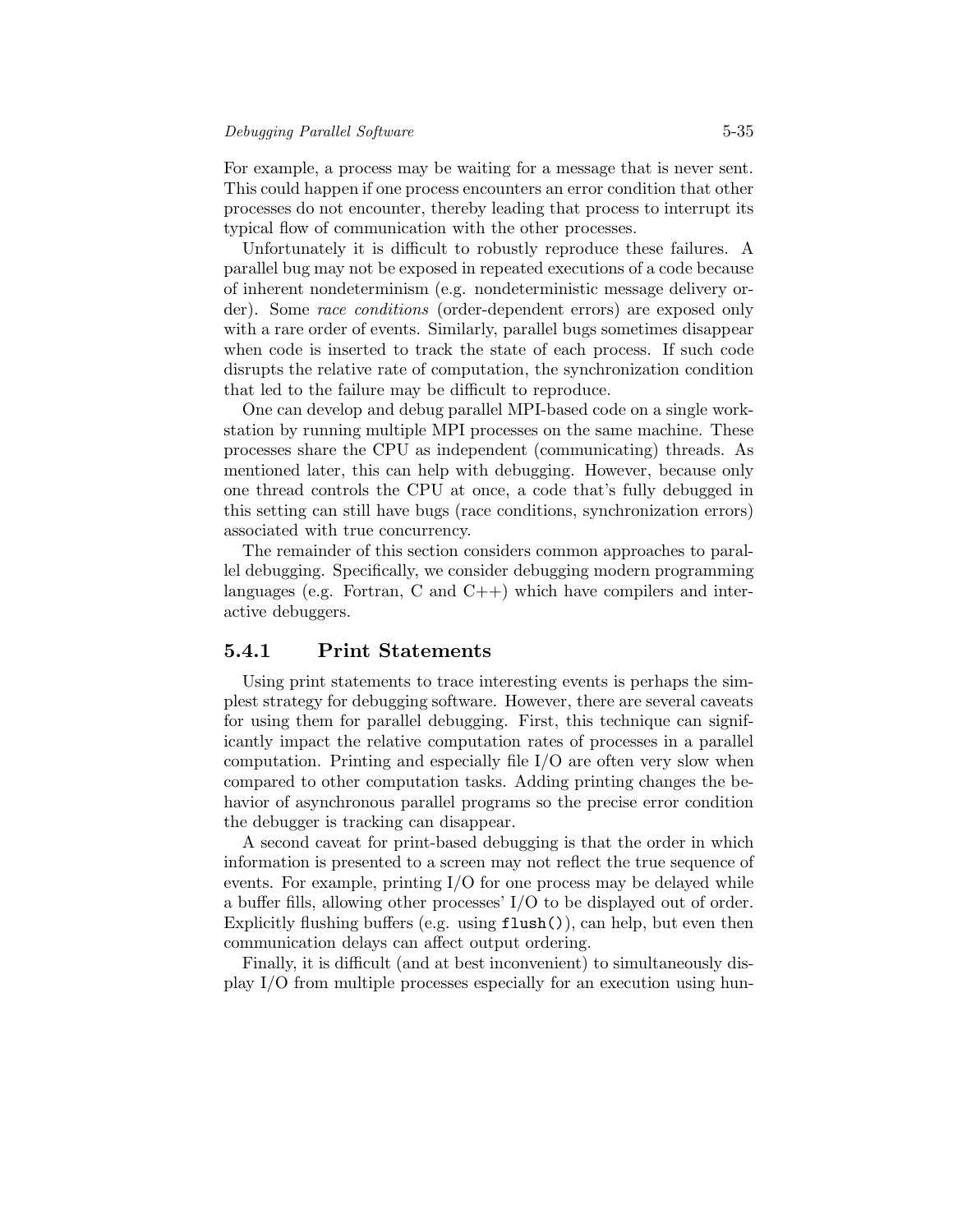dreds to thousands of processors. Operating systems typically interleave the output of multiple processes, which can quickly lead to unintelligible output. One solution to this problem is to stream each process' I/O to a different file. In C, this can be done using fprintf statements with a different file descriptor for each process. More sophisticated solutions can be developed in  $C++$  by exploiting the extensibility of stream operators. For example, we have developed a CommonIO class in the UTILIB  $C_{++}$  utility library [51] that provides new streams ucout and ucerr. These streams replace cout and cerr to control  $I/O$  in a flexible manner. The CommonIO class ensures that I/O streamed to ucout and ucerr is printed as a single block, and thus it is unlikely to be fragmented on a screen. Additionally, each line of the output can be tagged with a processor id and line number:

```
[2]-00002 Printing line 2 from process 2
[3]-00007 Printing line 7 from process 3
[3]-00008 Printing line 8 from process 3
[1]-00003 Printing line 3 from process 1
[1]-00004 Printing line 4 from process 1
[0]-00003 Printing line 3 from process 0
```
This facility makes it easy to extract and order output for each process.

### **5.4.2 Performance Analysis Tools**

A natural generalization of print statements is the use of logging, trace analysis, and profiling tools that record process information throughout a parallel run. For example, the MPE library complements the MPI library, adding mechanisms for generating log files. MPE provides simple hooks for opening, closing, and writing to log files. Viewing these logs graphically via the Java-based Jumpshot program provides insight into the dynamic state of a parallel code [79, 123]. The commercial VAM-PIR [114] tool provides more general facilities for trace analysis even for multi-threaded applications.

Profiling tools gather statistics about the execution of software. Standard profiling tools like prof and gprof run on workstations and clusters to identify what parts of the code are responsible for the bulk of the computation. Many commercial workstation vendors provide compilers that support configurable hardware counters which can gather fine-grain statistics about each physical processor's computation. For example, statistics of instruction and data cache misses at various levels of the memory hierarchy and of page faults measure cache performance. These profiling tools are particularly valuable for developing shared-memory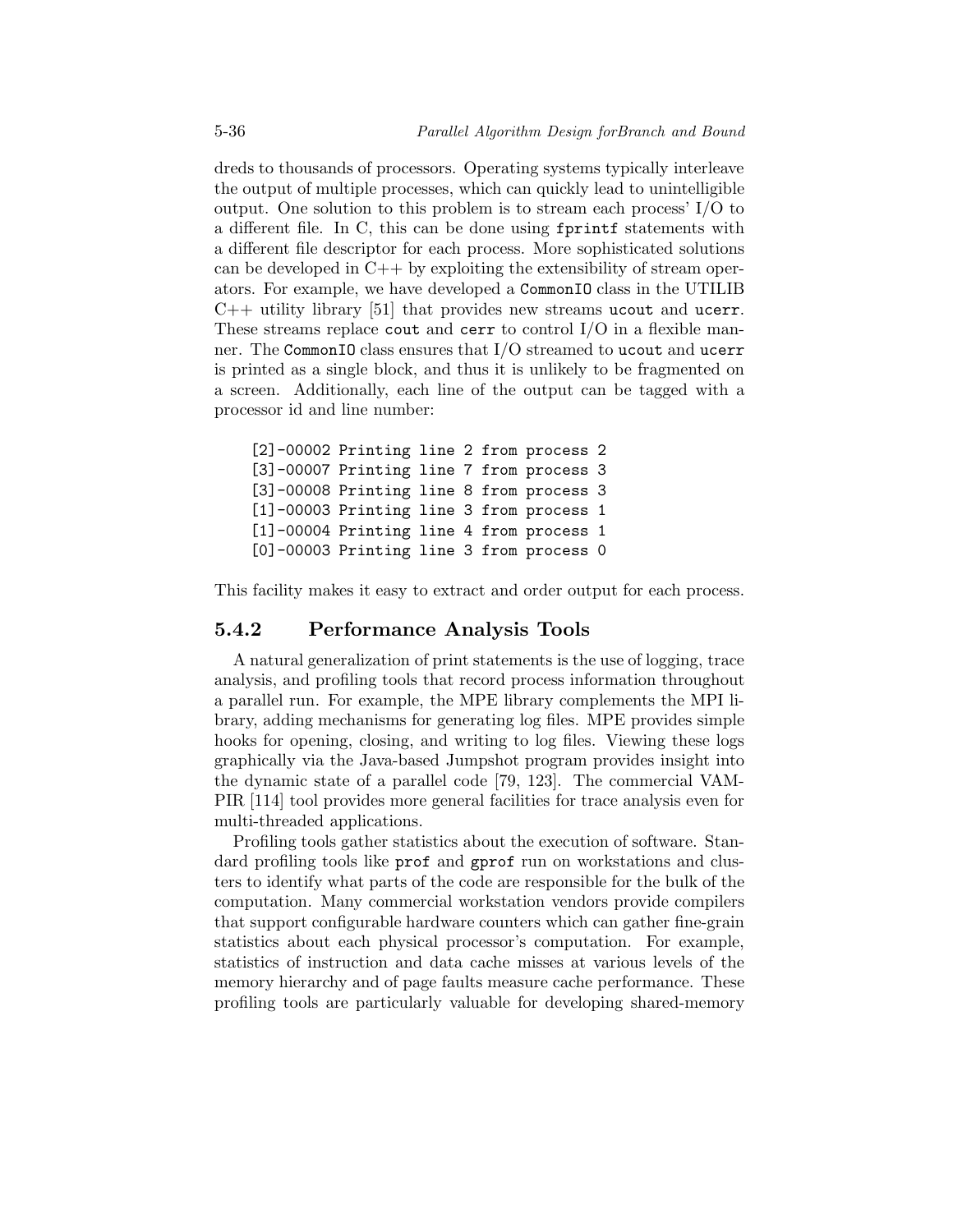parallel software since they help identify synchronization bottlenecks that are otherwise difficult to detect.

## **5.4.3 Managing and Debugging Errors**

A pervasive challenge for software development is the effective management of runtime error conditions (e.g. when an attempt to open a file fails). In parallel codes these include inter-process I/O failures. For example, message passing libraries like MPI include error handler mechanisms. Calls to the MPI library may return errors that indicate simple failure or fatal failure. The process should terminate for fatal failures.

In shared-memory and distributed-computing systems, inter-process communication failures often indicate more critical problems with the operating system or interconnection network. Consequently, it is reasonable to treat these as fatal errors. MPI-based software packages developed for tightly-coupled supercomputers support synchronous communication primitives. They typically assume the network is reliable so that messages sent by one process are received by another. Gridcomputing systems usually require asynchronous communication. Interprocess communication failures may reflect problems with the grid computing infrastructure. Tools like Network Weather System (NWS) [84, 116, 118] help identify network-related problems.

One effective strategy for debugging unexpected failures is to generate an abort() when an error is detected. This generates a core file with debugging information. When the code runs on a single workstation (preferably with multiple processors), this debugging strategy generates a local core file that contains the call-stack at the point of failure. This debugging strategy can also work for exceptions, which step the computation out of the current context. For example, the UTILIB library includes an EXCEPTION MNGR macro that throws exceptions in a controlled manner. In particular, one configuration of EXCEPTION MNGR calls abort() for unexpected exceptions.

#### **5.4.4 Interactive Debuggers**

Most commercial workstation vendors provide compilers that naturally support interactive debugging of threaded software. Consequently, mature interactive debuggers are available for shared memory parallel software. There are specialized interactive debuggers for distributed or grid applications running on workstations or clusters. Commercial parallel debugging software tools like Etnus TotalView enable a user to interact with processes distributed across different physical processors [111]. Sun Microsystems offers advanced development, debugging, and profil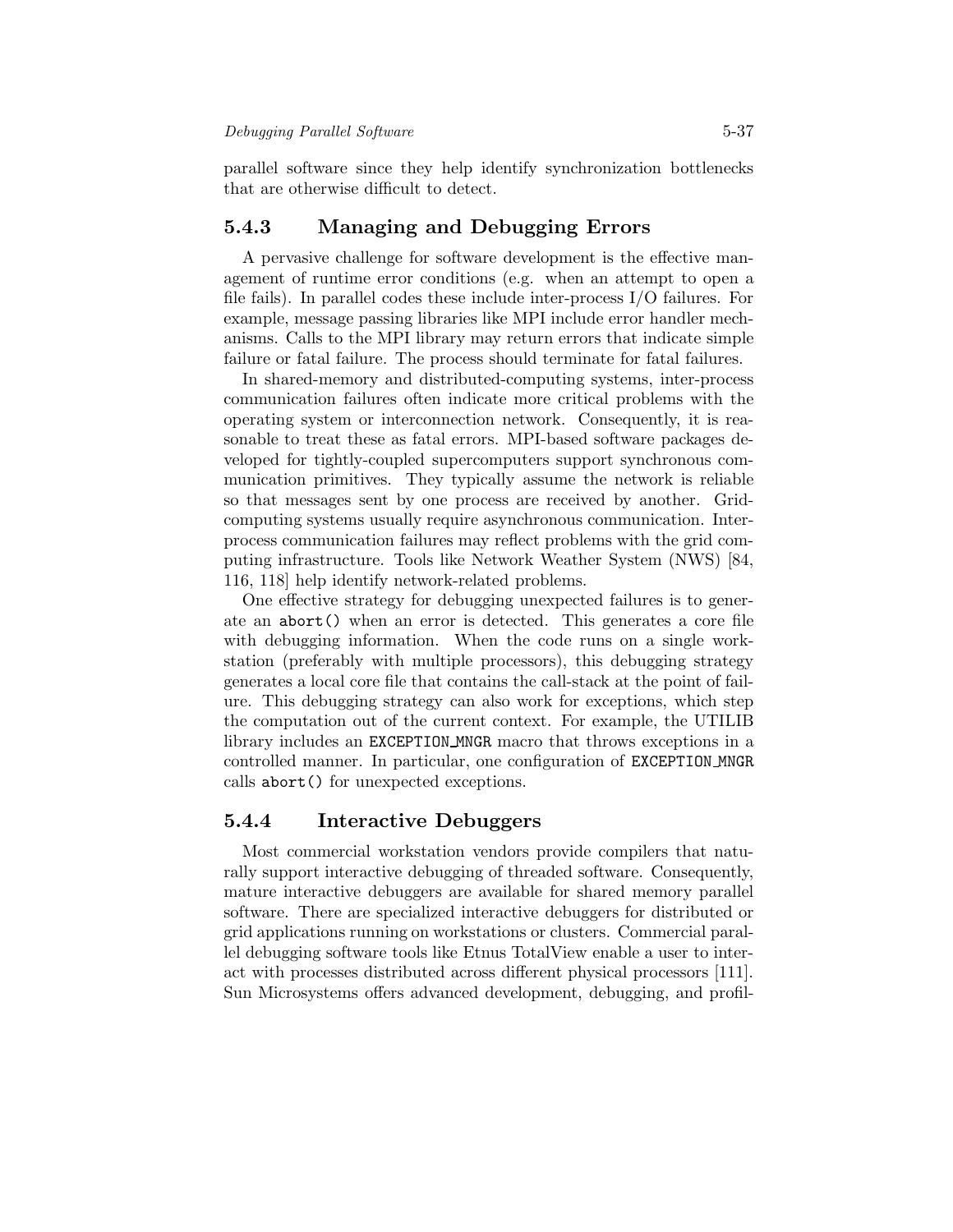ing tools within their commercial Sun Studio compiler suite and with their native MPI implementation in Sun HPC ClusterTools [107].

On workstations, standard interactive debuggers can attach to a running process given the process identifier. Thus one can debug parallel distributed-memory software by attaching a debugger to each active process. For example, each parallel process prints its process id using the  $getpid()$  system call and then (a) a master process waits on user  $I/O$ (e.g. waiting for a newline) and (b) other processes perform a blocking synchronization; the master performs blocking synchronization after performing I/O. After launching the parallel code, a user can attach debuggers to the given process ids, and then continue the computation. At that point, each debugged process is controlled by an interactive debugger. Setting up debuggers in this manner can be time consuming for more than a few parallel processes, but tools like LAM/MPI support the automatic launching of interactive gdb debuggers [18, 105].

## **5.5 Final Thoughts**

Developing parallel scientific software is typically a challenging endeavor. The choice of target compute platform can significantly influence the manner in which parallelism is used, the algorithmic primitives used for parallelization, and the techniques used to debug the parallel software. Therefore, developing parallel software often requires a greater commitment of time and energy than developing serial counterparts. One must carefully consider the specific benefits of parallelization before developing parallel software. There are a number of issues that might influence the choice of target architecture for parallel software development:

**How large are problem instances? How much parallelism is needed?** Grid compute platforms deployed within large institutions will likely have a peak compute capacity greater than all but the largest super-computers. However, this scale of parallelization may not be needed in practice, or the granularity of an application might require tighter coupling of resources.

**What type of parallelization is needed?** If an application has a natural parallelization strategy, this influences the target compute platform. Distributed-memory architectures currently have the greatest capability to model large-scale physical systems (e.g. shock physics). HPC research within DOE has concentrated on tightly-coupled parallel codes on distributed-memory platforms. However, shared-memory platforms are emerging as the system of choice for moderate-sized problems that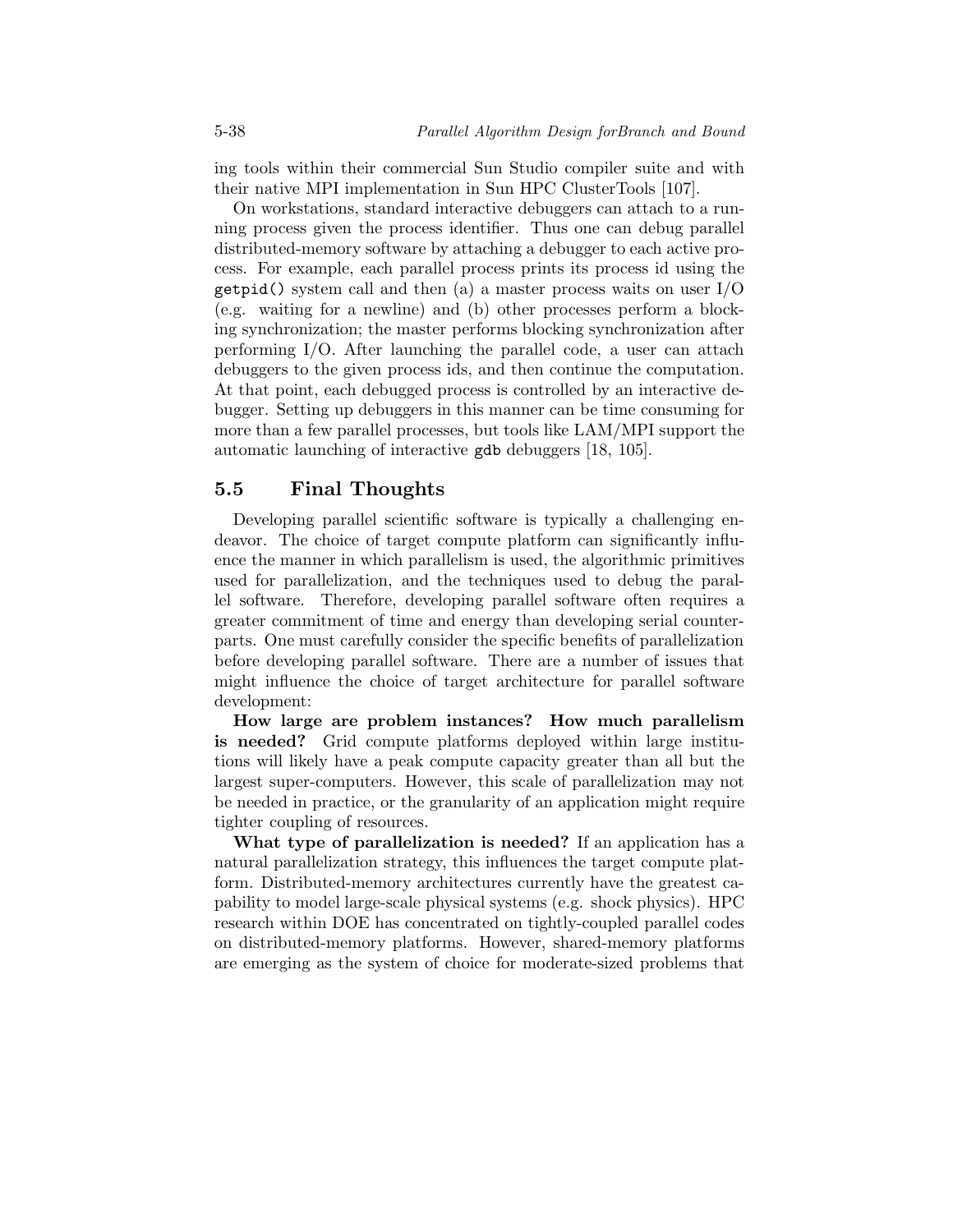demand unpredictable access to shared, irregular data structures (e.g. databases, and combinatorial problems).

**Who will use the tool, and what type of user support will the software need?** The majority of commercial vendors support only parallel software for shared-memory systems. The compute resources of such a system are well defined, and users need minimum training or support to use such parallel tools. For example, a threaded software tool is often transparent.

**What are the security requirements of user applications?** Security concerns are integral to virtually all business, medical, and government applications, where data has commercial, privacy, or national security sensitivities. The user has control/ownership of the resources and security policy in a distributed-memory system, unlike in a grid system. Even encryption may not provide enough security to run such applications on a grid.

In addition to the issues of decomposition, work granularity and load balancing discussed earlier, the following are algorithmic considerations when developing parallel software:

**Managing I/O:** I/O is often a bottleneck in parallel computations. Naive parallelizations of serial software frequently contain hidden  $I/O$ (e.g. every processor writes to a log file). Although parallel I/O services are not always available in HPC resources, standards like MPI-IO were developed to meet this need.

**Parallel random number generators:** When using pseudo-random number generators in parallel, one must ensure the random streams across different processors are statistically independent and not correlated. This is particularly important for parallel computations, such as parallel Monte Carlo simulations, whose performance or correctness depends upon independent random values. Parallel Monte Carlo simulations are estimated to consume over half of all supercomputer cycles. Other applications that use randomized modeling or sampling techniques include sorting and selection [101, 52, 3]. Numerical libraries such as SPRNG [74] help to ensure this independence.

#### **Acknowledgments**

This work was performed in part at Sandia National Laboratories. Sandia is a multipurpose laboratory operated by Sandia Corporation, a Lockheed-Martin Company, for the United States Department of Energy under contract DE-AC04-94AL85000. Bader's research is supported in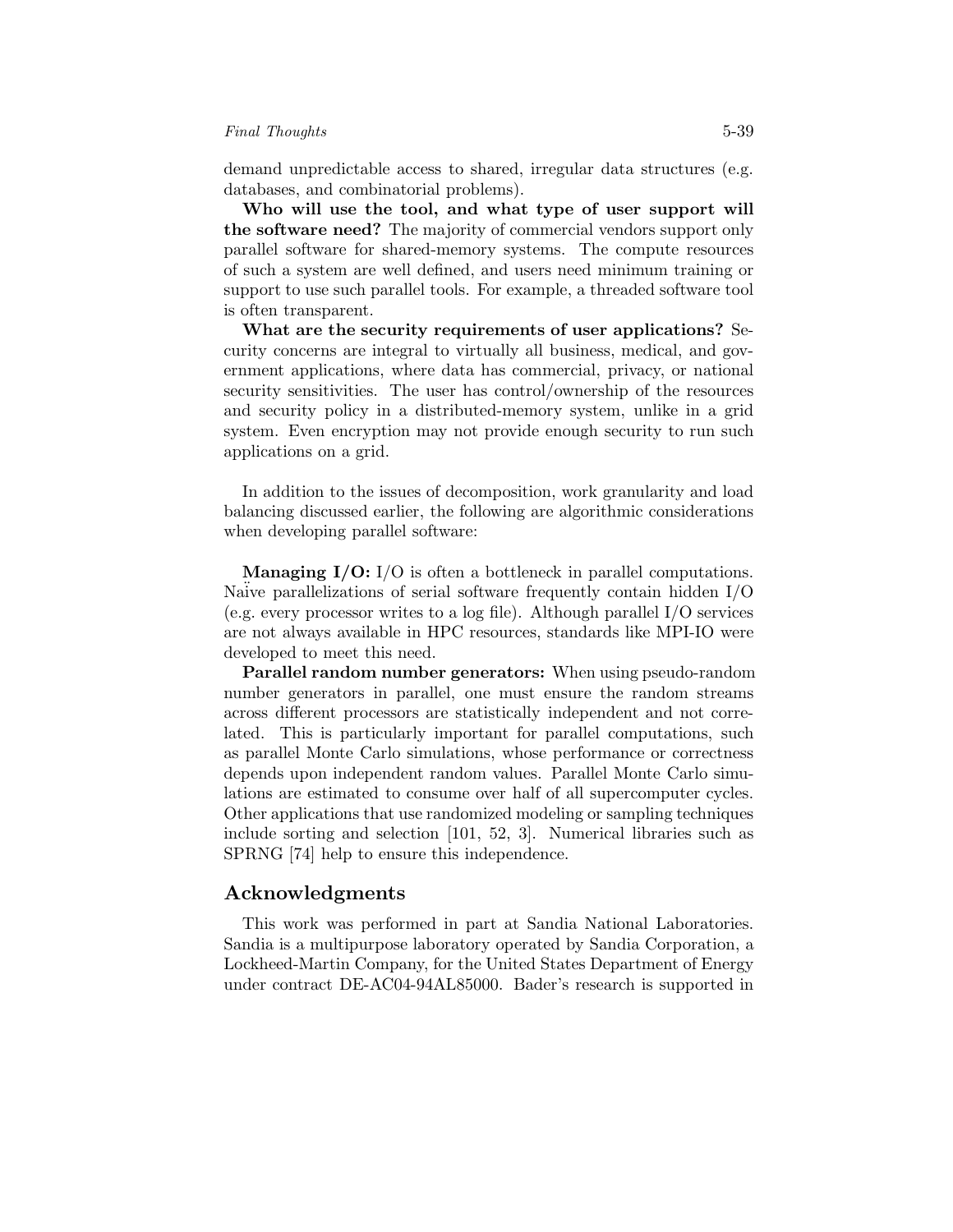part by NSF Grants CAREER ACI-00-93039, ITR ACI-00-81404, DEB-99-10123, ITR EIA-01-21377, Biocomplexity DEB-01-20709, and ITR EF/BIO 03-31654. We acknowledge the current and former University of New Mexico students who have contributed to the research described in this chapter, including Guojing Cong, Ajith Illendula (Intel), Sukanya Sreshta (OpNet), Nina R. Weisse-Bernstein, Vinila Yarlagadda (Intel), and Mi Yan. We also thank Jonathan Eckstein for his collaboration in the development of PICO.

#### **References**

- [1] K. M. Anstreicher and N. W. Brixius. A new bound for the quadratic assignment problem based on convex quadratic programming. *Mathematical Programming*, 89:341–357, 2001.
- [2] K.M. Anstreicher, N.W. Brixius, J.-P. Goux, and J. Linderoth. Solving large quadratic assignment problems on computational grids. *Mathematical Programming, Series B*, 91:563–588, 2002.
- [3] D. A. Bader. An improved randomized selection algorithm with an experimental study. In *Proceedings of the 2nd Workshop on Algorithm Engineering and Experiments (ALENEX00)*, pages 115–129, San Francisco, CA, January 2000. www.cs.unm.edu/Conferences/ALENEX00/.
- [4] D. A. Bader and G. Cong. A fast, parallel spanning tree algorithm for symmetric multiprocessors (SMPs). In *Proceedings of the International Parallel and Distributed Processing Symposium (IPDPS 2004)*, Santa Fe, NM, April 2004.
- [5] D. A. Bader and G. Cong. Fast shared-memory algorithms for computing the minimum spanning forest of sparse graphs. In *Proceedings of the International Parallel and Distributed Processing Symposium (IPDPS 2004)*, Santa Fe, NM, April 2004.
- [6] D. A. Bader, A. K. Illendula, B. M. E. Moret, and N. Weisse-Bernstein. Using PRAM algorithms on a uniform-memory-access shared-memory architecture. In G.S. Brodal, D. Frigioni, and A. Marchetti-Spaccamela, editors, *Proceedings of the 5th International Workshop on Algorithm Engineering (WAE 2001)*, volume 2141 of *Lecture Notes in Computer Science*, pages 129–144, Århus, Denmark, 2001. Springer-Verlag.
- [7] D. A. Bader and J. JáJá. SIMPLE: A methodology for programming high performance algorithms on clusters of symmetric multiprocessors (SMPs). *Journal of Parallel and Distributed Computing*, 58(1):92–108, 1999.
- [8] D. A. Bader and B. M. E. Moret. GRAPPA runs in record time. *HPCwire*, 9(47), November 23, 2000.
- [9] D. A. Bader, B. M. E. Moret, and P. Sanders. Algorithm engineering for parallel computation. In R. Fleischer, E. Meineche-Schmidt, and B. M. E. Moret, editors, *Experimental Algorithmics*, volume 2547 of *Lecture Notes in Computer Science*, pages 1–23. Springer-Verlag, 2002.
- [10] D. A. Bader, B. M. E. Moret, and L. Vawter. Industrial applications of highperformance computing for phylogeny reconstruction. In H.J. Siegel, editor,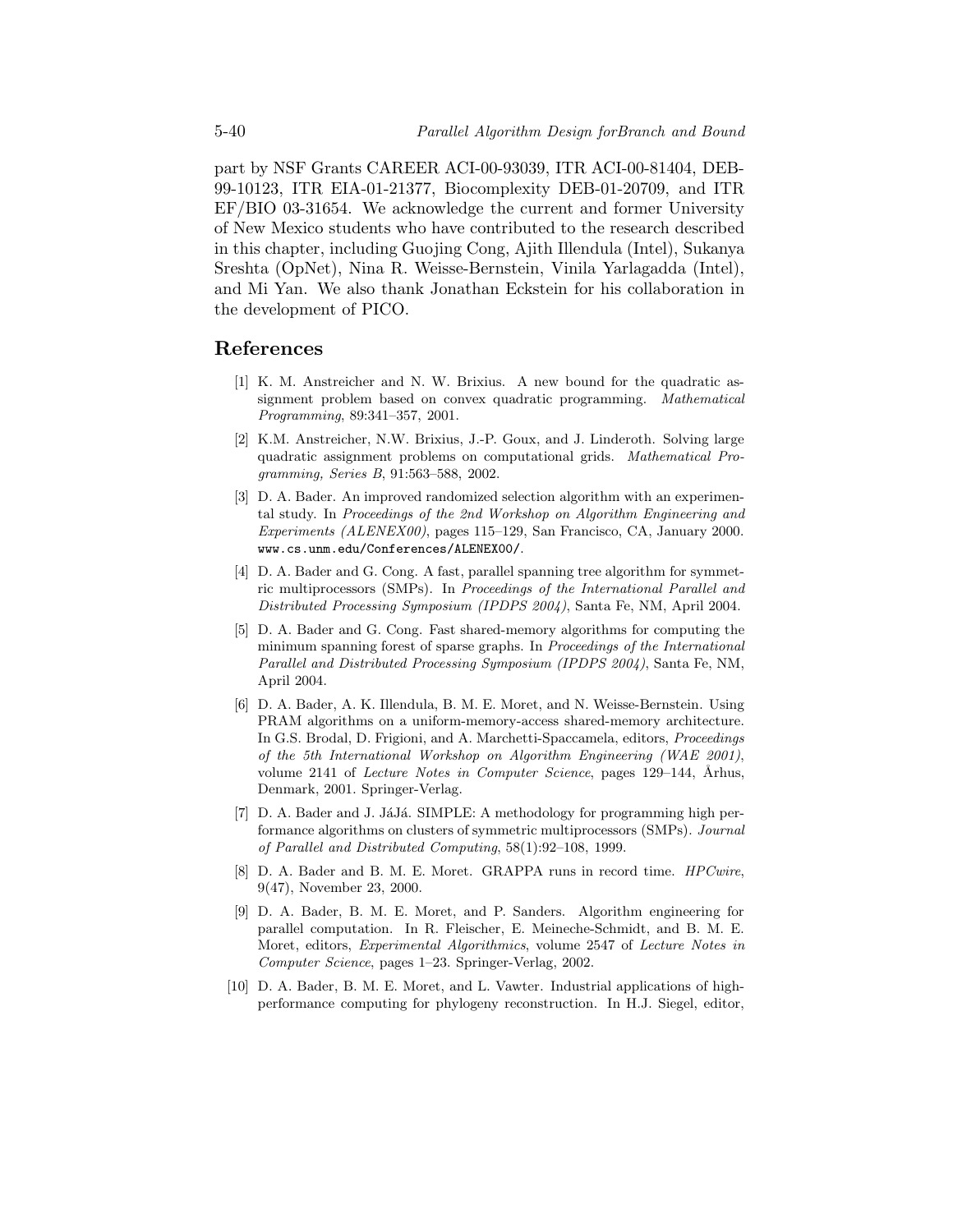*Proceedings of SPIE Commercial Applications for High-Performance Computing*, volume 4528, pages 159–168, Denver, CO, 2001. SPIE.

- [11] A. Bar-Noy, S. Guha, J. Naor, and B. Schieber. Approximating the throughput of multiple machines in real-time scheduling. *SIAM Journal on Computing*, 31(2):331–352, 2001.
- [12] M. Benchouche, V.-D Cung, S. Dowaji, B. Le Cun, T. Mautor, and C. Roucairol. Building a parallel branch and bound library. In A. Ferreira and P. Pardalos, editors, *Solving Combinatorial Optimization Problems in Parallel:Methods and Techniques*, volume 1054 of *Lecture Notes in Computer Science*, pages 201–231. Springer-Verlag, 1996.
- [13] R. H. Bisseling. *Parallel Scientific Computation: A Structured Approach using BSP and MPI*. Oxford University Press, 2004.
- [14] G. E. Blelloch. Scans as primitive parallel operations. *IEEE Transactions on Computers*, C-38(11):1526–1538, 1989.
- [15] G. E. Blelloch. Prefix sums and their applications. In J. H. Reif, editor, *Synthesis of Parallel Algorithms*, pages 35–60. Morgan Kaufman, San Mateo, CA, 1993.
- [16] BOB++. http://www.prism.uvsq.fr/~blec/Research/BOBO/.
- [17] N. W. Brixius and K. M. Anstreicher. Solving quadratic assignment problems using convex quadratic programming relaxations. *Optimization Methods and Software*, 16:49–68, 2001.
- [18] G. Burns, R. Daoud, and J. Vaigl. LAM: An open cluster environment for MPI. In *Proceedings of Supercomputing Symposium*, pages 379–386, 1994.
- [19] G. Calinescu, H. Karloff, and Y. Rabani. An improved approximation algorithm for multiway cut. In *Proceedings of the 30th Annual ACM Symposium on Theory of Computing*, pages 48–52, 1998.
- [20] A. Caprara. Formulations and hardness of multiple sorting by reversals. In *3rd Annual International Conference on Computational Molecular Biology (RE-COMB99)*, pages 84–93. ACM, April 1999.
- [21] W. W. Carlson, J. M. Draper, D. E. Culler, K. Yelick, E. Brooks, and K. Warren. Introduction to UPC and language specification. Technical Report CCS-TR-99-157, IDA Center for Computing Sciences, Bowie, MD, May 1999.
- [22] R. D. Carr and G. Konjevod. Polyhedral combinatorics. In H. J. Greenberg, editor, *Tutorials on Emerging Methodologies and Applications in Operations Research*. Kluwer Academic Press, 2004.
- [23] H. Casanova and J. Dongarra. NetSolve: Network enabled solvers. *IEEE Computational Science and Engineering*, 5(3):57–67, 1998.
- [24] R. Chandra, L. Dagum, D. Kohr, D. Maydan, J. McDonald, and R. Menon. *Parallel programming in OpenMP*. Academic Press, 2001.
- [25] Q. Chen and M. C. Ferris. FATCOP: A fault tolerant Condor-PVM mixed integer programming solver. *SIAM Journal on Optimization*, 11(4):1019–1036, 2001.
- [26] Computational Infrastructure for Operations Research, home page, 2004. http://www-124.ibm.com/developerworks/opensource/coin/.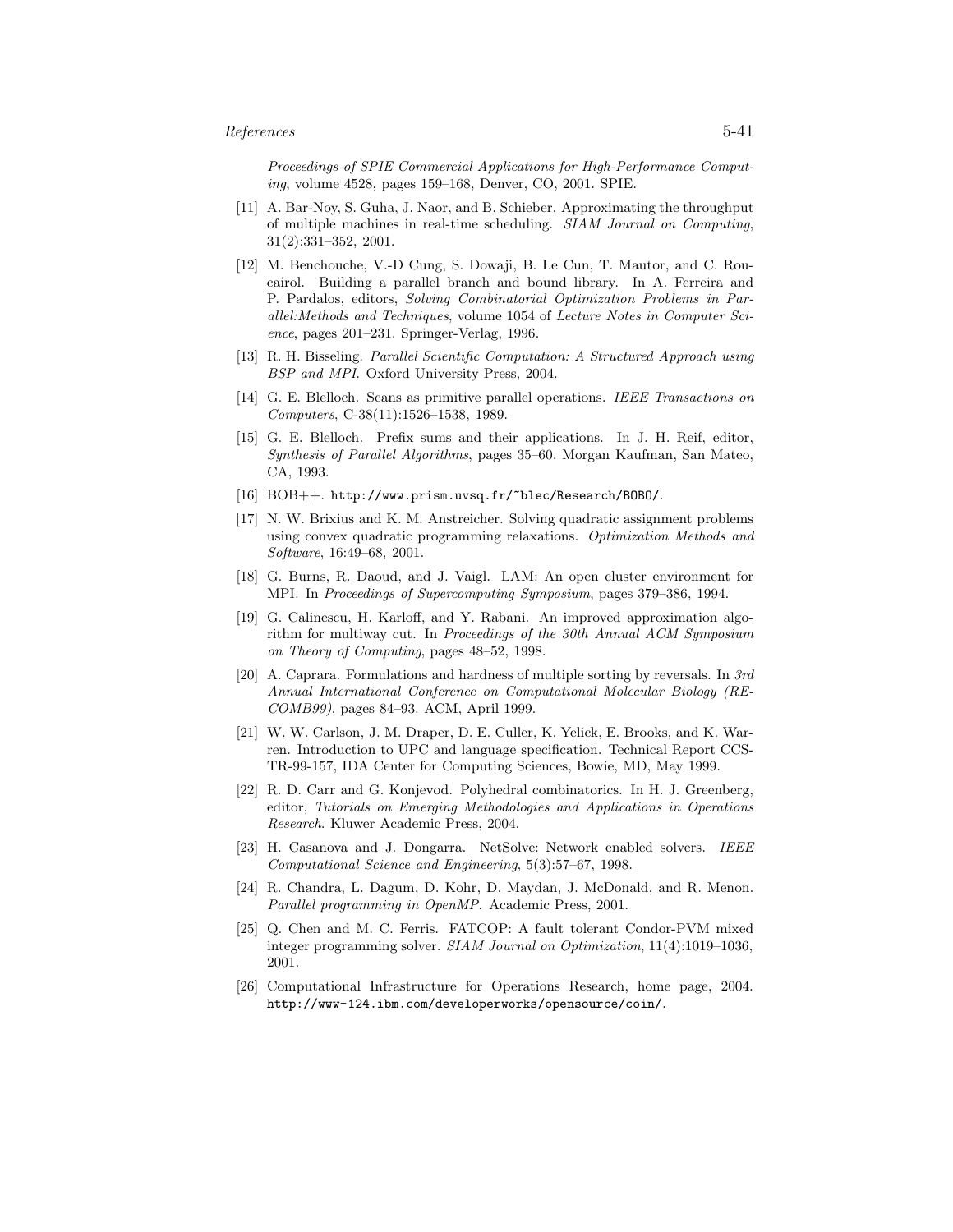- [27] T. Coleman, J Czyzyk, C. Sun, M. Wager, and S. Wright. pPCx: Parallel software for linear programming. In *Proceedings of the Eighth SIAM Conference on Parallel Processing for Scientific Computing*, 1997.
- [28] The Condor Project Homepage, 2004. http://www.cs.wisc.edu/condor/.
- [29] G. Cong and D. A. Bader. The Euler tour technique and parallel rooted spanning tree. Technical report, Electrical and Computer Engineering Department, The University of New Mexico, Albuquerque, NM, February 2004.
- [30] M. E. Cosner, R. K. Jansen, B. M. E. Moret, L.A. Raubeson, L.-S. Wang, T. Warnow, and S. Wyman. An empirical comparison of phylogenetic methods on chloroplast gene order data in Campanulaceae. In D. Sankoff and J. Nadeau, editors, *Comparative Genomics: Empirical and Analytical Approaches to Gene Order Dynamics, Map Alignment, and the Evolution of Gene Families*, pages 99–121. Kluwer Academic Publishers, Dordrecht, Netherlands, 2000.
- [31] ILOG, CPLEX home page, 2004. http://www.ilog.com/products/cplex/.
- [32] D. Culler and J. P. Singh. *Parallel Computer Architecture: A Hardware/Software Approach*. Morgan Kaufmann, 1998.
- [33] J. Dongarra, I. Foster, G. Fox, W. Gropp, K. Kennedy, L. Torczon, and Andy White, editors. *The Sourcebook of Parallel Computing*. Morgan Kaufmann, 2002.
- [34] R. V. Eck and M. O. Dayhoff. *Atlas of Protein Sequence and Structure*. National Biomedical Research Foundation, Silver Spring, MD, 1966.
- [35] J. Eckstein. Parallel branch-and-bound algorithms for general mixed integer programming on the CM-5. *SIAM Journal on Optimization*, 4(4):794–814, 1994.
- [36] J. Eckstein, W. E. Hart, and C. A. Phillips. PICO: An object-oriented framework for parallel branch-and-bound. In *Inherently Parallel Algorithms in Feasibility and Optimization and Their Applications*, Elsevier Scientific Series on Studies in Computational Mathematics, pages 219–265, 2001.
- [37] D. P. Faith. Distance method and the approximation of most-parsimonious trees. *Systematic Zoology*, 34:312–325, 1985.
- [38] J. S. Farris. Estimating phylogenetic trees from distance matrices. *The American Naturalist*, 106:645–668, 1972.
- [39] M. Fellows. Parameterized complexity. In R. Fleischer, E. Meineche-Schmidt, and B. M. E. Moret, editors, *Experimental Algorithmics*, volume 2547 of *Lecture Notes in Computer Science*, pages 51–74. Springer-Verlag, 2002.
- [40] J. Felsenstein. PHYLIP phylogeny inference package (version 3.2). *Cladistics*, 5:164–166, 1989.
- [41] W. M. Fitch. Toward defining the course of evolution: Minimal change for a specific tree topology. *Systematic Zoology*, 20:406–416, 1971.
- [42] S. Fortune and J. Willie. Parallelism in random access machines. In *Proceedings of the 10th Annual ACM Symposium on Theory of Computing*, pages 114–118, 1978.
- [43] I. Foster and C. Kesselman. Globus: A metacomputing infrastructure toolkit. *International Journal of SuperComputer Applications*, 11(2):115–128, 1997.
- [44] I. Foster and C. Kesselman. *The Grid: Blueprint for a New Computing Infrastructure*. Morgan Kaufmann, 1999.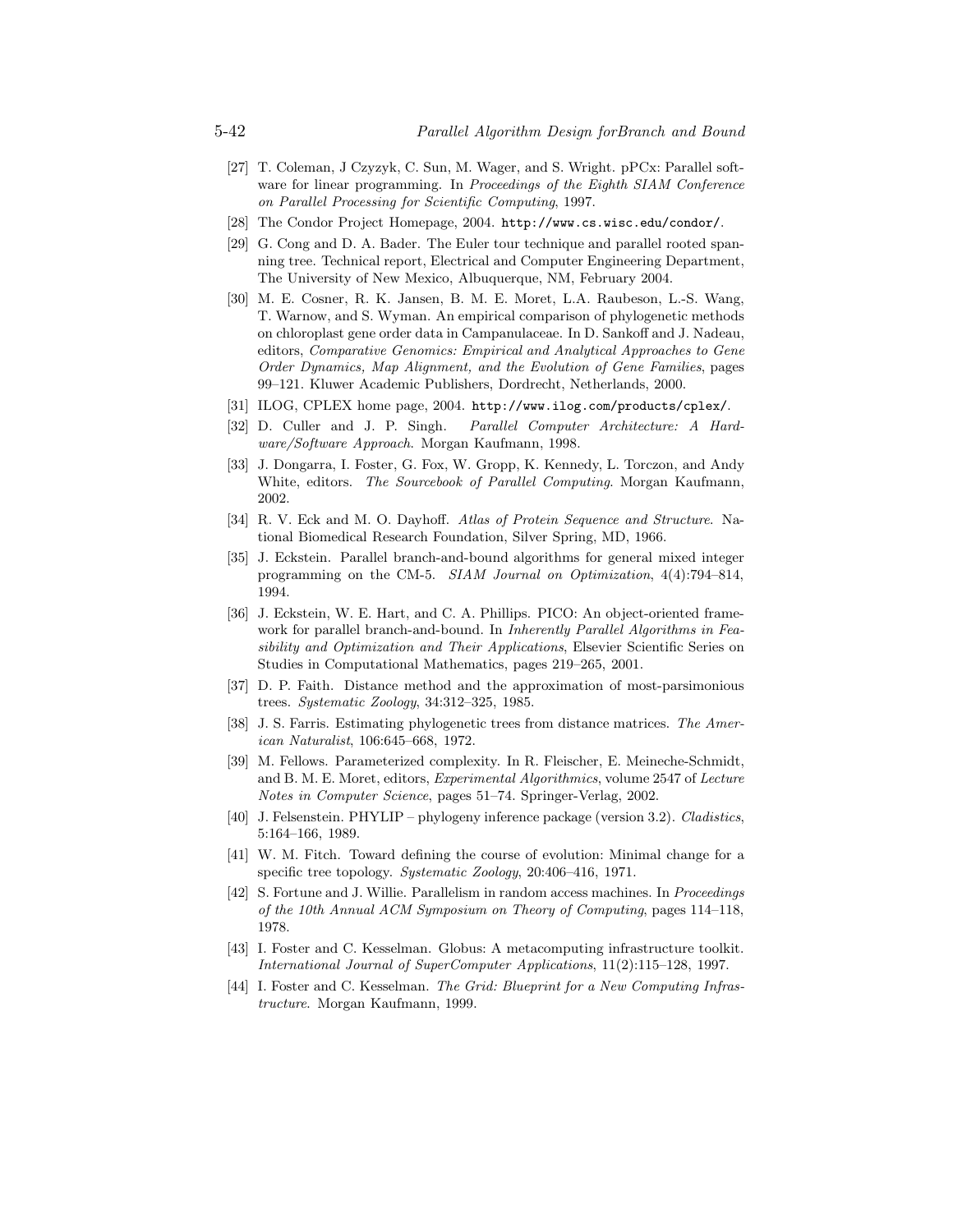#### *References* 5-43

- [45] I. Foster, C. Kesselman, and S. Tuecke. The anatomy of the grid: Enabling scalable virtual organization. *International Journal of High Performance Computing Applications*, 15(3):200–222, 2001.
- [46] B. Gendron and T. G. Crainic. Parallel branch and bound algorithms: Survey and synthesis. *Operations Research*, 42:1042–1066, 1994.
- [47] P. A. Goloboff. Analyzing large data sets in reasonable times: Solutions for composite optima. *Cladistics*, 15:415–428, 1999.
- [48] J.-P. Goux, S. Kulkarni, J. T. Linderoth, and M. E. Yoder. Master-Worker: An enabling framework for applications on the computational grid. *Cluster Computing*, 4:63–70, 2001.
- [49] A. Grama, A. Gupta, G. Karypis, and V. Kumar. *An Introduction to Parallel Computing, Design and Analysis of Algorithms*. Addison-Wesley, second edition, 2003.
- [50] A. Grimshaw, A. Ferrari, F. Knabe, and M. Humphrey. Legion: An operating system for wide-area computing. Technical report, 1999. Available at http: //legion.virginia.edu/papers/CS-99-12.ps.Z.
- [51] W. E. Hart. UTILIB user manual version 1.0. Technical Report SAND2001- 3788, Sandia National Laboratories, 2001. Available for download at http: //software.sandia.gov/Acro/UTILIB/.
- [52] D. R. Helman, D. A. Bader, and J. JáJá. A randomized parallel sorting algorithm with an experimental study. *Journal of Parallel and Distributed Computing*, 52(1):1–23, 1998.
- [53] D. R. Helman and J. JáJá. Sorting on clusters of SMP's. In *Proceedings of the 12th International Parallel Processing Symposium*, pages 1–7, Orlando, FL, March/April 1998.
- [54] D. R. Helman and J. JáJá. Designing practical efficient algorithms for symmetric multiprocessors. In *Algorithm Engineering and Experimentation*, volume 1619 of *Lecture Notes in Computer Science*, pages 37–56, Baltimore, MD, January 1999. Springer-Verlag.
- [55] B. Hendrickson and R. Leland. The Chaco user's guide: Version 2.0. Technical Report SAND94-2692, Sandia National Laboratories, 1994.
- [56] M. D. Hendy and D. Penny. Branch and bound algorithms to determine minimal evolutionary trees. *Mathematical Biosciences*, 59:277–290, 1982.
- [57] J. JáJá. *An Introduction to Parallel Algorithms*. Addison-Wesley Publishing Company, New York, 1992.
- [58] H. F. Jordan and G. Alaghband. *Fundamentals of Parallel Processing*. Prentice Hall, 2003.
- [59] N. Karonis, B. Toonen, and I. Foster. MPICH-G2: A Grid-enabled implementation of the Message Passing Interface. *Journal of Parallel and Distributed Computing*, 63(5):551–563, 2003.
- [60] G. Karypis and V. Kumar. *MeTiS: A Software Package for Partitioning Unstructured Graphs, Partitioning Meshes, and Computing Fill-Reducing Orderings of Sparse Matrices*. Department of Computer Science, University of Minnesota, version 4.0 edition, September 1998.
- [61] L. Khachian. A polynomial time algorithm for linear programming. *Soviet Mathematics, Doklady*, 20:191–194, 1979.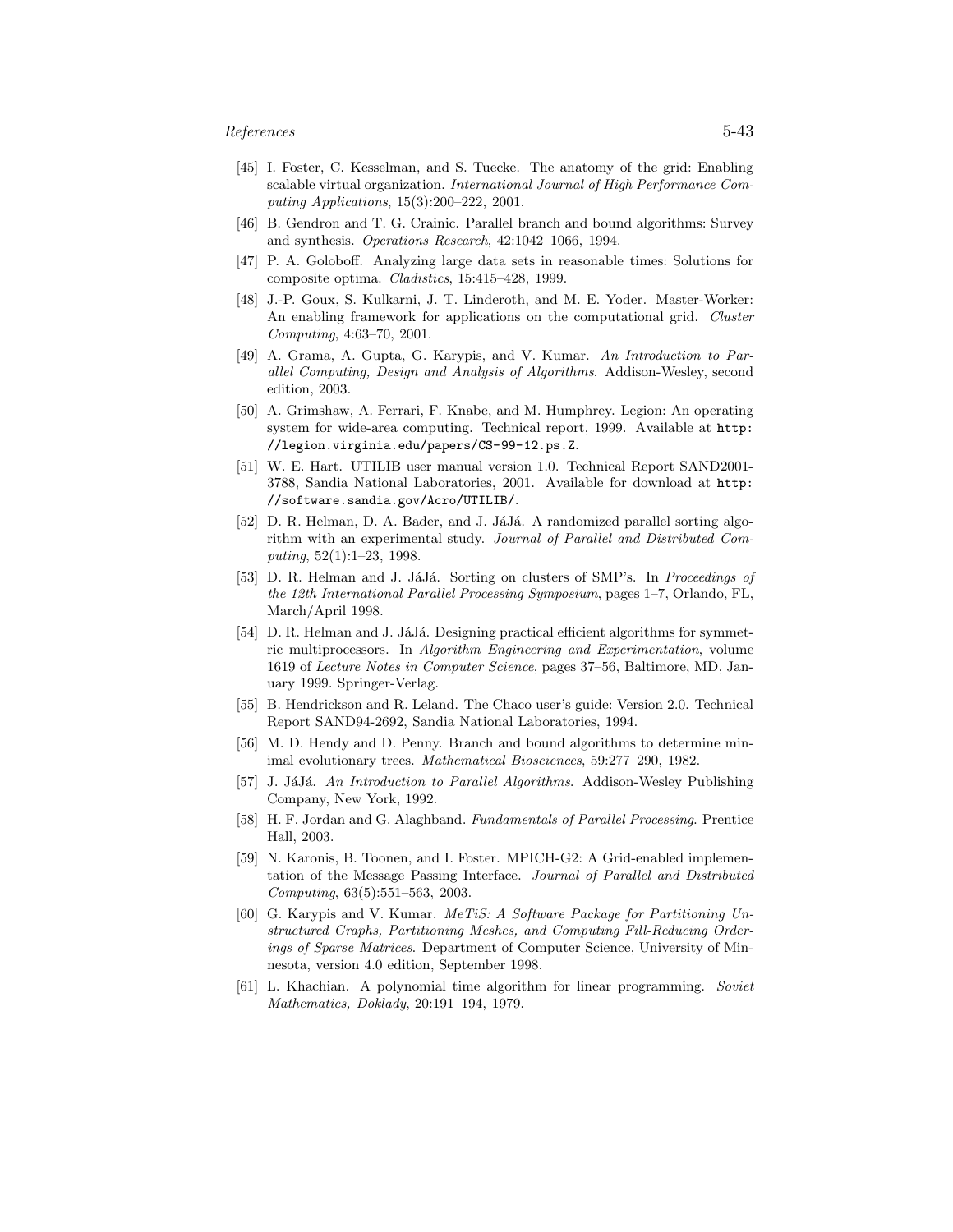- [62] S. Kleiman, D. Shah, and B. Smaalders. *Programming with Threads*. Prentice Hall, Englewood Cliffs, NJ, 1996.
- [63] L. Ladányi. BCP (Branch, Cut, and Price). Available from http://www-124. ibm.com/developerworks/opensource/coin/.
- [64] T.-H. Lai and S. Sahni. Anomalies in parallel branch-and-bound algorithms. *Communications of the ACM*, 27:594–602, 1984.
- [65] T.-H. Lai and A. Sprague. Performance of parallel branch-and-bound algorithms. *IEEE Transactions on Computing*, C-34:962–964, 1985.
- [66] G.-J. Li and B. Wah. Coping with anomalies in parallel branch-and-bound algorithms. *IEEE Transactions on Computing*, C-35:568–573, 1986.
- [67] G.-J. Li and B. Wah. Computational efficiency of parallel combinatorial ORtree searches. *IEEE Transactions on Software Engineering*, 18:13–31, 1990.
- [68] W.-H. Li. Simple method for constructing phylogenetic trees from distance matrices. *Proceedings of the National Academy of Sciences USA*, 78:1085– 1089, 1981.
- [69] J. T. Linderoth. *Topics in Parallel Integer Optimization*. PhD thesis, Georgia Institute of Technology, Department of Industrial and Systems Engineering, 1998.
- [70] M. Livny, J. Basney, R. Raman, and T. Tannenbaum. Mechanisms for high throughput computing. *SPEEDUP*, 11, 1997. Available from http://www.cs. wisc.edu/condor/doc/htc\_mech.ps.
- [71] Mallba library v2.0. http://neo.lcc.uma.es/mallba/easy-mallba/.
- [72] F. Margot. BAC: A BCP based branch-and-cut example. Technical Report RC22799, IBM, 2003.
- [73] A. Marzetta. *ZRAM*. PhD thesis, ETH Zurich, Institute of Theoretical Computer Science, 1998.
- [74] M. Mascagni and A. Srinivasan. Algorithm 806: SPRNG: A scalable library for pseudorandom number generation. *ACM Transactions on Mathematical Software*, 26:436–461, 2000. Available for download from http://sprng.cs. fsu.edu/.
- [75] F. Mattern. Algorithms for distributed termination detection. *Distributed Computing*, 2:161–175, 1987.
- [76] F. Mattern. Distributed termination detection with sticky state indicators. Technical report, 200/90, Department of Computer Science, University of Kaiserslautern, Germany, 1990.
- [77] R. Miller and L. Boxer. *Algorithms Sequential and Parallel: A Unified Approach*. Prentice Hall, 2000.
- [78] B. M. E. Moret, S. Wyman, D. A. Bader, T. Warnow, and M. Yan. A new implementation and detailed study of breakpoint analysis. In *Proceedings of the 6th Pacific Symposium on Biocomputing*, pages 583–594, Hawaii, 2001.
- [79] Performance visualization for parallel programs, 2004. http://www-unix.mcs. anl.gov/perfvis/publications/index.htm.
- [80] M. Nediak and J. Eckstein. Pivot, cut, and dive: A heurstic for mixed 0-1 integer programming. Technical Report RRR 53-2001, RUTCOR, October 2001.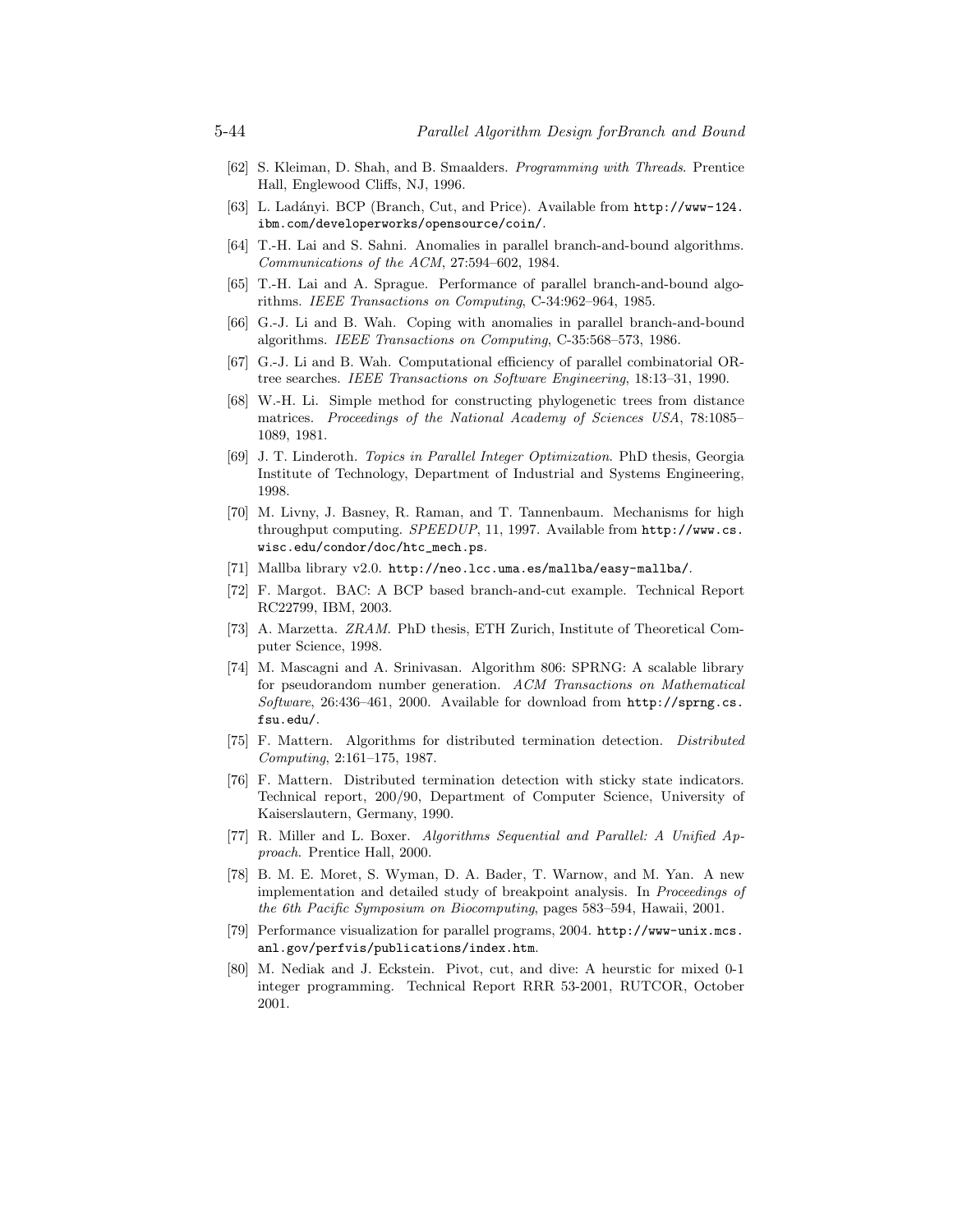#### *References* 5-45

- [81] M. Nei and S. Kumar. *Molecular Evolution and Phylogenetics*. Oxford University Press, Oxford, UK, 2000.
- [82] K.C. Nixon. The parsimony ratchet, a new method for rapid parsimony analysis. *Cladistics*, 15:407–414, 1999.
- [83] C. E. Nugent, T. E. Vollman, and J. Ruml. An experimental comparison of techniques for the assignment of facilities to locations. *Operations Research*, pages 150–173, 1968.
- [84] Network Weather Service WWW Page, 2004. http://nws.cs.ucsb.edu/.
- [85] OpenMP Architecture Review Board. OpenMP: A proposed industry standard API for shared memory programming. www.openmp.org, October 1997.
- [86] IBM Optimization Solutions and Library, home page, 2004. http://www-306. ibm.com/software/data/bi/osl/.
- [87] I. Pe'er and R. Shamir. The median problems for breakpoints are NP-complete. Technical Report 71, Electronic Colloquium on Computational Complexity, November 1998.
- [88] C. Phillips, C. Stein, and J. Wein. Minimizing average completion time in the presence of release dates. *Mathematical Programming B*, 82:199–223, 1998.
- [89] POSIX. *Information technology—Portable Operating System Interface (POSIX)—Part 1: System Application Program Interface (API)*. Portable Applications Standards Committee of the IEEE, 1996-07-12 edition, 1996. ISO/IEC 9945-1, ANSI/IEEE Std. 1003.1.
- [90] J. Pruyne and M. Livny. Interfacing Condor and PVM to harness the cycles of workstation clusters. *Journal on Future Generation of Computer Systems*, 12(53-65), 1996.
- [91] P. W. Purdom, Jr., P. G. Bradford, K. Tamura, and S. Kumar. Single column discrepancy and dynamic max-mini optimization for quickly finding the most parsimonious evolutionary trees. *Bioinfomatics*, 2(16):140–151, 2000.
- [92] PVM: Parallel Virtual Machine, 2004. http://www.csm.ornl.gov/pvm/pvm\_ home.html.
- [93] M. J. Quinn. *Parallel Programming in C with MPI and OpenMP*. McGraw-Hill, 2004.
- [94] T. K. Ralphs. Symphony 4.0 users manual, 2004. Available from www. branchandcut.org.
- [95] T. K. Ralphs, L. Lad´anyi, and M. J. Saltzman. Parallel branch, cut, and price for large-scale discrete optimization. *Mathematical Programming*, 98(1- 3), 2003.
- [96] T. K. Ralphs, L. Ladányi, and M. J. Saltzman. A library for implementing scalable parallel search algorithms. *The Journal of SuperComputing*, 28(2):215– 234, 2004.
- [97] J. H. Reif, editor. *Synthesis of Parallel Algorithms*. Morgan Kaufmann Publishers, 1993.
- [98] K. Rice and T. Warnow. Parsimony is hard to beat. In *Computing and Combinatorics*, pages 124–133, August 1997.
- [99] N. Saitou and M. Nei. The neighbor-joining method: A new method for reconstruction of phylogenetic trees. *Molecular Biological and Evolution*, 4:406–425, 1987.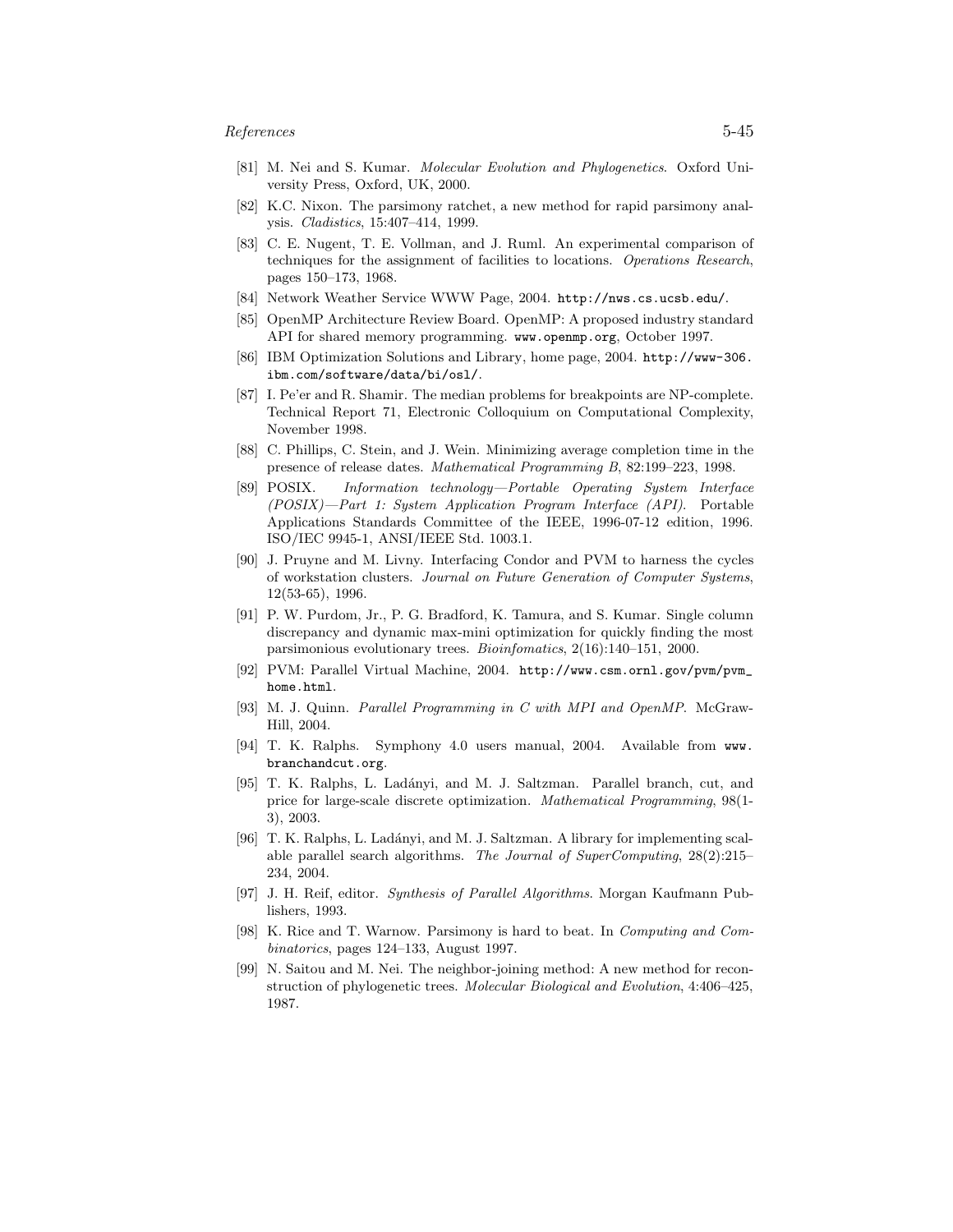- [100] D. Sankoff and M. Blanchette. Multiple genome rearrangement and breakpoint phylogeny. *Journal of Computational Biology*, 5:555–570, 1998.
- [101] H. Shi and J. Schaeffer. Parallel sorting by regular sampling. *Journal of Parallel and Distributed Computing*, 14:361–372, 1992.
- [102] Y. Shinano, M. Higaki, and R. Hirabayashi. Generalized utility for parallel branch and bound algorithms. In *Proceedings of the Seventh Symposium on Parallel and Distributed Processing*, 1995.
- [103] D. Skillicorn and D. Talia. Models and languages for parallel computation. *Computing Surveys*, 30(2):123–169, 1998.
- [104] M. Snir, S. Otto, S. Huss-Lederman, D. Walker, and J. Dongarra. *MPI: The Complete Reference*. MIT Press, Inc., second edition, 1998.
- [105] J. M. Squyres and A. Lumsdaine. A component architecture for LAM/MPI. In *Proceedings of the 10th European PVM/MPI Users' Group Meeting*, number 2840 in Lecture Notes in Computer Science, Venice, Italy, September / October 2003. Springer-Verlag.
- [106] J. A. Studier and K. J. Keppler. A note on the neighbor-joining method of Saitou and Nei. *Molecular Biological and Evolution*, 5:729–731, 1988.
- [107] Sun Microsystems, Inc., WWW Page, 2004. www.sun.com.
- [108] Sun Microsystems, Inc. POSIX threads. WWW page, 1995. www.sun.com/ developer-products/sig/threads/posix.html.
- [109] D. L. Swofford and D. P. Begle. *PAUP: Phylogenetic analysis using parsimony*. Sinauer Associates, Sunderland, MA, 1993.
- [110] D. L. Swofford, G. J. Olsen, P. J. Waddell, and D. M. Hillis. Phylogenetic inference. In D. M. Hillis, C. Moritz, and B. K. Mable, editors, *Molecular Systematics*, pages 407–514. Sinauer, Sunderland, MA, 1996.
- [111] Etnus, L.L.C. TotalView WWW Page, 2004. http://www.etnus.com/ Products/TotalView/index.html.
- [112] S. Tschöke and T. Polzer. Portable parallel branch-and-bound library, PPBB-Lib, user manual, library version 2.0. Technical report, University of Paderborn Department of Computer Science, 1996.
- [113] L. G. Valiant. A bridging model for parallel computation. *Commununications of the ACM*, 33(8):103–111, 1990.
- [114] Intel GmbH VAMPIR WWW Page, 2004. http://www.pallas.com/e/ products/vampir/.
- [115] B. Wilkinson and M. Allen. *Parallel Programming: Techniques and Applications Using Networked Workstations and Parallel Computers*. Prentice Hall, second edition, 2004.
- [116] R. Wolski. Dynamically forecasting network performance using the Network Weather Service. *Journal of Cluster Computing*, 1:119–132, January 1998.
- [117] R. Wolski, J. Brevik, C. Krintz, G. Obertelli, N. Spring, and A. Su. Running Everyware on the computational grid. In *SC99 Conference on High Performance Computing*, 1999. Available from http://www.cs.utk.edu/~rich/ papers/ev-sc99.ps.gz.
- [118] R. Wolski, N. Spring, and J. Hayes. The Network Weather Service: A distributed resource performance forecasting service for metacomputing. *Journal of Future Generation Computing Systems*, 15(5–6):757–768, 1999.